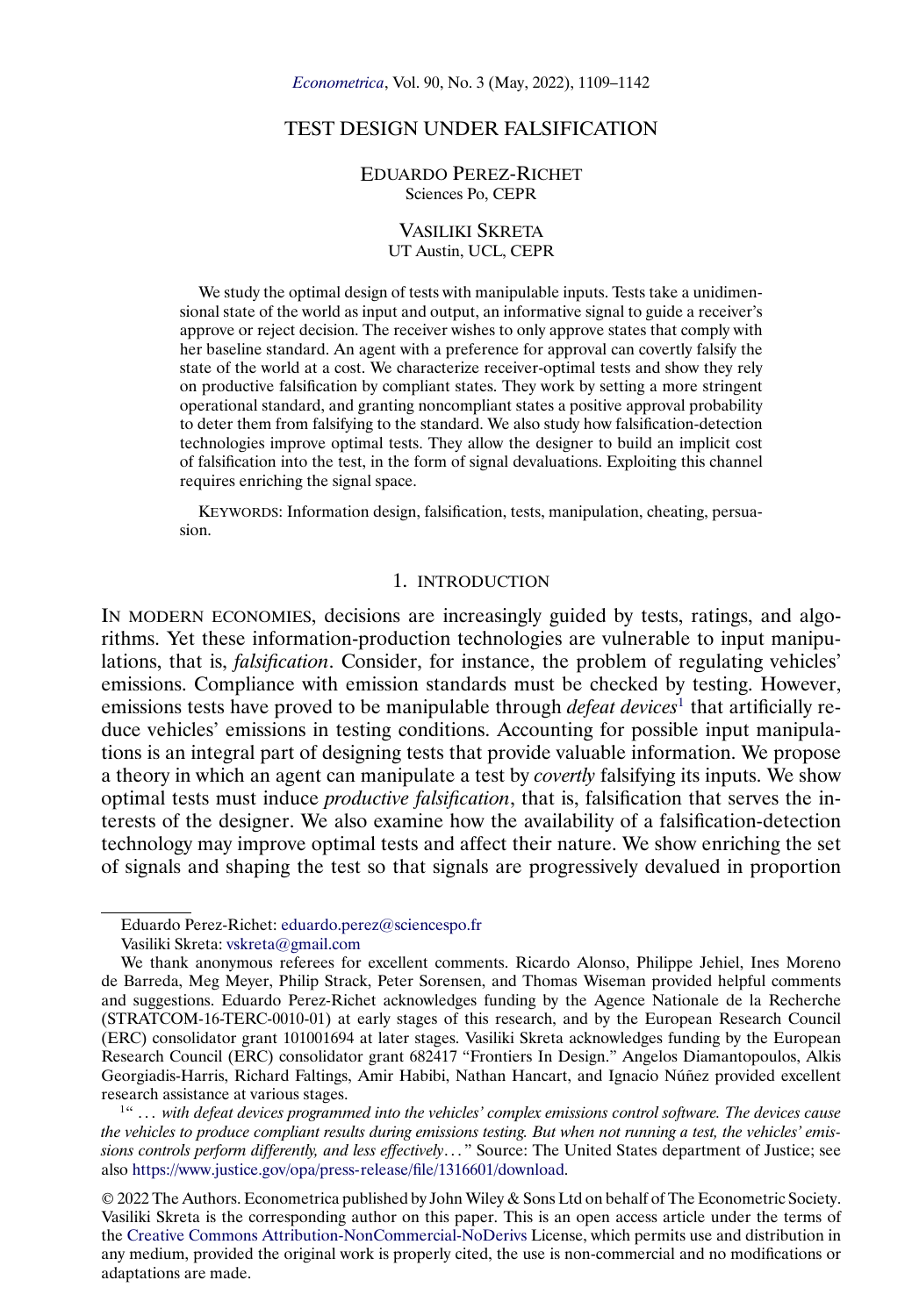<span id="page-1-0"></span>to the amount of falsification is then optimal, thereby allowing the designer to build an implicit cost of falsification into the test.

Our analysis is based on a model of test manipulation as costly falsification of inputs. We now motivate this choice with additional examples. Financial institutions may hide assets or misreport their holdings when facing stress tests. Teachers may teach their students to the test, effectively falsifying their true ability. Online shoppers may adapt their browsing behavior to get better deals from pricing algorithms.<sup>2</sup> Falsification costs may reflect expected fines or reputational damage in case manipulations are discovered, explicit financial or technological costs, psychological lying costs,<sup>3</sup> or the opportunity cost of altering one's behavior as in the online-shopping example. We examine the impact of their magnitude. We show that, whereas higher falsification costs benefit the designer, they have a nonmonotonic effect on the agent's payoff.

We study a designer-agent-receiver model. A state of the world is drawn from a bounded interval that contains both positive and negative states. The designer, seeking to maximize the receiver's welfare, commits to a test (a Blackwell experiment) that takes the state of the world as an input, and outputs an informative signal. Based on this signal, the receiver makes a binary approve–reject decision. Her gain from approval is equated with the state of the world, so her *baseline standard* for approval is 0, and her first-best is to approve positive, henceforth *compliant*, states, and reject negative, henceforth *noncompliant*, states. The agent has a state-independent preference for approval. Knowing its design, he can covertly falsify the state of the world that goes into the test. We say that falsification is *productive* whenever it raises the approval probability of compliant states while preserving that of noncompliant ones compared to no falsification.

In the emissions example, the test designer is the regulator (the EPA in the US).<sup>4</sup> The state of the world is the difference between the emission standard and the true emission level. The EPA also acts as the receiver, deciding whether a vehicle conforms to environmental standards.5 The agent is a car manufacturer, who can resort to defeat devices to falsify emission levels while being tested.

We assume the cost of falsification,  $\gamma c(t|s)$ , depends on the (true) *source* state s and the *target* state t, and is increasing in the distance between t and s. The scaling factor  $\gamma$ captures the magnitude of falsification costs. We make two additional assumptions: First, for noncompliant states, falsifying as the highest state is more costly than falsifying as the lowest state. Second, the cost function satisfies the triangular inequality for upward falsification. Given our monotonicity assumption, we can interpret the triangular inequality as a form of increasing returns to the scale of falsification.

Theorem [1](#page-10-0) characterizes a receiver-optimal test. A *recommendation principle* allows us to focus on obedient tests with two signals, *approve* and *reject*. The optimal test recommends approval with *top approval probability* p for states above an *operational standard*  $\hat{s}$ ,

<sup>&</sup>lt;sup>2</sup>As another example, the German artist Simon Weckert hacked the Google Maps algorithm for a performance, creating a fake traffic jam by walking a cart filled with cell phones along a street of Berlin.

<sup>&</sup>lt;sup>3</sup>Evidence that lying is costly is documented in [Abeler, Nosenzo, and Raymond](#page-32-0) [\(2019\)](#page-32-0), for example.

<sup>4&</sup>quot;*All new cars and trucks sold in the U.S. must be certified to meet federal emission standards, such as limits on the amount of smog-forming and greenhouse gas emissions that they can produce. Most testing is performed by auto manufacturers at their own facilities. EPA then audits the data and performs its own testing on some of the vehicles to confirm the manufacturers' results.*" [https://www.epa.gov/greenvehicles/](https://www.epa.gov/greenvehicles/testing-national-vehicle-and-fuel-emissions-laboratory) [testing-national-vehicle-and-fuel-emissions-laboratory](https://www.epa.gov/greenvehicles/testing-national-vehicle-and-fuel-emissions-laboratory)

<sup>&</sup>lt;sup>5</sup>We show the designer's problem and optimal outcome are identical if the designer can commit both to a test *and* a contingent approval rule (Proposition [1\)](#page-9-0), so our results are valid whether or not the designer and the agent are the same entity, as long as they have aligned preferences.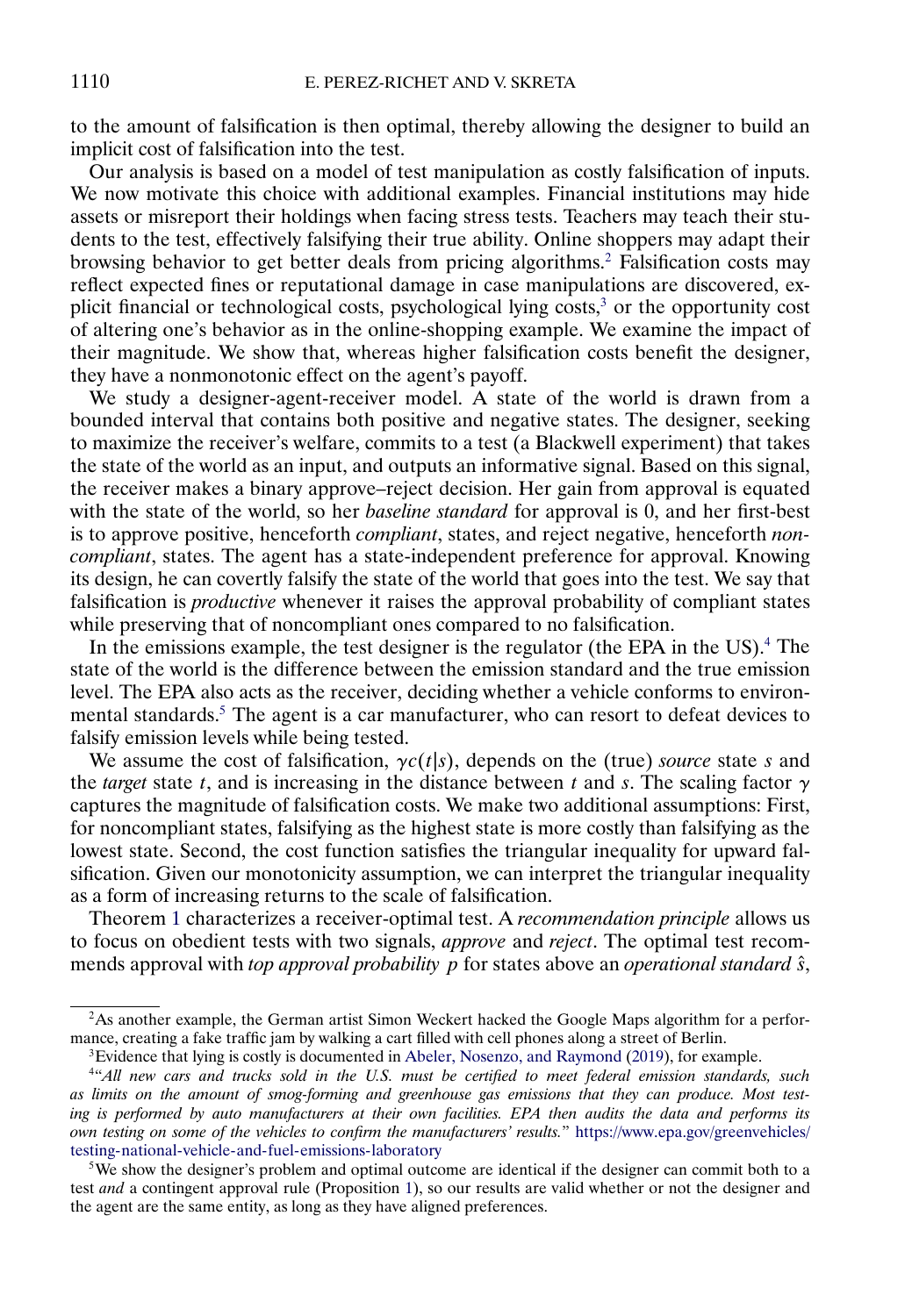and with nominal probability  $\{p - \gamma c(\hat{s}|s)\}^+$  for other states.<sup>6</sup> For every state below  $\hat{s}$  with a positive nominal approval probability, the agent is then indifferent between two optimal falsification strategies: not falsifying, or falsifying to the standard  $\hat{s}$ . Then, breaking this indifference in the receiver's favor is optimal, requiring that noncompliant states do not falsify while compliant states below  $\hat{s}$  falsify to  $\hat{s}$ . Falsification is then *productive* because it allows all compliant states to be approved with top probability  $p$ , whereas noncompliant states are approved with their nominal probability.

The optimal values of p and  $\hat{s}$  depend on the magnitude of falsification costs. If falsification costs are high, the optimal outcome is obtained by setting  $p = 1$  and the standard  $\hat{s}$  so that  $\gamma c(\hat{s}|0) = 1$ , which is just high enough to deter all noncompliant states from falsifying to  $\hat{s}$ . Productive falsification by compliant states then implies they are all approved with certainty, whereas noncompliant states are rejected with certainty due to the high falsification cost, yielding the receiver's first-best. With intermediate falsification costs, setting the highest possible operational standard and  $p = 1$  is optimal. All compliant states are then approved with certainty, but some noncompliant states must be approved with positive probability to deter them from falsifying to the standard. When falsification costs are low, setting the highest operational standard and approving some noncompliant states with positive probability is still optimal. But the top approval probability must also be reduced ( $p < 1$ ) to avoid approving extremely low states with positive probability, leading compliant states to be rejected with positive probability.

The intuition underlying the optimal test is that, by assigning the top approval probability p only to compliant states above  $\hat{s}$  and letting lower compliant states falsify to the standard, the designer minimizes the approval probability of noncompliant states. If, instead, the test directly assigned probability  $p$  to all compliant states, some noncompliant states would falsify and get approved with probability  $p$ . We show inducing productive falsification is in fact necessary for optimal testing, so the truth-telling implication of the revelation principle fails in our framework.

We proceed to examine the effect of falsification-detection technologies on test design. Sophisticated tests and algorithms may include falsification-detection capabilities. We can think of such tests as relying on additional inputs that indicate whether the agent is falsifying the state, and to what extent. We model these technologies by simply assuming they make the agent's falsification strategy observable to the receiver. Thus, we study optimal test design under *overt* falsification. Overtness endows the designer with a new lever in the form of signal devaluations. Indeed, because deviations from an anticipated falsification strategy are observed, they lead the receiver to adjust her expectation following each signal. Devaluations occur when the posterior mean following a signal is adjusted downward, possibly leading the receiver to switch from approval to rejection. By building the threat of devaluation into the test, the designer creates an implicit cost of falsification that makes deviations less attractive, and improves test performance. To take advantage of this devaluation channel, however, the designer must use more than two signals.

To illustrate this idea, we characterize an optimal test when the state-space is binary in Theorem [2,](#page-21-0) and show it uses a continuum of signals that get progressively devalued as the amount of falsification increases. This characterization is possible because, in the binarystate setting, a falsification-proofness principle akin to the truth-telling implication of the revelation principle holds.

We then go back to the continuous-state model, where neither the falsificationproofness principle nor the recommendation principle hold. In Proposition [9,](#page-25-0) we show

<sup>&</sup>lt;sup>6</sup>Throughout the paper, we denote  $z^+ = \max\{z, 0\}$ .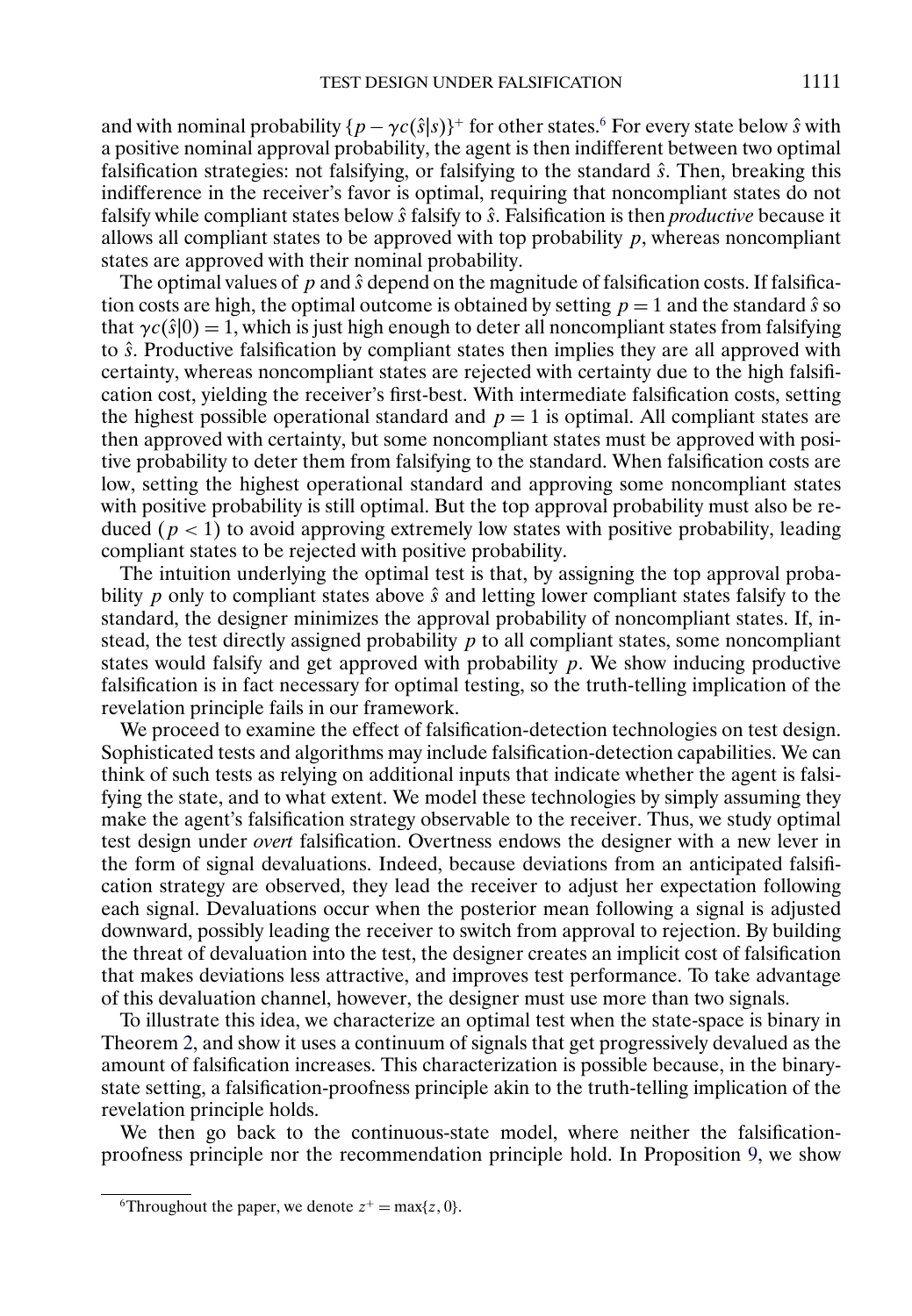<span id="page-3-0"></span>how to improve on the test from Theorem [1](#page-10-0) by adding a third signal that leverages the devaluation channel. We thus obtain a new test that relies on both productive falsification and devaluations. The gains allowed by falsification detection are most important when falsification costs are low. If falsification is costless, relying on such technologies is the only way to deliver useful information to the receiver.

Our analysis contributes to practical test design by conceptualizing two levers to improve test performance: productive falsification and devaluations. Our test is equivalent to a mechanism in the tradition of [Myerson](#page-33-0) [\(1982\)](#page-33-0), and the literature on mediation and communication equilibria [\(Aumann](#page-32-0) [\(1974\)](#page-32-0), [Forges](#page-32-0) [\(1986\)](#page-32-0)). Indeed, as the principal in [Myerson](#page-33-0) [\(1982\)](#page-33-0), our designer commits to a mapping that takes the agent's report as input and output messages to the receiver. In this literature, the revelation principle is twofold, combining a *truth-telling* (or *falsification-proofness*) *principle* and a *recommendation principle*. This contrasts with our framework where costly falsification causes the falsificationproofness principle to fail with more than two states, and overt falsification causes the recommendation principle to fail.7 Hence, we contribute to mechanism design theory by deriving optimal mechanisms in situations where the revelation principle fails. We also contribute to the literature on mechanism design with costly reporting, or falsification, by providing the first (to our knowledge) characterization of an optimal mechanism that induces falsification. [Lacker and Weinberg](#page-32-0) [\(1989\)](#page-32-0) incorporate costly state falsification in a model of risk-sharing contracts and characterize optimal falsification-proof contracts, but also show they may be outperformed by contracts that induce falsification.<sup>8</sup>

*Related Literature.* By introducing the agency, in the form of costly state falsification, to the standard information design<sup>9</sup> setting of [Kamenica and Gentzkow](#page-32-0) [\(2011\)](#page-32-0) or [Berge](#page-32-0)[mann and Morris](#page-32-0) [\(2016\)](#page-32-0), we add to a growing literature on information design when an agent can react to the experiment by undertaking an action that alters its informational content. For example, the agent can choose whether to take the test in [Rosar](#page-33-0) [\(2017\)](#page-33-0), or to disclose additional information in [Bizzotto, Rüdiger, and Vigier](#page-32-0) [\(2020\)](#page-32-0) and [Terstiege](#page-33-0) [and Wasser](#page-33-0) [\(2020\)](#page-33-0).10

Frankel and Kartik [\(2021\)](#page-32-0) and [Ball](#page-32-0) [\(2021\)](#page-32-0) study the optimal design of *linear scores* in a setting in which the agent has a privately known gaming ability (akin to our publicly known cost-scaling parameter  $\gamma$ ) and the receiver has a continuum of actions and seeks to most accurately match the agent's fundamental type, which is the analog of our state of the world, and is multidimensional in [Ball](#page-32-0) [\(2021\)](#page-32-0). The logic of their results is that information about gaming ability tends to crowd out information about fundamental type. Under their assumptions, falsification does not distort information when gaming ability is public because higher types falsify higher. This is in stark contrast to our model, despite the fact that we study similar agency frictions. Another distinction is that we characterize optimal tests without restrictions on the class of tests the designer can choose from.

The two aforementioned papers build on [Frankel and Kartik](#page-32-0) [\(2019\)](#page-32-0), who study the effect of gaming without taking a design perspective. In an analogous vein, [Hu, Immorlica,](#page-32-0)

<sup>7</sup>Without costly falsification or overtness, a Myersonian principal cannot achieve anything in our framework (see Remark [1\)](#page-8-0).

 ${}^{8}$ The relatively small economics and computer science literature on mechanism design with reporting costs [\(Kephart and Conitzer](#page-32-0) [\(2016\)](#page-32-0), [Deneckere and Severinov](#page-32-0) [\(forthcoming\)](#page-32-0), [Severinov and Tam](#page-33-0) [\(2019\)](#page-33-0)) focuses on mechanisms with transfers. All these papers provide conditions on reporting costs to ensure truth-telling is without loss.

<sup>&</sup>lt;sup>9</sup>See [Bergemann and Morris](#page-32-0) [\(2019\)](#page-32-0) and [Kamenica](#page-32-0) (2019) for reviews of this literature.

<sup>10</sup>Other examples include [Lipnowski, Ravid, and Shishkin](#page-32-0) [\(2021\)](#page-32-0) and [Nguyen and Tan](#page-33-0) [\(2021\)](#page-33-0), where the *agent* is the sender, who can manipulate the output of the experiment.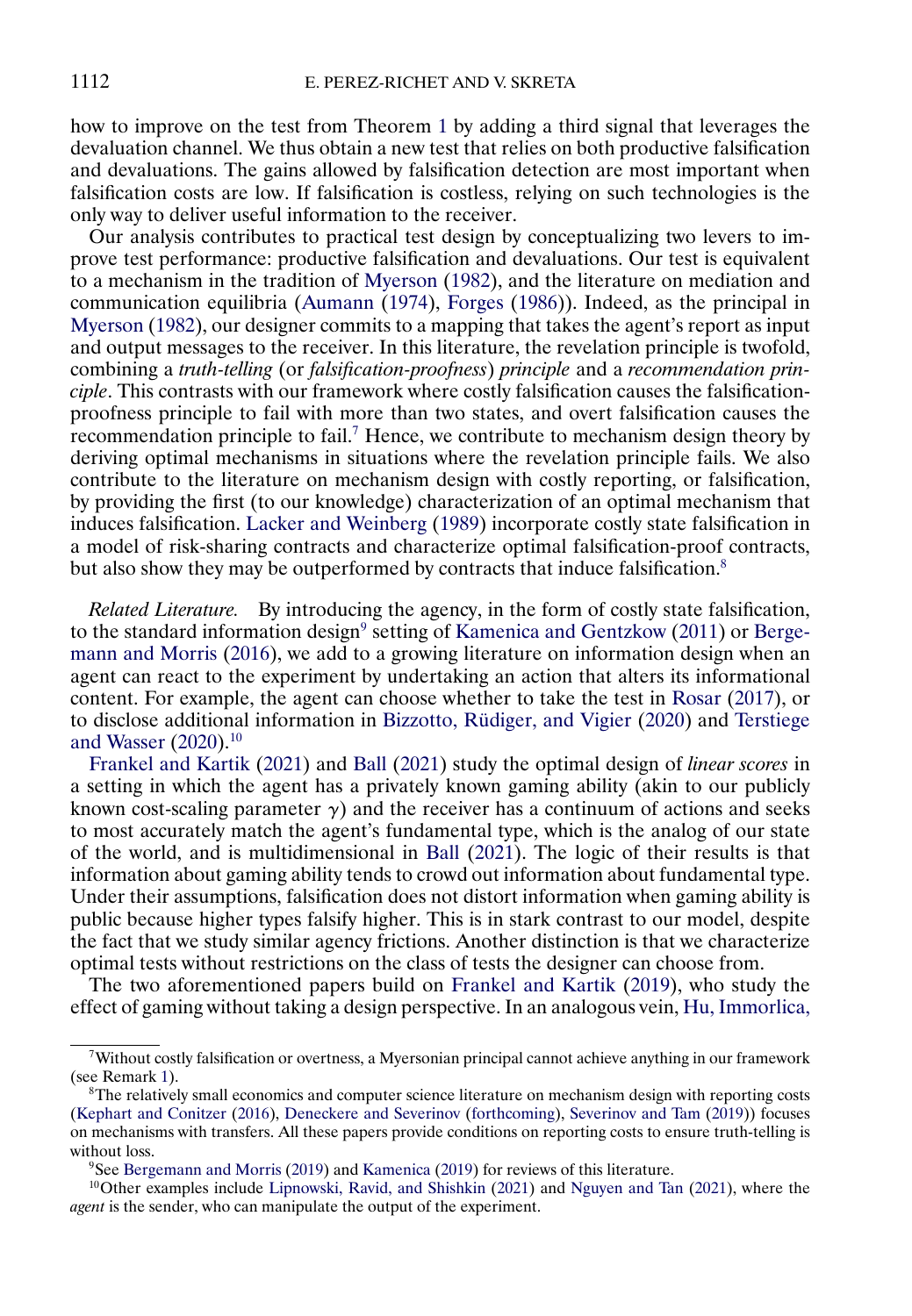<span id="page-4-0"></span>[and Vaughan](#page-32-0) [\(2019\)](#page-32-0) analyze strategic manipulations of a *given* classification algorithm, and [Cunningham and Moreno de Barreda](#page-32-0) [\(2015\)](#page-32-0) equilibrium state falsification in a model with a fixed testing technology.

Falsification can be interpreted as lying, which connects our paper to the literature on strategic communication and interactions with costly lying [\(Kartik, Ottaviani, and Squin](#page-32-0)[tani](#page-32-0) [\(2007\)](#page-32-0), [Kartik](#page-32-0) [\(2009\)](#page-32-0), [Sobel](#page-33-0) [\(2020\)](#page-33-0)). The key difference from these works is that we design optimal channels (tests) rather than relying on direct unmediated communication. Falsification can also be thought of as signaling [\(Spence](#page-33-0) [\(1973\)](#page-33-0)), in a model in which each type of the agent (state of the world) corresponds to a distinct *natural* (least costly) action, and the test takes these actions as inputs. The agent might then find choosing a different action so as to influence the decision of the receiver is optimal. The cost of falsification is simply the opportunity cost of deviating from the natural action.

#### 2. THE COVERT-FALSIFICATION MODEL

A decision-maker, henceforth *receiver*, can choose between two actions, which we label *approve* and *reject*. The receiver's payoff depends on a *state of the world*. She faces an *agent* with a state-independent preference for approval. The receiver can rely on information provided by a *test* that takes the state of the world as an input and outputs a signal. The agent can, however, manipulate the test by covertly *falsifying* the state of the world. We seek to solve the problem of a *designer* who can commit to a test so as to maximize the receiver's payoff.

*States and Payoffs.* We normalize the receiver's rejection payoff to 0, and equate the state of the world  $\bar{s} \in S$  with her payoff from approval, where  $\bar{S} = [-\underline{s}, \overline{s}]$ , and  $-\underline{s} < 0 < \overline{s}$ . We let  $S^- = [-s, 0)$  and  $S^+ = [0, \overline{s}]$ , and henceforth refer to states in  $S^-$  as *negative*, or *noncompliant*, and to states in  $S^+$  as *positive*, or *compliant*. Thus, the receiver wishes to approve compliant states, and reject noncompliant states. We say 0 is the *baseline standard* for approval. The agent obtains payoff 1 upon approval, and 0 otherwise.

*Prior.* The prior distribution of states of the world is a probability measure  $\pi$ , which we assume to be atomless and have full support on S. We denote its cdf as  $F_\pi$ , and its mean as  $\mu_{\pi} = \mathbb{E}_{\pi}(s)$ . If  $\mu_{\pi} < 0$ , we let  $s_0$  denote the largest state such that the receiver would approve if she knew all lower states are excluded. Hence,  $s_0$  is the unique state such that  $\mathbb{E}_{\pi}(s|s \geq s_0) = 0$ . For convenience, we adopt the convention that  $s_0 = -s$  when  $\mu_{\pi} \geq 0.$ 

*Tests.* A test is a Blackwell experiment [\(Blackwell](#page-32-0) [\(1951,](#page-32-0) [1953\)](#page-32-0)): a measurable space of signals X, and a Markov kernel  $\tau$  from S to X, so that  $\tau(s) \in \Delta X$  denotes the distribution of signals generated by state s. The prior  $\pi$  and the test  $\tau$  together define a joint probability measure on  $X \times S$  that we denote by  $\tau \pi$ .

*Falsification.* A falsification strategy  $\phi$  is a Markov kernel from S to S. If T is a Borel subset of S and  $s \in S$  a state of the world,  $\phi(T|s)$  denotes the probability that the true state s, or *source*, is falsified as a *target state* in T. We denote by  $\phi(s) \in \Delta S$  the distribution of falsified states generated by the true state s. The *truth-telling strategy* is the Markov kernel δ that maps each state s to the Dirac measure  $\delta_s$ , which puts probability 1 on target state s. Together, the prior  $\pi$  and the falsification strategy  $\phi$  define the joint probability measure  $\phi \overline{\pi}$  on  $S \times S$ .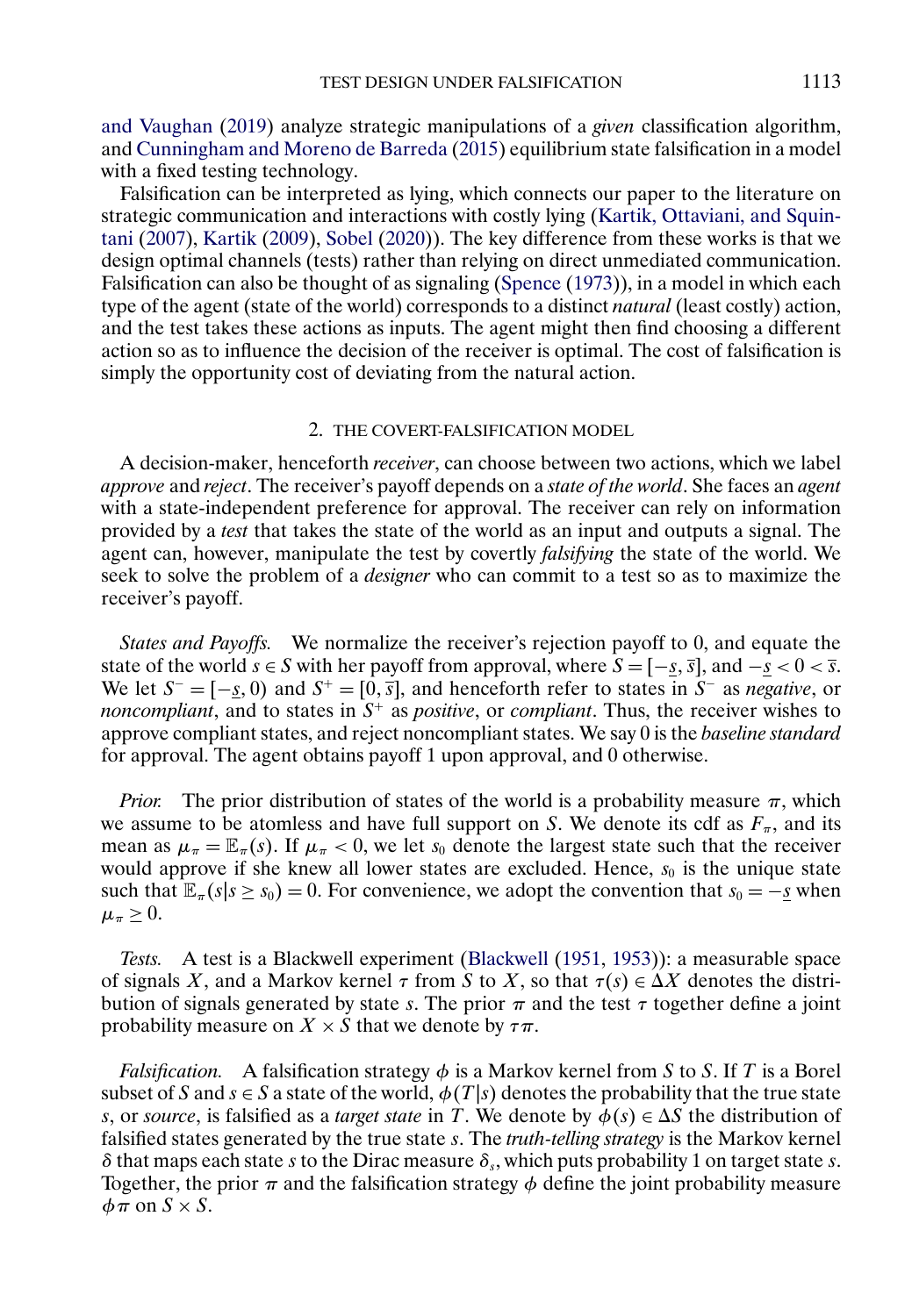<span id="page-5-0"></span>

FIGURE 1.—Outcomes, tests, and strategies.

Falsifying s as t comes at cost  $\gamma c(t|s)$ , where  $c : S \times S \to \mathbb{R}_+$  is a measurable function, and  $\gamma \geq 0$  is a scaling parameter that captures the magnitude of falsification costs. The cost of falsification strategy  $\phi$  is then  $C(\phi) = \gamma \int_{S \times S} c \, d\phi \, \pi$ .

*Information Structures.* Together, a falsification strategy φ and a test τ define an *information structure* embodied by the Markov kernel  $\tau \phi : S \to X$ , which combined with the prior  $\pi$ , defines a joint distribution  $\tau \phi \pi$  on  $X \times S$ . Then  $\tau \phi(s) \in \Delta X$  denotes the distribution of signals generated by state s. Note that, although  $\tau \phi$  cannot be more Blackwell informative than  $\tau$ , it is not necessarily less Blackwell informative. In particular, the receiver may prefer  $\tau \phi$  to  $\tau$ . This possibility plays an important role in our results as we find that optimal tests induce productive falsification by the agent.

*Approval.* The action space of the receiver is  $A = \{a, r\}$ , where *a* stands for *approval* and  $\overline{r}$  for rejection. An approval strategy of the receiver is a Markov kernel  $\alpha$  from X to A. We denote by  $\delta^A$  the Markov kernel from A to itself that, to each action  $a \in A$ , assigns the Dirac measure  $\delta_a$ , which puts probability 1 on a. If the signal space is  $X = A$ , we refer to  $\delta^A$  as the *obedient* strategy for the receiver.

*Outcome and Expected Payoffs.* An *outcome*  $\omega$  is a Markov kernel from S to A, which defines the approval probability of any state (see Figure 1). Then  $\omega \pi$  is a joint distribution on  $A \times S$ . Falsification costs aside, both players only care about outcomes. Specifically, the receiver's payoff is  $V(\omega) = \mathbb{E}_{\omega_{\pi}}(s|a)$ , and the approval probability under  $\omega$  is  $\Pi(\omega) =$  $\omega \pi (\lbrace a \rbrace \times S)$ . Together, a test  $\tau$ , a falsification strategy  $\phi$ , and an approval strategy  $\alpha$ determine an outcome  $\alpha \tau \phi$ . The agent's payoff is then  $U(\alpha \tau \phi, \phi) = \Pi(\alpha \tau \phi) - C(\phi)$ .

*Timing.* The timing of the game is as follows:

- 1. **Test:** A test  $\tau$  is exogenously given and publicly observable.
- 2. **Falsification:** The agent covertly chooses a *falsification strategy* φ.
- 3. **State:** The state s is realized according to  $\pi$ .
- 4. **Testing and results:** The falsification strategy generates a falsified state of the world t according to  $\phi(s)$ , and the test generates a publicly observable signal x about the falsified state of the world according to  $\tau(t)$ .
- 5. **Receiver decision:** The receiver forms beliefs and chooses to approve or reject.

For convenience, we assume the agent chooses his falsification strategy ex ante, before the state is realized. However, this choice of timing is inconsequential because ex ante and *interim* falsification (knowing the state) are essentially equivalent.<sup>11</sup>

<sup>&</sup>lt;sup>11</sup>See Lemma S1.2 in the Appendix in the Online Supplementary Material (Perez-Richet and Skreta [\(2022\)](#page-33-0)).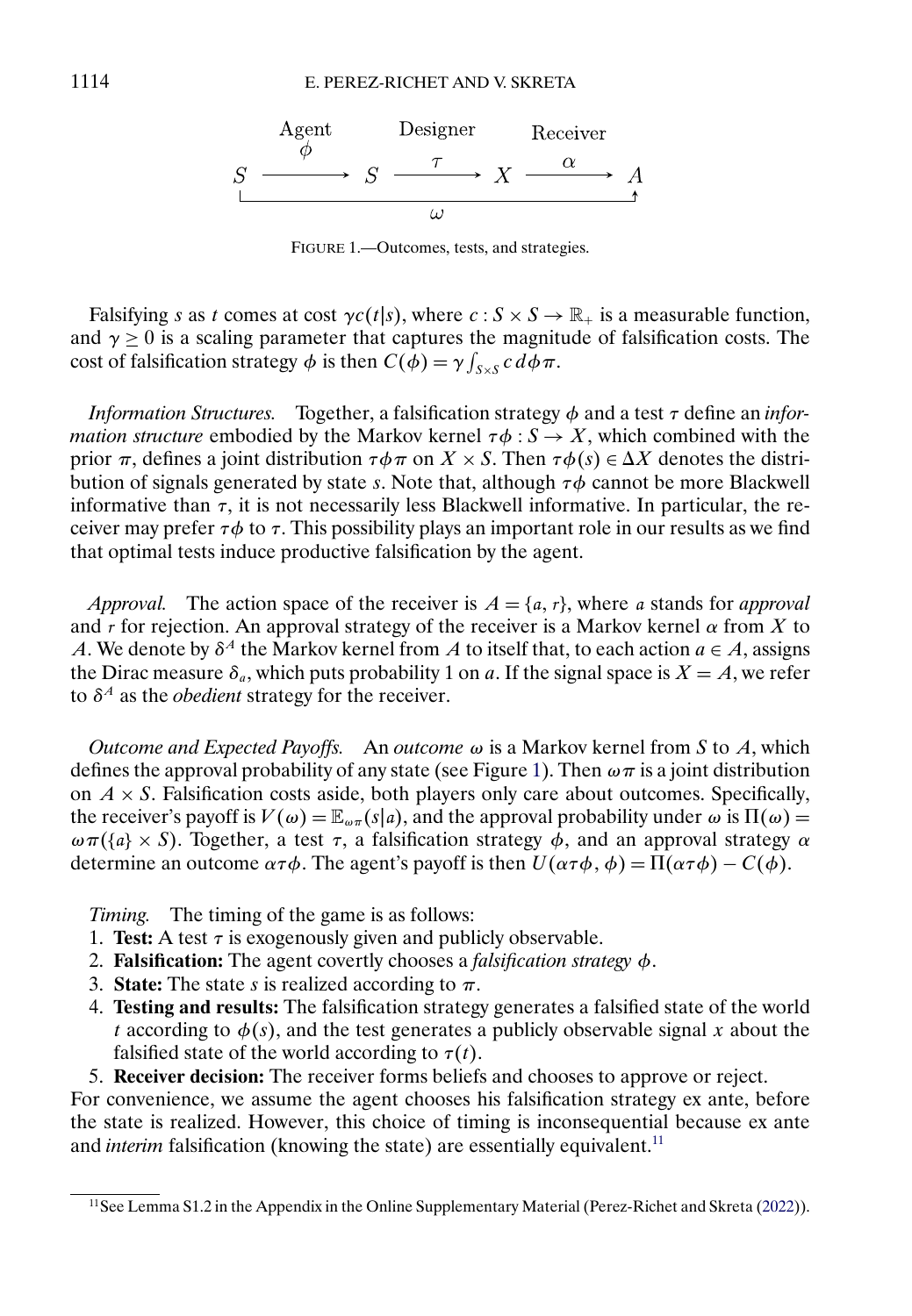<span id="page-6-0"></span>*Solution Concept and Equilibrium.* Our solution concept is a perfect Bayesian equilibrium. A pair ( $\phi$ ,  $\alpha$ ) is an equilibrium under τ if (i) the receiver's posterior is derived using Bayes' rule given  $\tau \phi$  whenever possible, (ii) the receiver approves optimally given her belief, and (iii) the agent's falsification strategy  $\phi$  is optimal given the receiver's approval strategy.

*Posterior Beliefs.* For each signal x occurring with positive probability under  $\tau \phi \pi$ , a receiver anticipating  $\phi$  forms a posterior belief in  $\Delta S$  according to Bayes' rule whenever possible, that is, for every  $x \in \bigcup_{s \in S} \text{supp } \tau \phi(s)$ , and arbitrarily otherwise. In both cases, we denote this belief by  $\tau \phi \pi_x$ . Let  $\mu(x|\tau \phi) = \int_S s d\tau \phi \pi_x$  denote the associated posterior mean.

*Receiver-Optimality.* Given  $\tau$ , the approval strategy  $\alpha$  of a receiver anticipating  $\phi$  is optimal if and only if it satisfies  $\alpha(a|x) = 1$  if  $\mu(x|\tau\phi) > 0$ , and  $\alpha(a|x) = 0$  if  $\mu(x|\tau\phi) < 0$ . The receiver's value function only depends on the information structure, and we denote it by  $\overline{V}(\tau \phi) = \max_{\alpha} V(\alpha \tau \phi)$ .

*Equilibrium Feasibility.* We say that a pair  $(\tau, \phi)$  is *equilibrium feasible*, or that  $\phi$  is equilibrium feasible under  $\tau$ , if an approval strategy  $\alpha$  exists such that  $(\phi, \alpha)$  is an equilibrium under  $\tau$ , that is, if and only if

$$
\exists \alpha, \quad \begin{cases} \forall x, & \mu(x|\tau\phi) > 0 \Rightarrow \alpha(a|x) = 1, \\ \forall x, & \mu(x|\tau\phi) < 0 \Rightarrow \alpha(a|x) = 0, \\ \forall \phi', & U(\alpha\tau\phi, \phi) \ge U(\alpha\tau\phi', \phi'). \end{cases} \tag{EF}
$$

*The Designer's Problem.* We consider a test designer who seeks to maximize the receiver's payoff. His problem is then to find an information structure ( $\tau$ ,  $\phi$ ) that maximizes  $\overline{V}(\tau\phi)$  subject to (EF). In the remainder of this paper, we refer to such an information structure as optimal. By extension, we also refer to the test  $\tau$  as optimal.

*Falsification Costs.* We assume the cost function satisfies some basic properties. First, truth-telling is costless,  $c(s|s) = 0$ . Second, it is monotonic in the sense that falsifying to and from states that are further away is strictly more costly. Formally,  $c(t|s) < c(t'|s)$ for all s, t, t' such that  $t' < t \leq s$  or  $s \leq t < t'$ ; and  $c(t|s) < c(t|s')$  for all s, s', t such that  $s' < s \le t$  or  $t \le s < s'$ . Finally, it is continuous. We also make two more substantial assumptions that play an important role for our results.

DEFINITION 1: The cost function:

(i) has the costlier-to-top property if

$$
c(\overline{s}|0) \ge \min\{c(-\underline{s}|0), 1\};\tag{CTT}
$$

(ii) satisfies the upward triangular inequality if, for every  $s \le m \le t$ ,

$$
c(t|m) + c(m|s) \ge c(t|s).
$$
 (UTI)

The *costlier-to-top* property says that falsifying from the baseline standard to the highest state is more costly than falsifying to the lowest state that is worth falsifying to. By monotonicity, this comparison extends to all noncompliant states. (CTT) thus captures in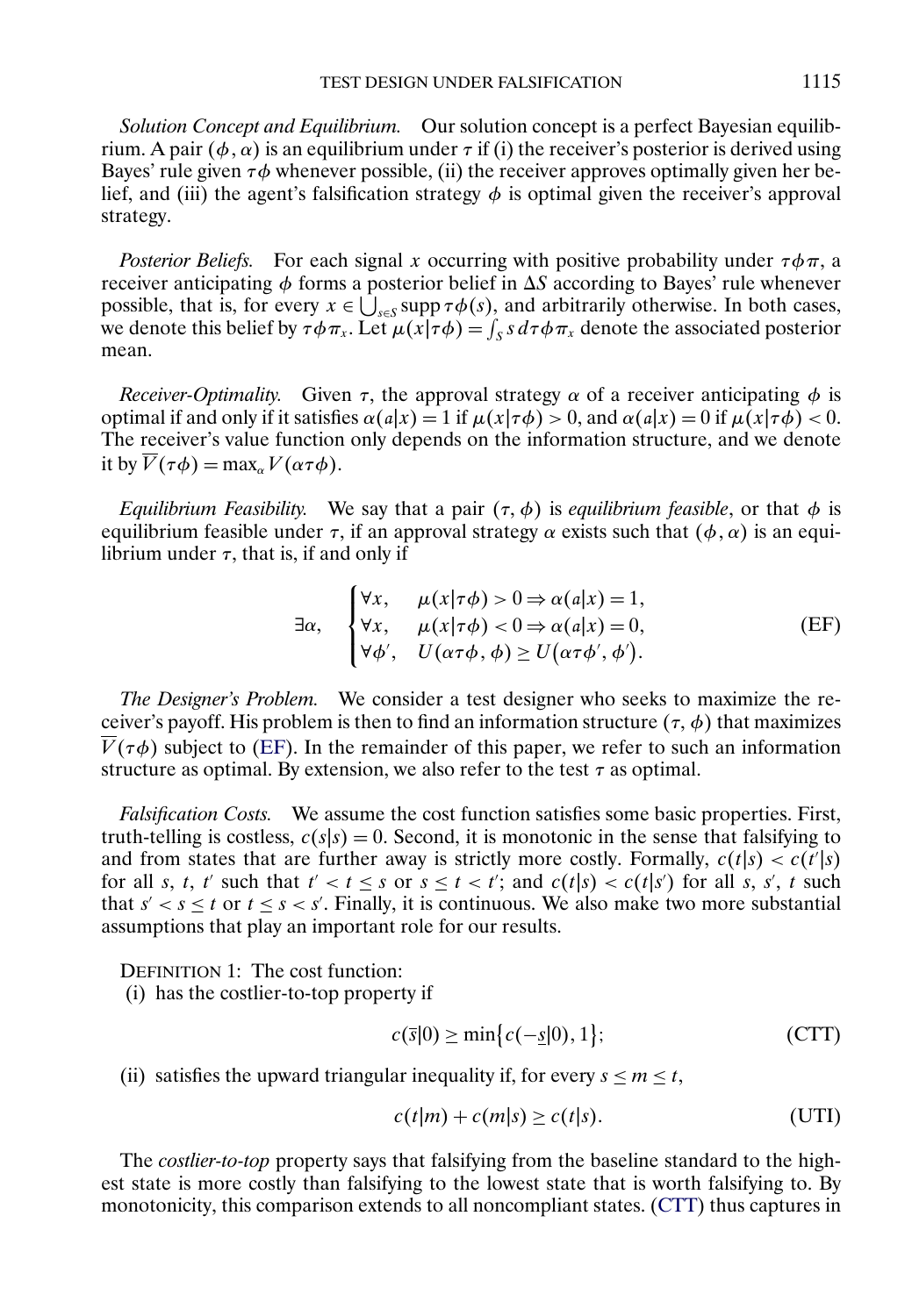<span id="page-7-0"></span>a relatively unrestrictive manner the intuitive idea that falsifying upward is more costly than falsifying downward.

The *upward triangular inequality* can be interpreted as putting a bound on the cost increase of falsifying further up, as  $c(t|s) - c(m|s) \leq c(t|m)$ . If the cost function is differentiable, it implies that the cost increase of falsifying to a marginally higher target state is bounded by the cost of a marginal falsification from the initial target:  $c_t(t|s) \leq c_t(t|t)$ . In particular, the cost of a marginal upward falsification must then be everywhere positive.

Consider a cost function such that, for  $t \geq s$ ,  $c(t|s) = f(s)g(t-s)$ , where f is a positivevalued and g is a nonnegative-valued increasing function with  $g(0) = 0$ . Then it satisfies [\(UTI\)](#page-6-0) whenever  $g$  is concave, or more generally subadditive, and  $f$  is nondecreasing. Subadditivity then captures increasing returns to scale in the size of falsification.<sup>12</sup>

### 3. TEST DESIGN UNDER COVERT FALSIFICATION

We start with two key preliminary results that simplify the analysis. First, we establish a *recommendation principle* that allows us to restrict attention to tests that equate signals to action recommendations. Second, we show ex ante and interim falsification are essentially equivalent. We then solve the designer's problem.

#### 3.1. *Preliminary Results*

*Recommendation Principle.* Mimicking standard results in [Myerson](#page-33-0) [\(1982\)](#page-33-0) and [Ka](#page-32-0)[menica and Gentzkow](#page-32-0) [\(2011\)](#page-32-0), we establish a recommendation principle. According to this principle, if a test  $\tau$  gives rise to an equilibrium ( $\phi$ ,  $\alpha$ ), it can equivalently be replaced by the garbled test  $\alpha\tau$ , with signal space  $X = A$ , that gives rise to an equilibrium consisting of the same falsification strategy  $\phi$  for the agent and the obedient approval strategy  $\delta^{\tilde{A}}$  for the receiver. Both equilibria are outcome equivalent since  $\alpha \tau \phi = \delta^{\tilde{A}}(\alpha \tau) \phi$  and, therefore, lead to the same payoffs for both players. Whereas the result that obedience is a best response to  $\phi$  under the new test is standard, the result that  $\phi$  remains a best response to  $\delta^A$  is specific to our setting, and leverages the fact that, in equilibrium, covert deviations from  $\phi$  do not affect the receiver's decisions.<sup>13</sup>

For the remainder of our analysis, we therefore, in a slight abuse of notation, redefine tests as measurable functions  $\tau : S \to [0, 1]$ , where  $\tau(s)$  is the probability that the test recommends approval in state s. We refer to this probability as the *nominal approval probability* of state s. Because  $X = A$ , the composition of a test  $\tau$  and a falsification strategy φ defines an outcome  $\omega = \tau \phi$ . We say that  $\omega = \tau \phi$  is an *equilibrium outcome* if  $(\tau, \phi)$  is equilibrium feasible. The *true approval probability*, henceforth also denoted by  $\omega(s)$ , may differ from the nominal probability.

With this redefinition, we can write the agent's payoff as

$$
U(\tau\phi,\phi)=\int_{S\times S}\tau(t)\,d\phi\,\pi(t,s)-C(\phi),
$$

 $12$ Note that convexity in the size of falsification can also be accommodated provided that the cost scaler increases sufficiently fast with the source as is the case with the cost function  $c(t|s) = e^{2\beta s/\alpha} {\alpha(t-s) + \beta(t-s)^2}$ for  $t \ge s$ , where  $\alpha > 0$  and  $\beta \ge 0$ .<br><sup>13</sup>The formal statement (Lemma S1.1) and proof of this result are in the Appendix in the Online Supple-

mentary Material.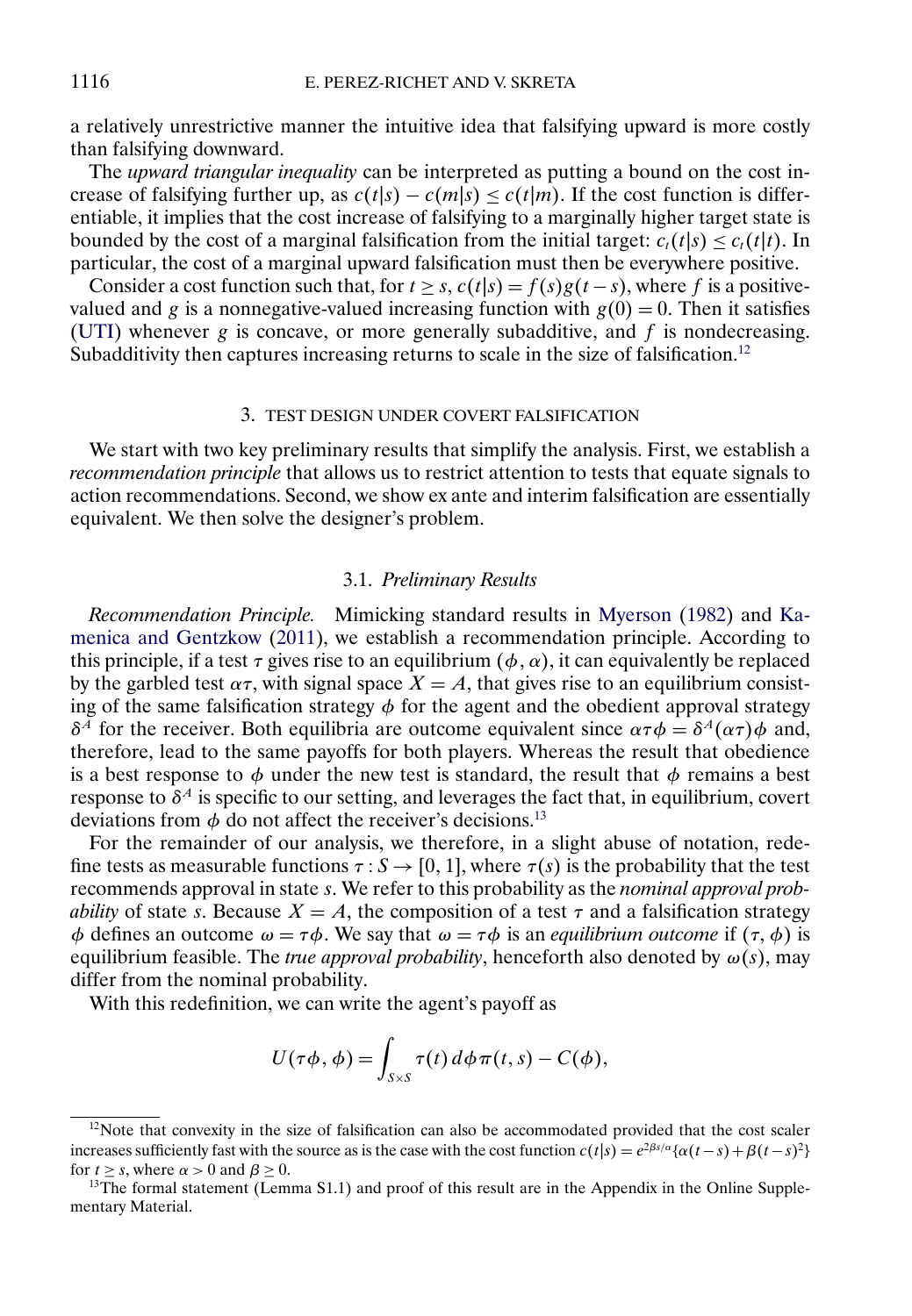<span id="page-8-0"></span>and the receiver's payoff as

$$
V(\tau\phi) = \int_{S\times S} s\tau(t) \, d\phi \, \pi(t, s).
$$

Obedience requires the receiver's posterior mean following the *approve* signal to be nonnegative,  $\int_{S \times S} s\tau(t) d\phi \pi(t,s) \geq 0$ , and her posterior mean following the *reject* signal to be nonpositive,  $\int_{S\times S} s(1-\tau(t)) d\phi \pi(t,s) = \mu_{\pi} - \int_{S\times S} s\tau(t) d\phi \pi(t,s) \le 0$ . Piecing these two inequalities together, the obedience constraint puts a lower bound on the receiver's payoff, requiring that she obtains at least her payoff in the absence of information:

$$
V(\tau\phi) \ge \max\{\mu_{\pi}, 0\}.
$$
 (RO)

*Equivalence of Ex Ante and Interim Falsification.* Working with the recommendation principle, the receiver's obedience constraint takes care of the receiver's side of the equilibrium feasibility condition [\(EF\)](#page-6-0), which can therefore be reduced to requiring optimality of the agent's falsification strategy  $\phi$ :

$$
\int_{S\times S} \left\{ \tau(t) - \gamma c(t|s) \right\} d\phi \pi(t,s) \ge \int_{S\times S} \left\{ \tau(t) - \gamma c(t|s) \right\} d\phi' \pi(t,s), \quad \forall \phi'. \tag{EF'}
$$

If, instead, the agent chooses  $\phi$  at the interim stage, after observing the state, the condition for  $\phi$  to be interim equilibrium feasible is

$$
\phi\Big(\underset{t}{\operatorname{argmax}}\,\tau(t)-\gamma c(t|s)|s\Big)=1,\quad\forall s.\tag{IEF}
$$

Standard arguments show<sup>14</sup> (EF') is equivalent to the interim condition holding for almost every s. Because falsification from a subset of states with measure 0 has no effect on the players' ex ante payoffs, we restrict attention to falsification strategies that satisfy (IEF).

*Costless Falsification.* We briefly consider costless falsification ( $\gamma = 0$ ) as a benchmark. In this case, the truth-telling implication of the revelation principle applies and, combined with (IEF), implies the test must give a constant approval probability to all states. By the recommendation principle, this probability must be 0 if  $\mu_{\pi}$  < 0, and 1 if  $\mu_{\pi}$  > 0.

REMARK 1—Costless falsification: When falsification is costless, the unique equilibrium outcome is uninformative, and the receiver rejects if  $\mu_{\pi} < 0$ , and approves if  $\mu_{\pi} > 0$ . Her payoff is equal to max $\{\mu_{\pi}, 0\}$ .

*The Designer's Program.* By the recommendation principle and interim-ante equivalence, we can find an optimal test by solving the following *designer's program*:

$$
\sup_{\tau,\phi} V(\tau\phi) \quad \text{s.t.} \quad \text{(IEF), (RO)} \tag{P}
$$

Next, we argue (RO) is redundant and can be relaxed without loss of generality. Indeed, a test with a constant nominal approval probability is uninformative and satisfies (IEF)

<sup>14</sup>For a formal statement and a proof, see Lemma S1.2 in the Apendix in the Online Supplementary Material.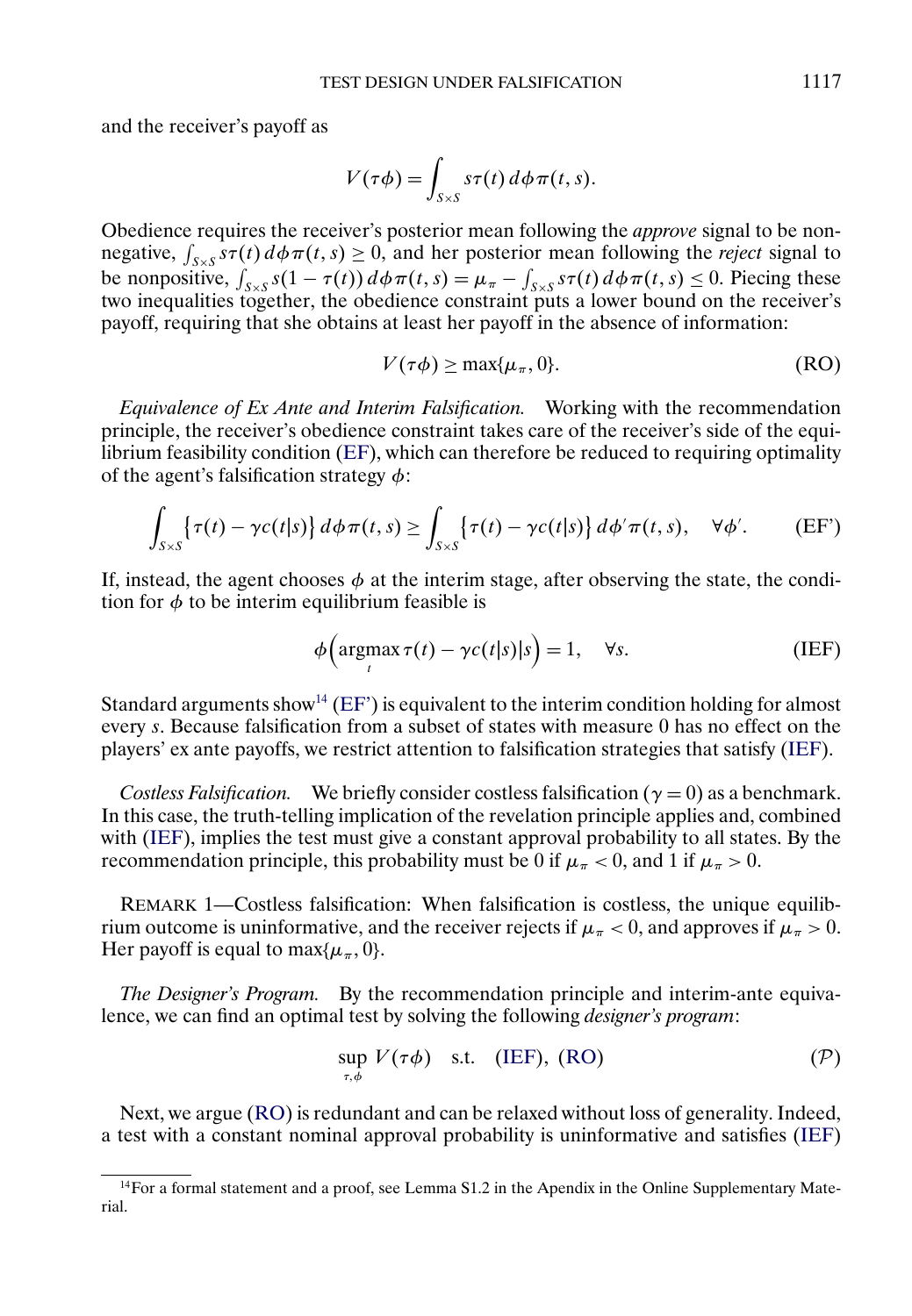because it makes falsification irrelevant for the agent. Furthermore, the uninformative test achieves the lower bound required by [\(RO\)](#page-8-0). Any solution to the relaxed program

$$
\sup_{\tau,\phi} V(\tau\phi) \quad \text{s.t.} \quad (\text{IEF}) \tag{P'}
$$

must give the receiver a higher payoff than the uninformative test and, therefore, also satisfy [\(RO\)](#page-8-0). Hence, it is also a solution to  $(\mathcal{P})$  $(\mathcal{P})$  $(\mathcal{P})$ .

Interestingly, this redundancy implies the designer does not benefit from more commitment power. Indeed, the program of a designer with the power to commit to an approval strategy of the receiver based on reports about the state, or to a test and an approval strategy together, is exactly  $(\mathcal{P}')$ .

# PROPOSITION 1—Value of commitment: *Commitment to an approval strategy*, *or to a test and an approval strategy*, *has no additional value than commitment to a test for the designer*.

The relaxed program  $(\mathcal{P}')$  can also be interpreted as that of a principal seeking to allocate a good to an agent of type s, where s is the principal's payoff of allocating the good to the agent. The principal's payoff from the outside option (not allocating the good) is 0; the agent gets a state-independent payoff from getting the good. The principal commits to an allocation probability  $\tau$  that depends on the agent's report and misreporting is costly. Indeed, in such a problem the principal maximizes  $\int_{S\times S} s\tau(t) d\phi \pi(t, s)$  which is equal to  $V(\tau\phi)$  subject to [\(IEF\)](#page-8-0). This interpretation connects our analysis to the literature on the design of optimal allocation rules without transfers. [Ben-Porath, Dekel, and](#page-32-0) [Lipman](#page-32-0) [\(2014\)](#page-32-0) solve such a problem by exploiting costly verification, whereas [Kattwinkel](#page-32-0) [\(2019\)](#page-32-0) exploits private information of the principal correlated with the agent's type. We exploit costly reporting costs.

### 3.2. *An Optimal Test*

We start by introducing a simple class of tests. We then show we can restrict attention to this class, and characterize the optimal test within this class. Finally, we study its properties.

*An Optimal Class of Tests.* We consider a class of tests characterized by two parameters: a *top nominal approval probability*  $p \in [0, 1]$  and an *operational standard*  $\hat{s} \in S^+$ . A test sets the nominal approval probability of states above the operational standard to  $p$ and gives states below  $\hat{s}$  the lowest nominal approval probability that deters them from falsifying to the standard:

$$
\tau_{p,\hat{s}}(s) = \begin{cases}\np & \text{if } s \geq \hat{s}, \\
p - \gamma c(\hat{s}|s) & \text{if } s \in [\check{s}(p,\hat{s}), \hat{s}] \\
0 & \text{if } s < \check{s}(p,\hat{s}),\n\end{cases}
$$

where  $\check{s}(p, \hat{s})$  is equal to the state  $s \in S^-$  that solves  $\gamma c(\hat{s}|s) = p$  when it exists. Otherwise, we set  $\check{s}(p,\hat{s})$  equal to  $-s$ .

Under [\(UTI\)](#page-6-0), a test  $\tau_{p,\hat{s}}$  makes truth-telling optimal in all states. To see why, we only need to consider the payoff of falsifying s as  $t > s$ , with s,  $t \in [\check{s}(p,\hat{s}), \hat{s}]$ :<sup>15</sup>

$$
\tau_{p,\hat{s}}(t) - \gamma c(t|s) = p - \gamma c(\hat{s}|t) - \gamma c(t|s) \leq p - \gamma c(\hat{s}|s) = \tau_{p,\hat{s}}(s),
$$

<span id="page-9-0"></span>

<sup>&</sup>lt;sup>15</sup>Other cases follow from cost monotonicity, and the flatness of the test outside of this interval.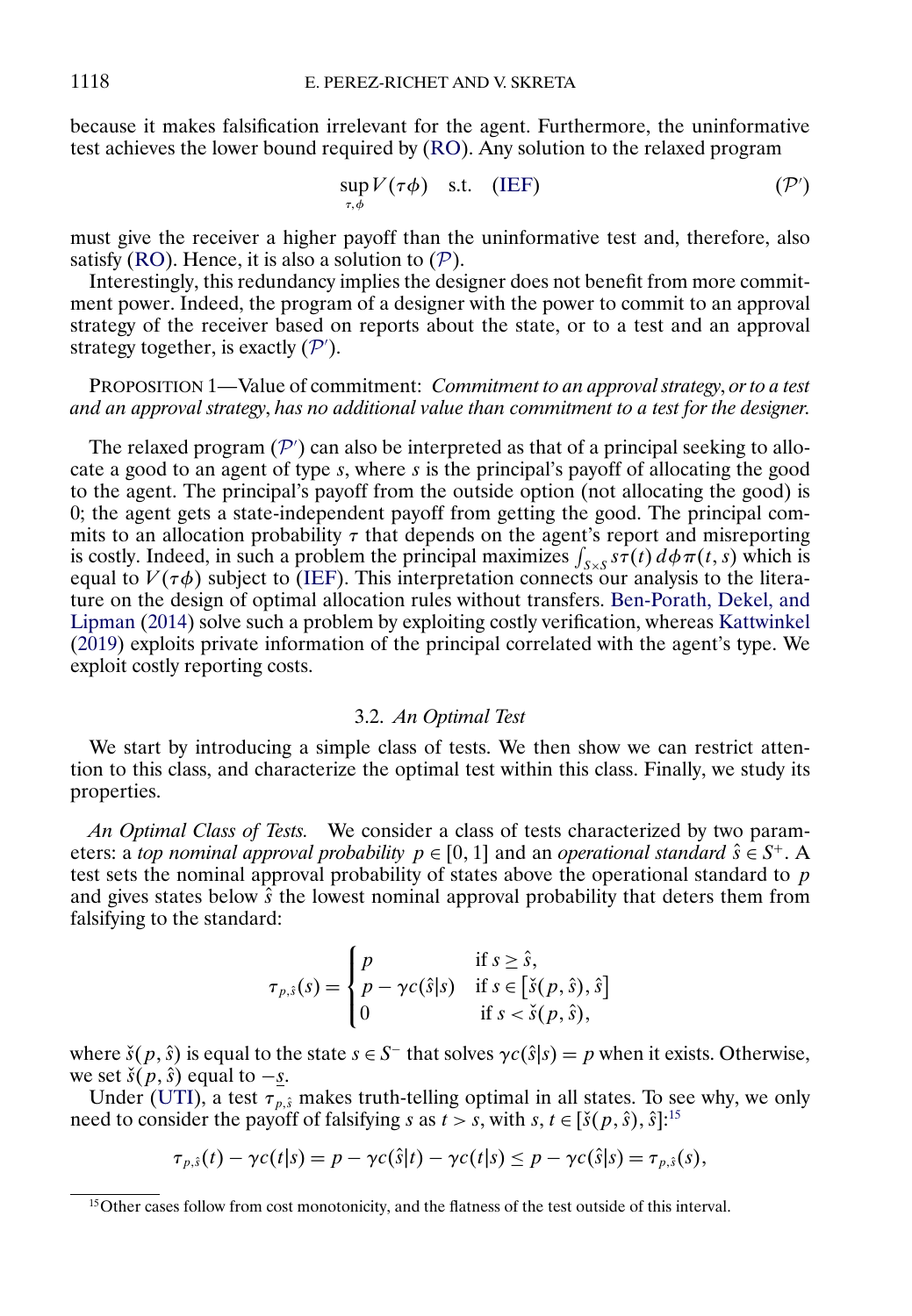<span id="page-10-0"></span>

FIGURE 2.—On the left panel, the black curve shows the nominal approval probabilities of  $\tau_{p,s}$ , whereas the red dotted curve shows approval probabilities under the equilibrium outcome  $\omega_{p,\hat{s}}$ . On the right panel, the curve illustrates the falsification strategy  $\phi_{p,\hat{s}}$ . The cost function is  $\gamma c(t|s) = \frac{1.2|t-s|}{1+|t-s|}$  if  $t \geq s$ .

where the inequality is implied by [\(UTI\)](#page-6-0).

By construction,  $\tau_{p,\hat{s}}$  also makes the agent indifferent between falsifying to the operational standard and truth-telling for states in  $[\check{s}(p,\hat{s}),\hat{s}]$ . Therefore, the agent has multiple optimal falsification strategies. Among these, the designer can break indifferences in favor of the receiver, requiring the agent to only falsify compliant states below  $\hat{s}$  to the standard. Let

> $\phi_{p,\hat{s}}(s) =$  $\int \delta_{\hat{s}}$  if  $s \in [0, \hat{s}],$  $\delta_s$  otherwise

denote this strategy. The resulting outcome  $\omega_{p,s} = \tau_{p,s} \phi_{p,s}$  is that all compliant states are approved with top probability  $p$ , whereas noncompliant states are approved with their nominal approval probability, as illustrated in Figure 2. Formally,

$$
\omega_{p,\hat{s}} = \begin{cases} p & \text{if } s \ge 0, \\ p - \gamma c(\hat{s}|s) & \text{if } s \in [\check{s}(p,\hat{s}), 0), \\ 0 & \text{if } s < \check{s}(p,\hat{s}). \end{cases}
$$

In summary, we have shown these are equilibrium outcomes, as stated in the following lemma.

LEMMA 1: *If the cost function satisfies* [\(UTI\)](#page-6-0), *the falsification strategy*  $\phi_{p,\hat{s}}$  *satisfies* [\(IEF\)](#page-8-0) *under*  $\tau_{p,\hat{s}}$ .

*Optimal Test.* Optimizing the receiver's payoff within the class of equilibrium outcomes  $\{\omega_{p,\hat{s}}\}$  reduces the original infinite-imensional problem to a two-dimensional one. Our next result, Theorem 1, characterizes an outcome  $\omega_{p,\hat{s}}$  within our class that solves the designer's program  $(P)$  $(P)$  $(P)$ . To simplify the exposition, we only state the theorem in the case where  $\mu_{\pi}$  < 0, and refer the reader to Theorem [3](#page-26-0) in the Appendix for a complete statement and a proof.

THEOREM 1: *Suppose the cost function satisfies* [\(UTI\)](#page-6-0) *and* [\(CTT\)](#page-6-0). *Then* (τ<sup>∗</sup> γ φ<sup>∗</sup> <sup>γ</sup>) *solves* ([P](#page-8-0)), where  $\tau^*_{\gamma} = \tau_{p^*_{\gamma} s^*_{\gamma}}, \phi^*_{\gamma} = \phi_{p^*_{\gamma} s^*_{\gamma}}, \hat{s}^*_{\gamma} = \max\{s \in S : \gamma c(s|0) \leq 1\}$ , and  $p^*_{\gamma} = \min\{\gamma c(\bar{s}|s_0), 1\}$ .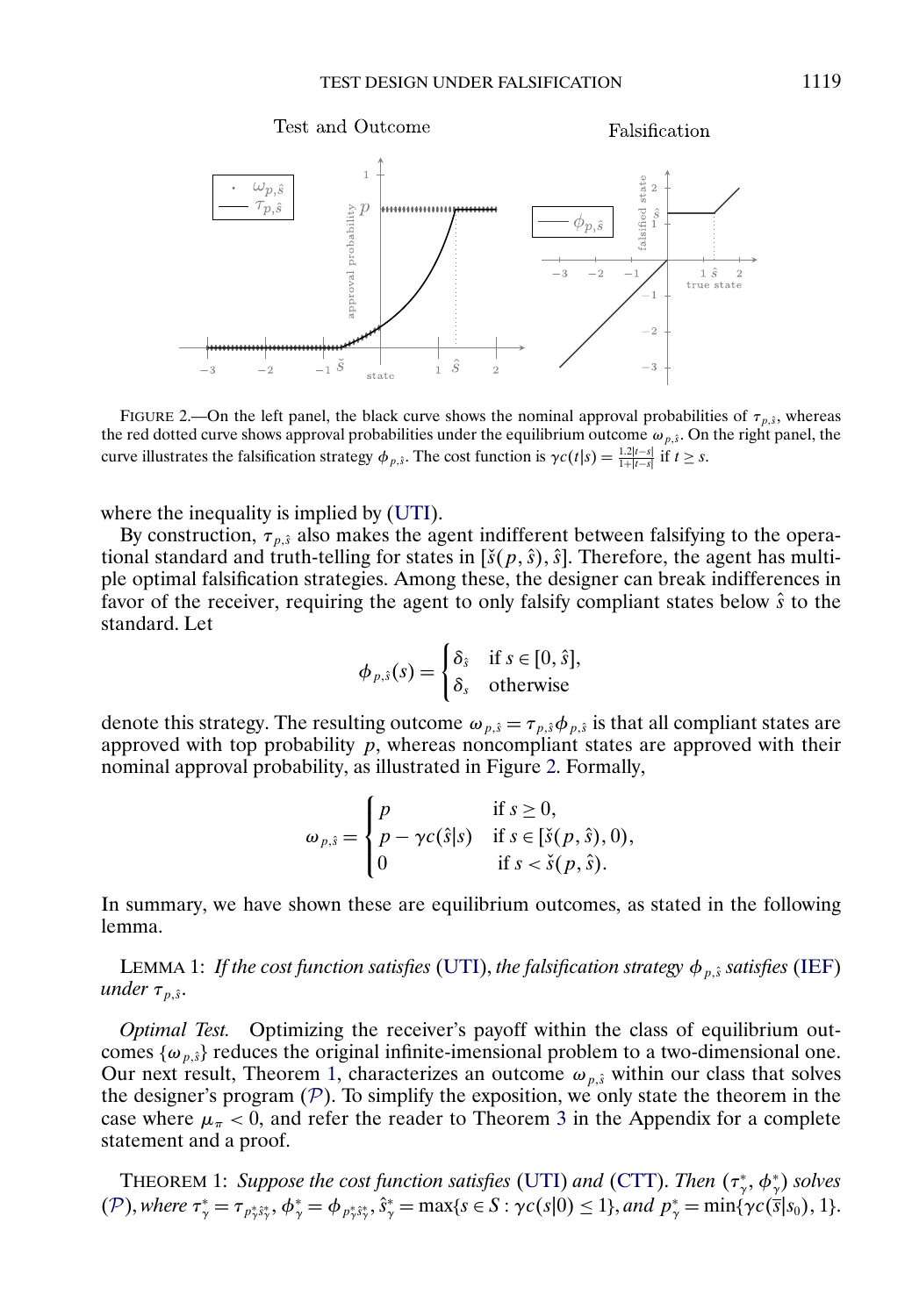

FIGURE 3.—Optimal test and outcome in the different regions, where  $\pi = U([-3, 2])$  so  $s_0 = -2$ ,  $c(t|s) = \frac{|t-s|}{1+|t-s|}$  if  $t \geq s$ , and  $\gamma \in \{1, 1.3, 2\}.$ 

We denote the optimal equilibrium outcome by  $\omega_{\gamma}^* = \tau_{\gamma}^* \phi_{\gamma}^*$ . The shape of the optimal test and outcome are illustrated in Figure 3. We can divide the range of  $\gamma$  into three regions as follows.

In the *high-cost region*,  $\gamma \ge 1/c(\bar{s}|0)$ , setting  $p^*_{\gamma} = 1$ , and  $\hat{s}^*_{\gamma} > 0$  to solve  $\gamma c(\hat{s}^*|0) = 1$  is optimal, so that

$$
\tau^*_{\gamma}(s) = \begin{cases} 1 & \text{if } s \geq \hat{s}^*_{\gamma}, \\ 1 - \gamma c(\hat{s}^*_{\gamma}|s) & \text{if } s \in [0, \hat{s}^*_{\gamma}], \\ 0 & \text{if } s < 0. \end{cases}
$$

The optimal outcome is the receiver's first-best  $\omega^*_{\gamma}(s) = \mathbb{1}_{s \geq 0}$ , so noncompliant states are rejected and compliant states approved with certainty. To reach first-best, the designer only needs to raise the operational standard  $\hat{s}^*_{\gamma}$  above the baseline standard, and let the agent do the correction by falsifying. Indeed, a test that recommends rejection below and approval above  $\hat{s}^*_{\gamma}$ , both with certainty, also yields the optimal outcome<sup>16</sup>  $\omega^*_{\gamma}$ .

In the *intermediate-cost region*,  $1/c(\bar{s}|s_0) \le \gamma < 1/c(\bar{s}|0)$ , setting  $p^*_{\gamma} = 1$  and  $\hat{s}^*_{\gamma} = \bar{s}$  is optimal, so that

$$
\tau^*_{\gamma}(s) = \left\{1 - \gamma c(\overline{s}|s)\right\}^+,
$$

with corresponding equilibrium outcome:

$$
\omega_{\gamma}^*(s) = \begin{cases} 1 & \text{if } s \ge 0, \\ \gamma \{1 - c(\overline{s}|s)\} & \text{if } s \in [\check{s}(1,\overline{s}), 0), \\ 0 & \text{if } s < \check{s}(1,\overline{s}). \end{cases}
$$

Hence, optimality requires setting the highest possible operational standard. Compliant states are approved with certainty, but some noncompliant states must be approved with positive probability to deter them from falsifying to the standard.

In the *low-cost region*,  $\gamma < 1/c(\bar{s}|s_0)$ , setting  $p^*_{\gamma} = \gamma c(\bar{s}|s_0)$  and  $\hat{s}^*_{\gamma} = \bar{s}$  is optimal, so that

$$
\tau^*_{\gamma}(s) = \begin{cases} \gamma \{ c(\overline{s}|s_0) - c(\overline{s}|s) \} & \text{if } s \in [s_0, \overline{s}] \\ 0 & \text{if } s < s_0 \end{cases}
$$

<sup>&</sup>lt;sup>16</sup>See our discussion on multiplicity of optimal tests and their characterization below.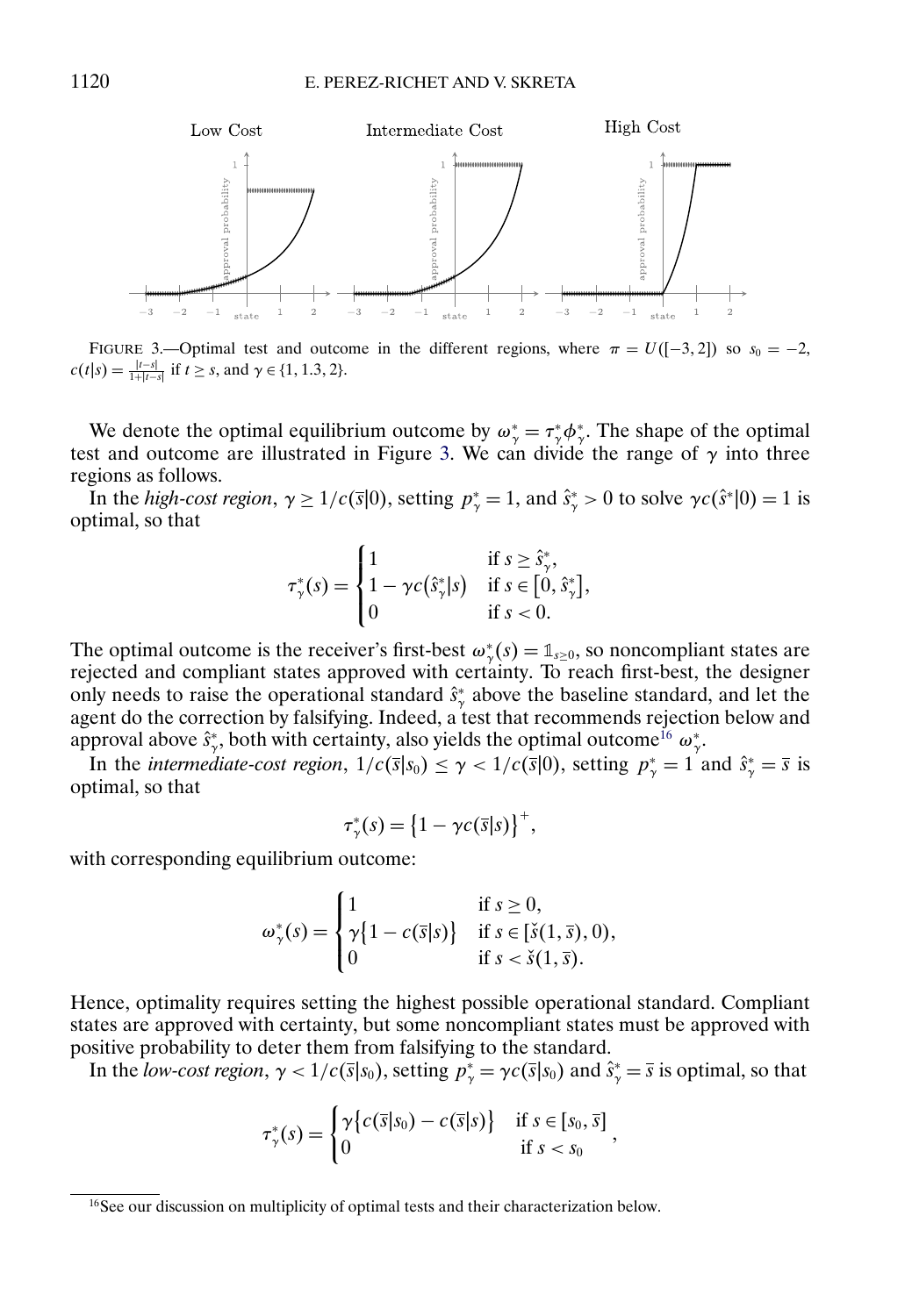with corresponding equilibrium outcome:

$$
\omega_{\gamma}^*(s) = \begin{cases} \gamma c(\overline{s}|s_0) & \text{if } s \geq 0, \\ \gamma \{ c(\overline{s}|s_0) - c(\overline{s}|s) \} & \text{if } s \in [s_0, 0), \\ 0 & \text{if } s < s_0. \end{cases}
$$

As in the intermediate-cost region, optimality requires setting the highest possible operational standard and approving some noncompliant states with positive probability. But now, it also requires rejecting compliant states with positive probability to deter very low states (below  $s_0$ ) from falsifying to the standard. To illustrate this trade-off, consider using instead the test  $\tau_{p,\bar{s}}$ , with  $p = p^*_{\gamma} + \varepsilon$ , for a small  $\varepsilon > 0$ . Under this test, the true approval probability of all states above  $s_0$  increases by  $\varepsilon$ , leading to a null gain as  $\varepsilon \int_{s_0}^{\overline{s}} s dF_\pi(s) = 0$ . But the receiver also incurs a strict loss over states below  $s_0$ , as some of those states are approved with positive probability.

*Characterization of Optimal Tests.* Our optimal test is not unique. The optimal equilibrium outcome, however, is essentially unique. Furthermore, we can characterize the set of optimal tests that do not penalize the agent relative to the test of Theorem [1.](#page-10-0) To see why our optimal test is not unique, consider two types of variations. First, we can lower the nominal approval probability of compliant states below  $\hat{s}^*_{\gamma}$  without changing the agent's equilibrium falsification strategy or the outcome. Indeed, this operation only strengthens the incentive of these states to falsify to the standard.17 Second, when the standard is not set to the highest state (in the high-cost region), we can also lower the nominal approval probability of states above  $\hat{s}^*_{\gamma}$  so as to make them falsify (downward) to the standard, without changing the equilibrium outcome or the receiver's payoff. However, this operation lowers the agent's payoff, because he needs to falsify more. If we rule out optimal tests that unnecessarily penalize the agent, only variations of the first type are possible. Variations of this type are in some sense more robust since they can make the incentive for productive falsification strict. See Proposition S1.1 in the Appendix in the Online Supplementary Material for a formal statement and a proof.

A corollary of this characterization is that productive falsification is necessary for optimality. Optimal tests that do not penalize the agent must induce essentially the same falsification strategy. Other optimal tests induce even more falsification.

*Theorem [1:](#page-10-0) Proof Overview.* We next provide a sketch of the proof, which can be found in its entirety in the Appendix. Working with the relaxed program  $(P')$ , the main step to prove Theorem [1](#page-10-0) consists in showing that for every equilibrium out[com](#page-9-0)e  $\omega = \tau \phi$ , we can find an outcome  $\omega_{p,\hat{s}}$  that makes the receiver better off.

Consider such an equilibrium outcome  $\omega = \tau \phi$ . Assume, for simplicity,  $\phi$  is degenerate and the function  $\tau$  admits a unique maximizer  $\hat{s}_\tau = \argmax_s \tau(s)$  on S, and let  $p = \tau(\hat{s}_\tau)$ . Then we can distinguish three cases, depending on the location of  $\hat{s}_r$ . To provide intuition about the role of the [\(CTT\)](#page-6-0) assumption, we next discuss two of these cases.

Suppose first that  $\hat{s}_\tau \geq 0$  and  $\gamma c(\hat{s}_\tau | 0) \leq p$ . Then we set the standard  $\hat{s} = \hat{s}_\tau$ . Under the outcome  $\omega_{p,\hat{s}}$ , each compliant state is approved with probability p, which is at least as

 $17$ To complete the argument, we show the modification cannot incentivize the agent to change his falsification strategy in any other way.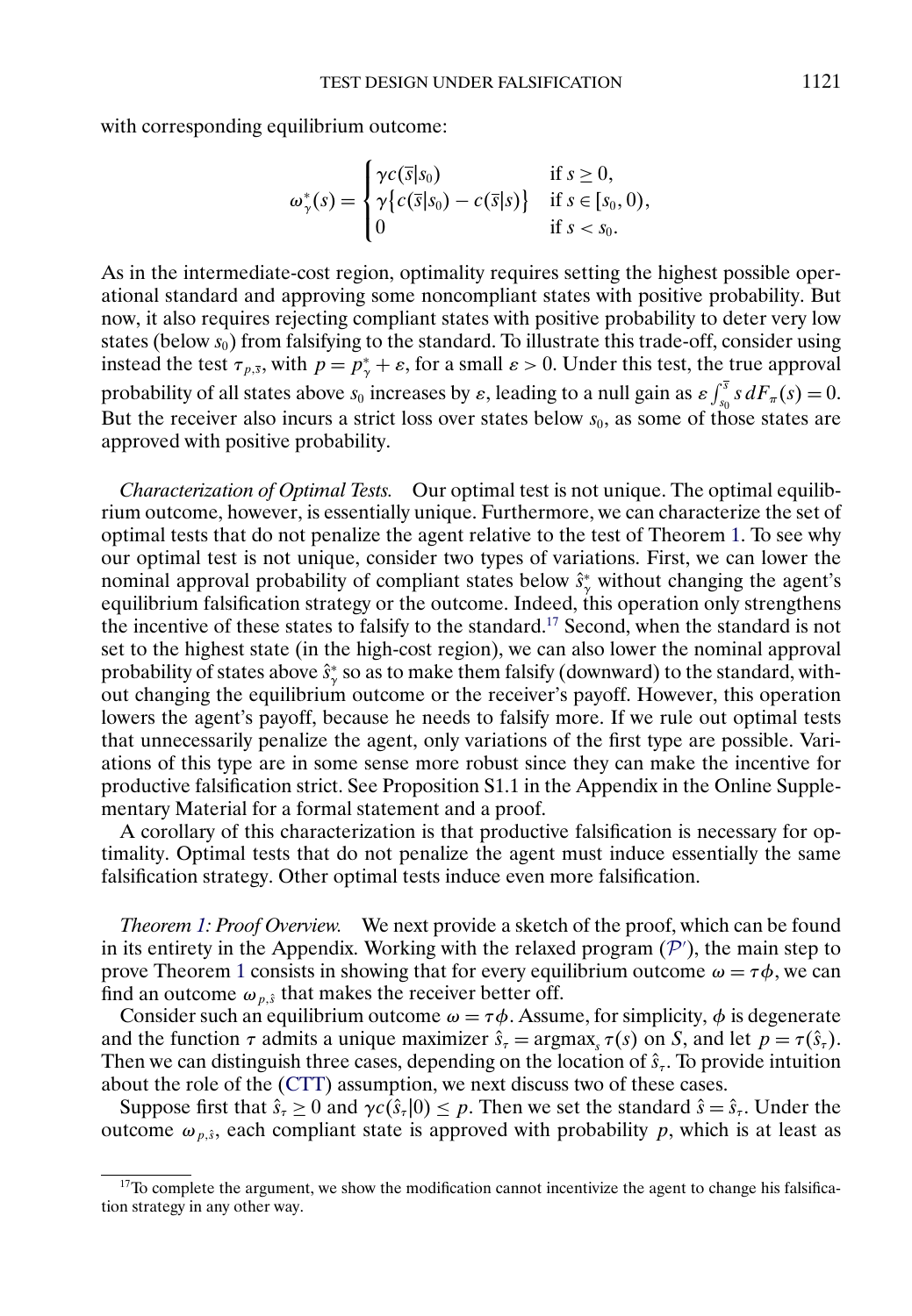high as under  $\omega$ . However, some noncompliant states are approved with positive probability. Let  $s \in [\check{s}(p, \hat{s}), 0)$  be such a state. Let  $t(s) = \operatorname{argmax}_{t'} \tau(t') - \gamma c(t'|s)$  be an optimal falsification target for s under  $\tau$ , so  $\omega(s) = \tau(t(s))$ . Then, by optimality of  $t(s)$ ,

$$
\omega(s) \geq \tau(t(s)) - \gamma c(t(s)|s) \geq \tau(\hat{s}) - \gamma c(\hat{s}|s) = p - \gamma c(\hat{s}|s) = \omega_{p,\hat{s}}(s).
$$

So, s is approved with lower probability under  $\omega_{p,\hat{s}}$  than under  $\omega$ .

Suppose next that  $\hat{s}_\tau < 0$  and  $\gamma c(\hat{s}_\tau | 0) \leq p$ . Then we choose the standard  $\hat{s} > 0$  such that  $c(\hat{s}|0) = c(\hat{s}_\tau|0)$ . [\(CTT\)](#page-6-0) ensures that doing so is possible. Under  $\omega_{n,\hat{s}}$ , each compliant state is approved with probability p, which is higher than under  $\omega$ . As in the former case, consider a noncompliant state s approved with positive probability under  $\omega$ . Then

$$
\omega(s) = \tau(t(s)) \geq \tau(t(s)) - \gamma c(t(s)|s) \geq \tau(\hat{s}_\tau) - \gamma c(\hat{s}_\tau|s) \geq p - \gamma c(\hat{s}|s) = \omega_{p,\hat{s}}(s),
$$

where the second inequality is due to the optimality of falsifying as  $t(s)$ , and the third inequality is due to cost monotonicity. Again, the approval probability of noncompliant states is lowered under  $\omega_{p,\hat{s}}$ .

### 3.3. *Properties of Optimal Tests*

We discuss the shape of the optimal test, its welfare properties, and comparative statics with respect to the cost parameter  $\gamma$ . We state our results under the assumption  $\mu_{\pi} < 0$ , but it is easy to adapt the results.<sup>18</sup>

*Comparative Statics and Asymptotics.* The receiver's payoff under the optimal outcome is

$$
V_{\gamma}^* = \int_S s \omega_{\gamma}^*(s) dF_{\pi}(s).
$$

Because the agent is indifferent between  $\phi^*$  and truth-telling, we can evaluate his payoff as if he were using the truth-telling strategy; hence,

$$
U_{\gamma}^* = \int_S \tau_{\gamma}^*(s) dF_{\pi}(s).
$$

PROPOSITION 2—Comparative statics:  $V_{\gamma}^*$  *is increasing in*  $\gamma$  *in the low, and intermediatecost regions*, *but constant and equal to the full-information payoff in the high-cost region*. U<sup>∗</sup> γ *is increasing in* γ *in the low*, *and high-cost regions*, *and decreasing in the intermediate-cost region*.

It is natural that the receiver's payoff increases as falsification becomes more costly. The agent's payoff, however, is nonmonotonic in the cost. To see why, note the cutoff state  $\check{s}^*_{\gamma} = \check{s}(p^*_{\gamma}, \hat{s}^*_{\gamma})$  at which the nominal approval probability starts increasing is fixed to 0 in the high-cost region, and to  $s_0$  in the low-cost region. Therefore, a steeper cost function (higher  $\gamma$ ) leads to higher nominal approval probabilities for all states above this cutoff. In the intermediate-cost region, by contrast, the top approval probability is fixed to

<sup>&</sup>lt;sup>18</sup>When  $\mu_{\pi} \ge 0$ , the low cost region does not exist, but the comparative statics of Proposition 2 is otherwise unchanged. The only difference in Proposition [3](#page-14-0) is that the uninformative payoffs are 1 for the agent and  $\mu_{\pi}$ for the receiver.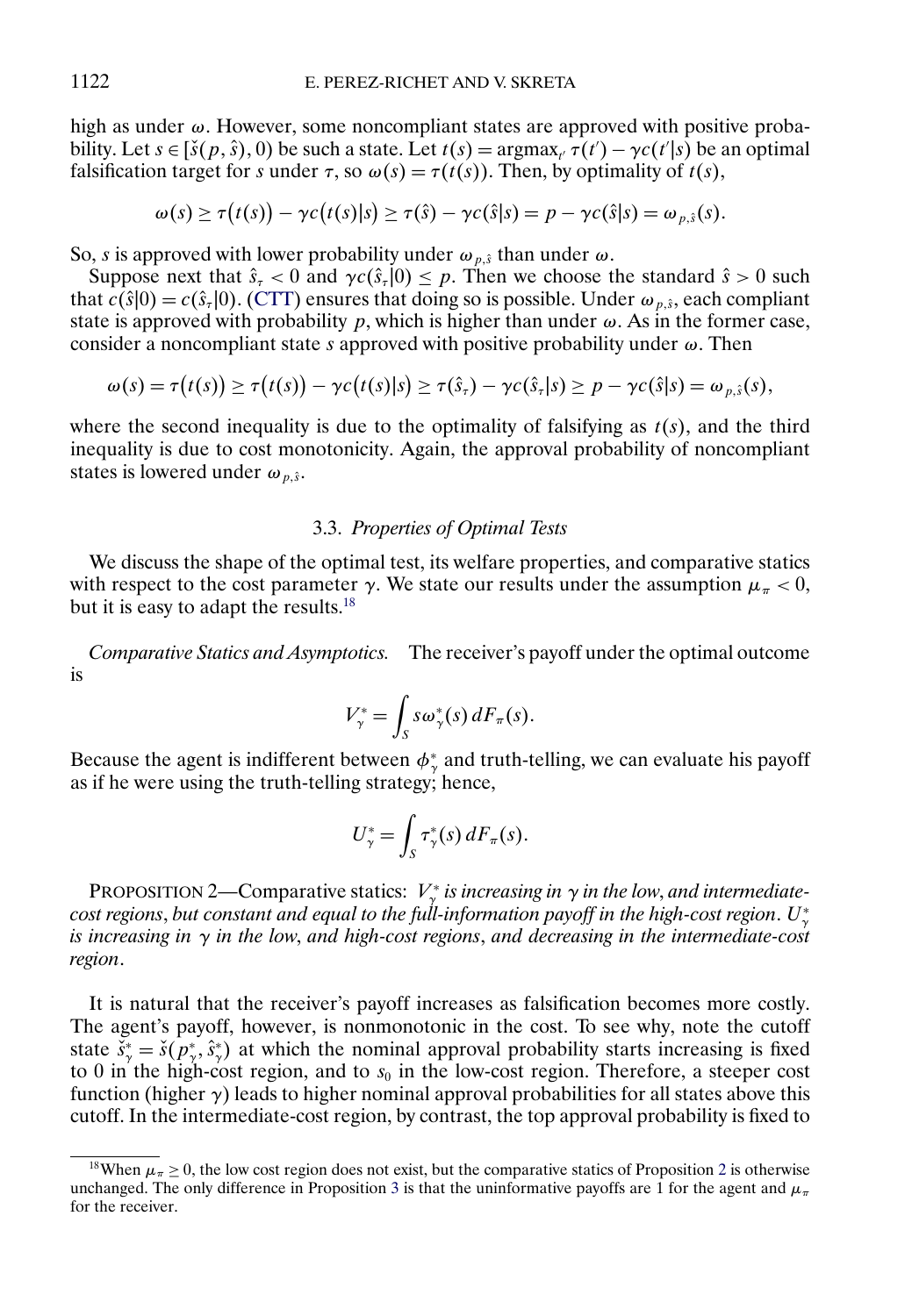<span id="page-14-0"></span>1, and it is awarded exclusively to the highest state, whereas the positive probability cutoff  $\check{s}^*_{\gamma}$  increases with  $\gamma$ . A steeper cost function therefore leads to decreasing the nominal approval probabilities of all states. The next result considers limit tests and payoffs, and its proof is immediate by taking limits in  $\gamma$  for the optimal test and outcome functions.

PROPOSITION 3—Asymptotics: *Both the outcome and the test converge to the uninformative test as*  $\gamma \to 0$ . *As*  $\gamma \to \infty$ , *the outcome converges to*  $\mathbb{1}_{s>0}$  *and the test to*  $\mathbb{1}_{s>0}$ *. Payoffs converge accordingly, to the uninformative payoffs in the first case:*  $\lim_{\gamma\to 0} U^*_\gamma = \lim_{\gamma\to 0} V^*_\gamma = 0$ , *and to the full-information payoffs in the latter:*  $\lim_{\gamma\to\infty}V_{\gamma}^*=\mathbb{E}_{\pi}(s|s\geq 0)$  *and*  $\lim_{\gamma\to\infty}U_{\gamma}^*=$  $\mathbb{P}_{\pi}(s \geq 0).$ 

*Welfare.* Falsification is a friction that generates inefficiencies. Our optimal outcome is *constrained efficient* by definition, because it maximizes the receiver's payoff under falsification. However, it is never unconstrained efficient, and the welfare loss generated by falsification can be decomposed into two channels: First, a *direct loss* due to the cost of productive falsification by the agent; second, an *informational loss* arising indirectly from distortions the designer needs to build into the outcome to optimally manage the falsification friction.

We measure total welfare loss, the direct falsification loss, and the informational loss as follows. First, we equate the direct loss to the total falsification cost incurred by the agent  $C(\phi^*_{\gamma})$ . The agent's payoff net of this cost is his expected approval probability  $\Pi_{\gamma}^* = \mathbb{E}_{\pi}(\omega_{\gamma}^*(s))$ , so by restoring the falsification cost to the agent, we reach the point  $(V_{\gamma}^*, \Pi_{\gamma}^*)$  in the payoff space. Starting from this point, we measure the informational loss as the sum of payoff gains to both players that can be obtained by moving to the closest point on the unconstrained Pareto frontier. To do so, we start by measuring the payoff gain the receiver could obtain by freely reorganizing approval probabilities according to an outcome function  $\omega'$ , while keeping the expected approval probability of the agent constant  $\Pi(\omega') = \Pi^*_{\gamma}$ . Because the receiver prefers to concentrate the probability of approval on higher states, a solution to this reorganization problem is the threshold function  $\omega'(s) = \mathbb{1}_{s \geq \bar{s}}$  for  $\tilde{s} \geq s_0$  such that  $\mathbb{P}_{\pi}(s \geq \tilde{s}) = \prod_{\gamma=1}^{\infty} \tilde{s}$ . This reorganization might lead to an approval threshold  $\tilde{s} > 0$  if the approval probability  $\prod_{\gamma}^{*}$  is too low, which is the case for low values of  $\gamma$ . Then, choosing instead  $\tilde{s} = 0$  leads to higher payoff gains for both players, and we measure the informational loss as the sum of these gains. To summarize, we measure total welfare loss as

$$
WL = \underbrace{C(\phi^*_{\gamma})}_{\text{direct loss}} + \underbrace{V(\omega') - V^*_{\gamma} + \Pi(\omega') - \Pi^*_{\gamma}}_{\text{informational loss}},
$$

where  $\omega' = \mathbb{1}_{s \geq \tilde{s}}$  and  $\tilde{s} = \max\{s \in [s_0, 0] : \mathbb{P}_{\pi}(s \geq \tilde{s}) \geq \Pi_{\gamma}^*\}.$ 

This decomposition implies that our constrained optimal outcome suffers from an informational loss in the low and intermediate-cost regions but not in the high-cost region. The direct loss, however, is always present. It is increasing in the low and intermediatecost regions, decreases in the high-cost region, and asymptotically vanishes as falsification becomes arbitrarily costly.

Figure [4](#page-15-0) illustrates both the comparative statics and asymptotic behavior of payoffs, as well as the welfare loss due to falsification. The grey area depicts the set of feasible payoffs in the absence of falsification. As it shows, the falsification cost borne by the agent can be heavy: in the high-cost region (III), the agent may lose more than half his full-information payoff in falsification cost, while the receiver still benefits from her full-information payoff.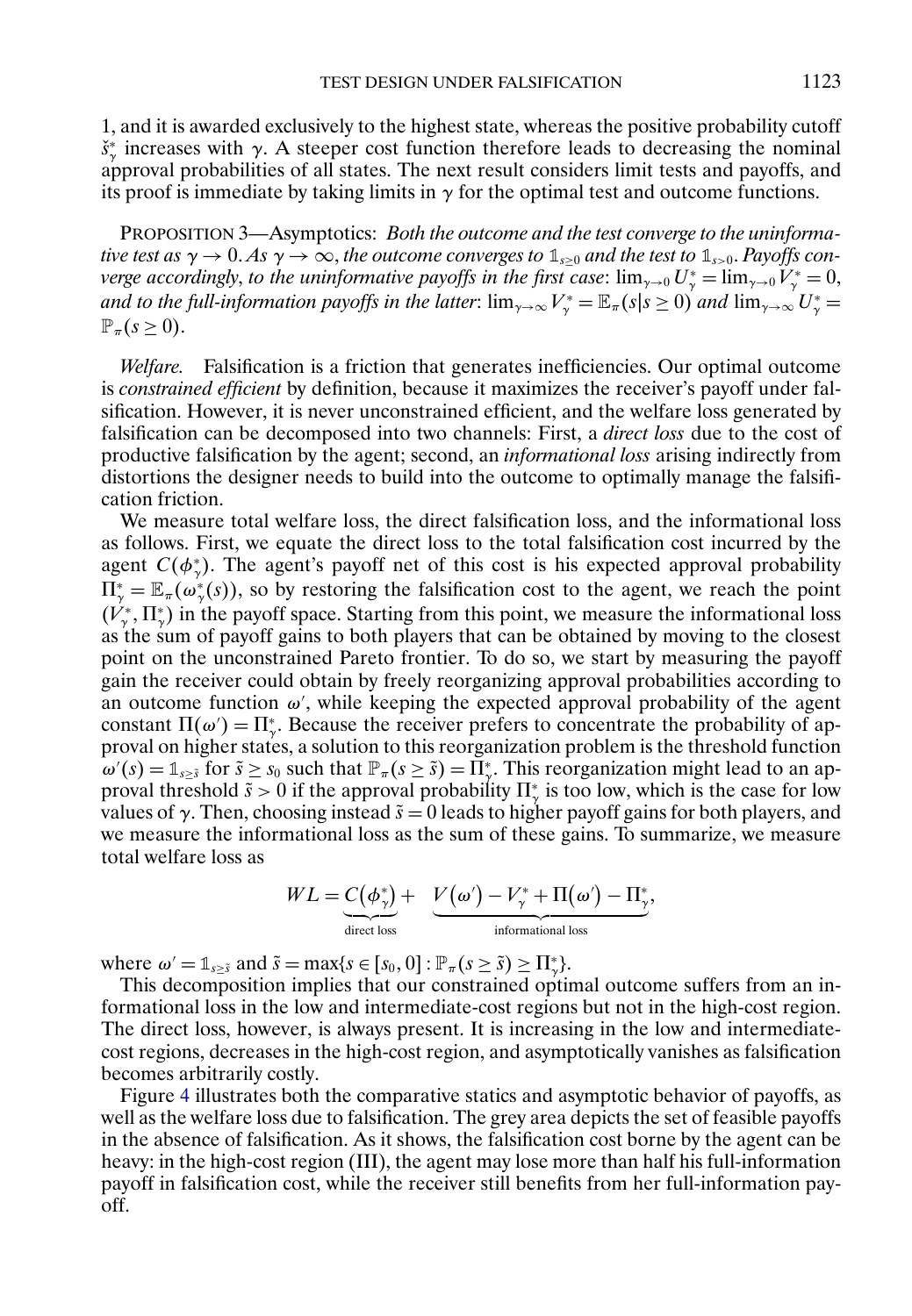<span id="page-15-0"></span>

FIGURE 4.—The grey area depicts the set of attainable payoffs under all possible information structures in the absence of falsification. The curve shows the payoffs from the optimal test as a function of  $\gamma$ . The curve starts at the no-information payoffs for  $\gamma = 0$ , moves successively across the low-cost region (I), the intermediate-cost region (II) and the high-cost region (III), and heads toward the full-information payoffs as  $\gamma$  increases.  $\gamma$  : 0  $\rightarrow$  5;  $c(t|s) = |t - s|/(1 + |t - s|)$ , if  $t \geq s$ ;  $\pi$  = Uniform(-3, 2).

### 4. TEST DESIGN WITH FALSIFICATION DETECTION

We seek to understand how the availability of a falsification-detection technology affects test design. To focus on the effect of detection in its purest form, we assume a technology that perfectly reveals the falsification strategy of the agent to the receiver, so that falsification is *overt* rather than *covert*. The timing of the game is the same, but the receiver now learns the agent's falsification strategy  $\phi$  before choosing her action. Her posterior beliefs therefore reflect actual rather than anticipated falsification.<sup>19</sup> In most of this section, to simplify the exposition, we assume *upward-only falsification*: the agent can only falsify to higher states.<sup>20</sup>

A few remarks are in order. First, the optimal equilibrium of Theorem [1](#page-10-0) remains an equilibrium in the overt case.<sup>21</sup> Thus, the ability to detect falsification does not hurt the receiver, and indeed, the same test remains optimal in the high-cost region where it attains first-best. We show it can be improved when the cost is lower. Second, neither the recommendation principle nor the ante-interim equivalence hold any longer, making the analysis of the overt case substantially more difficult. Third, the result of Proposition [1](#page-9-0) on the value of more commitment no longer holds: if the designer can commit to the receiver's action, committing to reject whenever falsification is present delivers the first-best outcome.

Intuitively, falsification detection provides the designer with a new lever in the form of signal devaluations. Indeed, deviations from equilibrium by the agent lead the receiver to revise the posterior mean associated with a given signal downward (*devaluation*), or upward (*appreciation*), and adjust her action accordingly. By ensuring deviations induce

<sup>&</sup>lt;sup>19</sup>For a full definition of equilibrium under overt falsification, see Online Appendix S2.

 $20A$  condition on downward falsification costs ensuring our results hold when downward falsification is possible always exists. We state this condition explicitly for the binary-state case in Proposition [8.](#page-23-0)

 $^{21}$ It also remains optimal in the covert case under upward-only falsification, as we show in Theorem S1.1 of the Online Appendix.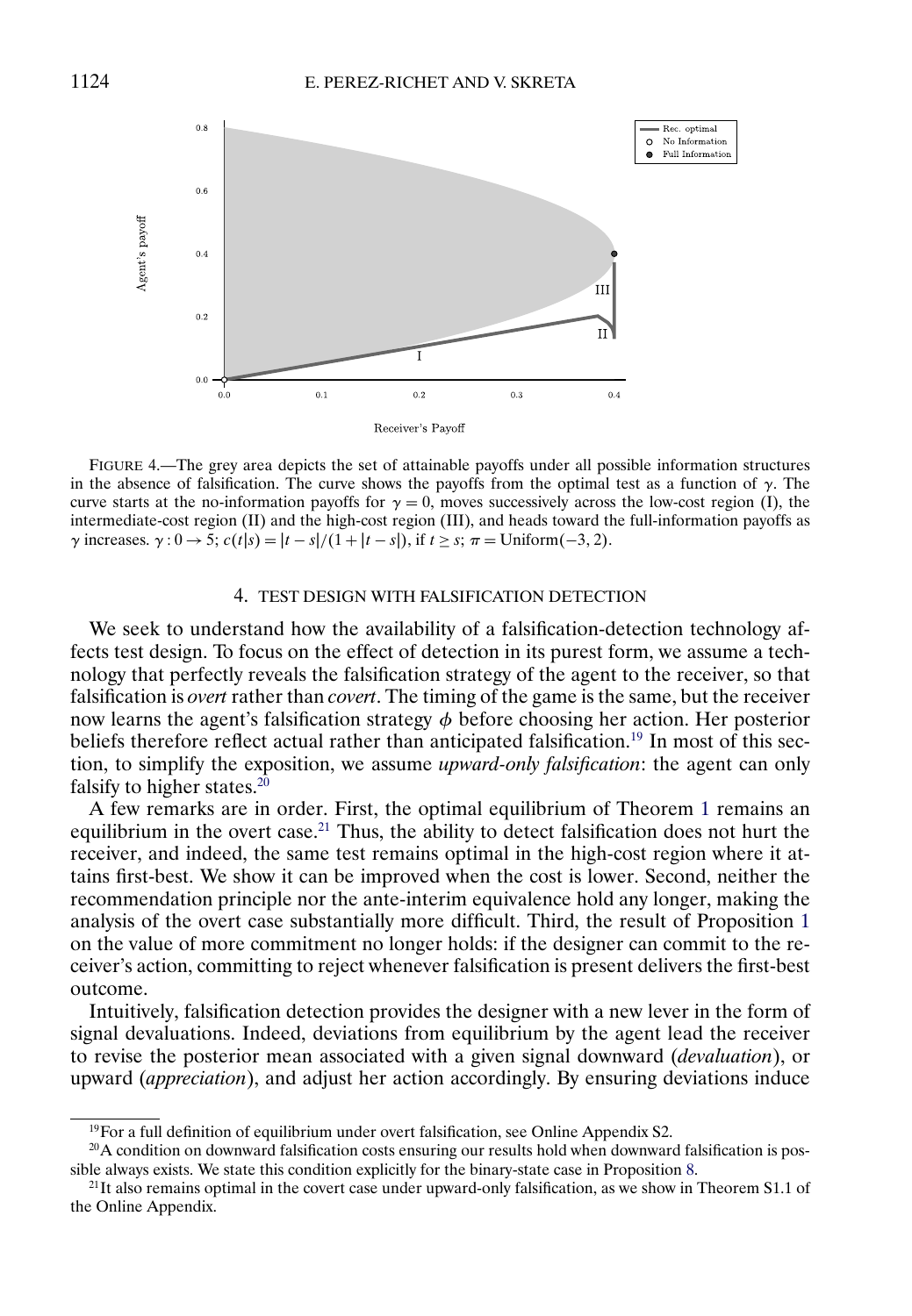<span id="page-16-0"></span>detrimental devaluations, the designer can therefore impose implicit devaluation costs to the agent in addition to the explicit falsification costs. In this section, we show how the designer can use these implicit devaluation costs to improve on the best equilibrium outcome of the covert case.

We proceed as follows. To address the technical difficulties, we first study a binarystate version of our model. This simplifies the analysis by the availability of a falsificationproofness principle that allows us to restrict attention to tests that the agent has no incentive to falsify. In this setup, we characterize an optimal test relying on the idea of devaluations. Our characterization shows using the devaluation channel requires a rich signal space: although adding a third signal is sufficient to allow the designer to get a significant improvement from the devaluation effect, optimality requires using tests with a granular signal space, even in our simple binary-state binary-action framework. We then go back to our initial model with a continuum of states, and show how to use ideas from the binary-state model to improve on the optimal test of the covert case from Theorem [1](#page-10-0) when falsification costs are low.

#### 4.1. *Falsification Detection in the Binary-State Model*

*The Binary-State Model.* In this model, the state space is  $S = \{-s, \overline{s}\}$ . Slightly abusing notation, we denote by  $\pi$  the prior probability of the high state  $\pi(\bar{s})$ . We assume  $\mu_{\pi} =$  $\pi\overline{s} - (1-\pi)\underline{s} < 0$ , and we let  $\varphi_0 = \frac{\pi\overline{s}}{(1-\pi)\underline{s}}$  denote the probability with which the low state needs to be pooled with the high state to bring the expectation attached to the pool to 0.<sup>22</sup> We let  $\phi = \phi(\bar{s} | - \underline{s})$ ,  $\overline{\phi} = \phi(-\underline{s}|\overline{s})$ ,  $\underline{c} = \gamma c(\overline{s} | - \underline{s})$ , and  $\overline{c} = \gamma c(-\underline{s}|\overline{s})$ . With upward-only falsification, a falsification strategy is simply defined by the probability  $\phi$ , and truth-telling corresponds to  $\phi = 0$ .

*Fully-Informative and Binary-Signal Tests.* To gain intuition, consider first a fully informative test with  $X = \{x, \overline{x}\}\$ and  $\tau(\overline{x}|\overline{s}) = \tau(\underline{x}|-s) = 1$ . Suppose  $\underline{c} < 1$ . Following the high signal  $\overline{x}$ , the receiver's expected payoff from approval is  $\frac{\pi \overline{s}-(1-\pi)\underline{\phi_s}}{\pi+(1-\pi)\underline{\phi}}$ , so she approves if  $\phi \leq \varphi_0$ . Because the agent can only falsify upward, the receiver is certain the state is  $-\underline{s}$ after x, and rejects. The agent's payoff is therefore equal to  $\{\pi + \phi(1 - \pi)(1 - \underline{c})\}\mathbb{1}_{\phi \leq \varphi_0},$ so he optimally chooses  $\phi = \varphi_0$ , which is the falsification level that makes the receiver indifferent between both actions when receiving the high signal. The resulting information structure is the one the agent would design if given the opportunity (as in [Kamenica](#page-32-0) [and Gentzkow](#page-32-0) [\(2011\)](#page-32-0)). It is agent-optimal and receiver-pessimal. The receiver's payoff is zero, as without any information. When falsification is costless, the agent obtains his first-best payoff. As the falsification cost increases, the agent's payoff falls, but the test and the receiver's payoff remain unchanged. Note this is in fact the best outcome for both the agent and the receiver under *any* binary-signal test.

*A Three-Signal Test.* Under overt falsification, enriching the test with additional signals can make the receiver better off. The intuition is that additional signals allow the designer to get more traction from the devaluation effect. We next illustrate this idea with a three-signal test that dominates all binary-signal tests. As a corollary, it proves the recommendation principle no longer holds in the overt case.

 $^{22}\varphi_0$  is analogous to  $s_0$  in the continuous-state model.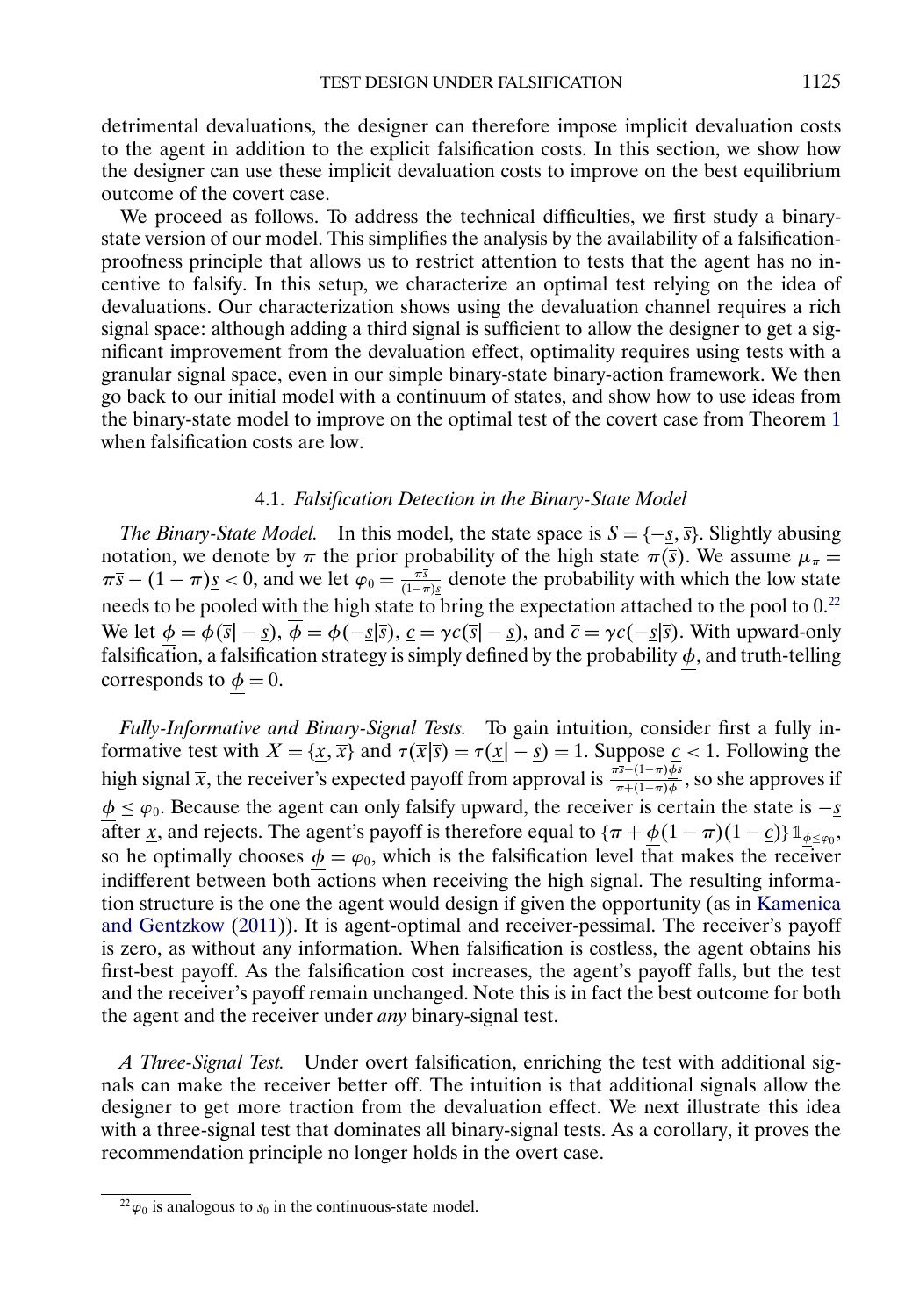

FIGURE 5.—Three-signal test: The expectation column shows the devaluation effect of upward falsification on posterior means.

Consider a test with discrete signal space  $X = \{x, \emptyset, \overline{x}\}\,$  and such that  $\tau(\overline{s})$  is the probability distribution  $(0, \overline{p}, 1 - \overline{p})$ , and  $\tau(-s) = (1 - p, p, 0)$ , as illustrated in Figure 5. We set  $p/\overline{p} = \varphi_0$ , so that, in the absence of falsification:

$$
\mathbb{E}_{\tau\pi}(s|\overline{x}) = \overline{s}, \qquad \mathbb{E}_{\tau\pi}(s|\emptyset) = 0, \qquad \mathbb{E}_{\tau\pi}(s|\underline{x}) = -\underline{s},
$$

leading the receiver to approve after Ø and  $\bar{x}$ , and reject otherwise. With upward-only falsification, for any  $\phi > 0$ , we have

$$
\mathbb{E}_{\tau\phi\pi}(s|\overline{x}) \propto (\pi\overline{s} - \underline{\phi}(1-\pi)\underline{s}),
$$
  

$$
\mathbb{E}_{\tau\phi\pi}(s|\emptyset) \propto \underline{\phi}(\pi\overline{s} - (1-\pi)\underline{s}) < 0, \qquad \mathbb{E}_{\tau\phi\pi}(s|\underline{x}) = -\underline{s}.
$$

Therefore, any amount of falsification triggers the devaluation of signal ∅, leading the receiver to reject. The agent trades off this implicit cost of falsification against the benefit of increasing the probability that signal  $-s$  generates signal  $\overline{x}$ . If the agent chooses  $\phi$  > 0, he must ensure  $\mathbb{E}_{\tau\phi}(s|\overline{x}) \ge 0$  so the receiver approves after  $\overline{x}$ , implying  $\phi \le \varphi_0$ . The agent's payoff for  $0 \le \phi \le \varphi_0$  is therefore

$$
\pi(1-\overline{p})+\pi\overline{p}\mathbb{1}_{\underline{\phi}=0}+(1-\pi)\underline{\phi}\{1-\overline{p}-\underline{c}\}.
$$

Hence, setting  $\overline{p} \ge \frac{\overline{s}(1-c)}{s+2\overline{s}}$  ensures the agent has no incentive to falsify. The receiver is then certain the state is compliant when she gets the high signal and is strictly better off under this test than with no information or any binary-signal test. Furthermore, the receiver is better off with smaller values of p (and hence  $\overline{p}$ ), because it lowers her probability of approving noncompliant states. Therefore, the best test she can pick in this class is obtained by setting  $\overline{p} = \frac{\overline{s}(1-c)}{s+2\overline{s}}$ . With this test, the receiver obtains  $\frac{s+(1+c)\overline{s}}{s+2\overline{s}} \pi \overline{s}$ , which is strictly positive even if  $c = 0$ .

Pushing the intuition that additional signals are key to leveraging devaluations, the optimal test we derive next uses a continuum of signals. The reader can now either proceed to Section 4.2 where we characterize the optimal test in the binary-state model, or proceed directly to Section [4.3](#page-23-0) where we derive a three signal test that simultaneously relies on devaluation and productive falsification in the continuum of states setting.

## 4.2. *Optimal Testing in the Binary-State Model*

*A Falsification-Proofness Principle.* In the binary-state case, we can rely on a revelationprinciple type of result allowing us to restrict attention to tests that induce truth-telling as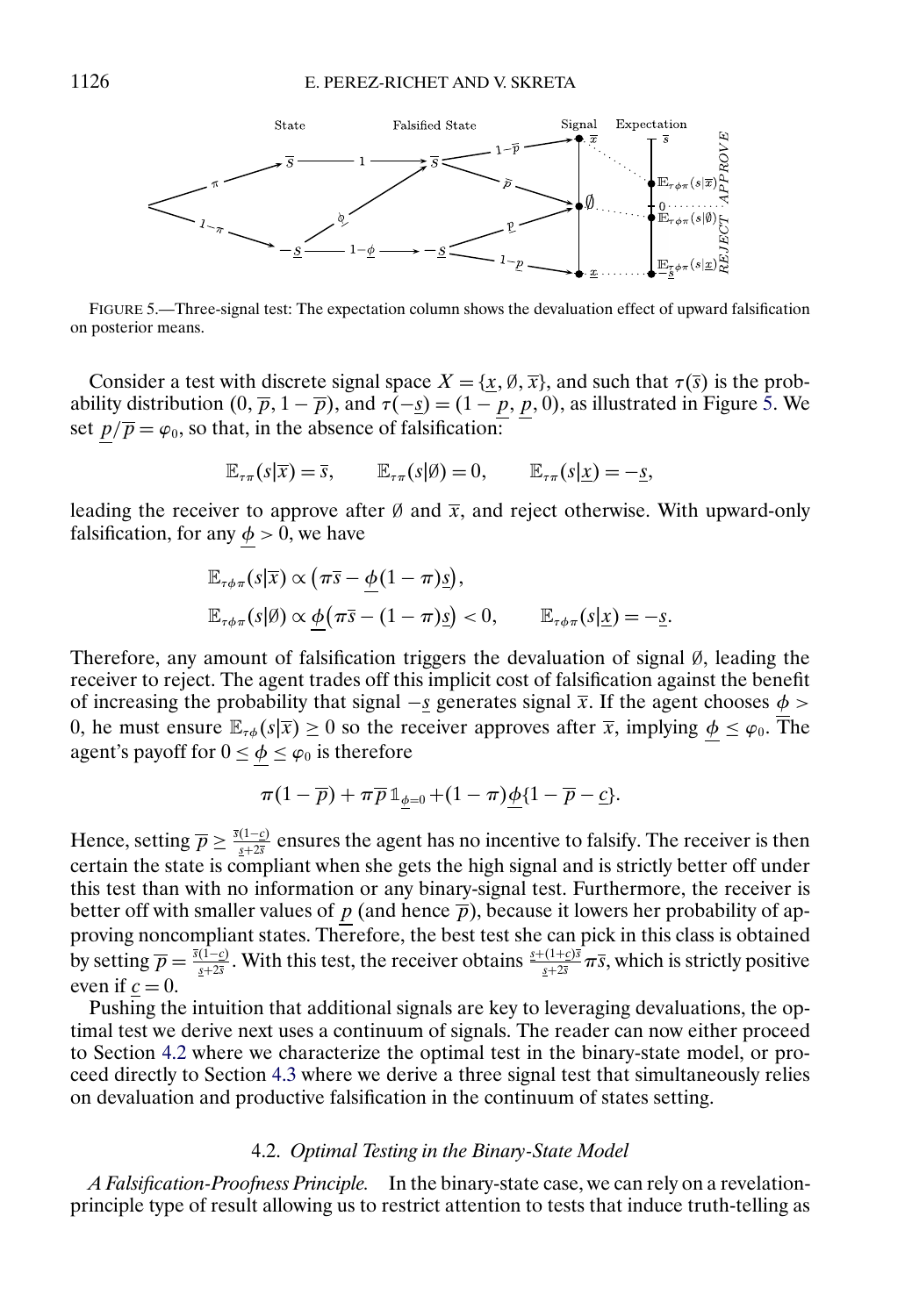<span id="page-18-0"></span>an equilibrium falsification strategy.23 To understand why it holds in the binary-state case, suppose a falsification strategy  $\phi$  is equilibrium feasible under test  $\tau$ . Then consider the alternative test  $\tau' = \tau \phi$ . Any information structure  $\tau' \phi'$  attainable under  $\tau'$  can be attained under  $\tau$  by using the falsification strategy  $\phi\phi'$ , generating the same best-response from the receiver in each case. However, in the binary-state case,  $C(\phi') \ge C(\phi \phi') - C(\phi)$ , implying  $\phi'$  can be a profitable deviation from truth-telling under  $\tau'$  only if  $\phi\phi'$  is a profitable deviation from  $\phi$  under  $\tau$ , a contradiction. Therefore,  $\tau'$  yields an equilibrium under which the agent does not falsify and the receiver obtains the same payoff as under  $\tau\phi$ . Note that, in contrast to the usual revelation principle, the payoff of the agent is higher under  $\tau\delta$  than under  $\tau\phi$  because he saves  $C(\phi)$ . The receiver's payoff and the outcome are identical.

*Normalizing Signals as Means.* As in much of the information design literature, we can use the mean-based (or, equivalently, in the binary-state case, belief-based) approach to simplify our problem.<sup>24</sup> We thus describe tests by the distribution of posterior means they generate, which amounts to normalizing signals as means. A test is therefore represented as a distribution of posterior means with cdf H over  $[-s, \overline{s}]$  with the *martingale property* that  $\int_{-\frac{s}{2}}^{\frac{s}{2}} x dH(x) = \mu_{\pi}$ , which is equivalent to (integrating by parts)

$$
\int_{-\underline{s}}^{\overline{s}} H(x) dx = \overline{s} - \mu_{\pi}.
$$
 (MP)

As in [Kolotilin](#page-32-0) [\(2018\)](#page-32-0) and [Gentzkow and Kamenica](#page-32-0) [\(2016\)](#page-32-0), this test can be equivalently represented by the function  $\mathcal{H}(x) = \int_{-\frac{s}{2}}^{x} H(y) dy$  from  $[-\frac{s}{2}, \frac{s}{2}]$  to  $[0, \frac{s}{2} - \mu_{\pi}]$ , which is nondecreasing and convex, with  $\mathcal{H}(-\underline{s}) = 0$  and  $\mathcal{H}(\overline{s}) = \overline{s} - \mu_{\pi}$ . Let  $\Delta^{B}$  denote the set of nondecreasing convex functions from  $[-s, \overline{s}]$  to  $[0, \overline{s} - \mu_{\pi}]$  that satisfy these properties. This representation is known to be without loss of generality in the absence of falsification. With falsification, we need to show that pooling together all signals leading to the same posterior mean does not modify the falsification incentives of the agent. Using this representation, we hereafter equate signals with the posterior mean they generate given the test (and in the absence of falsification).

*Rewriting Payoffs.* Under test  $H$ , and in the absence of falsification ( $\phi = 0$ ), the receiver's payoff is<sup>25</sup>

$$
V(\mathcal{H}, 0) = \int_0^{\bar{s}} x \, dH(x) = \mu_{\pi} + \mathcal{H}(0)
$$

and the agent's payoff is

$$
U(\mathcal{H},0)=1-H_{\ell}(0),
$$

where  $H_{\ell}(x) = \lim_{y \to x} H(y)$  is also the left derivative of H at x and gives the probability of generating a posterior mean strictly below  $x$ .

<sup>&</sup>lt;sup>23</sup>We establish this principle in Proposition S2.1 of the Online Appendix. It holds under either overt or covert falsification. With more than two states, the cost inequality  $C(\phi') \ge C(\phi \phi') - C(\phi)$  may fail: if  $\phi$  falsifies m to t and  $\phi'$  falsifies s to m, with  $s < m < t$ , then  $\phi \phi'$  must falsify both s and m to t.

<sup>24</sup>See Lemma S2.1 in the Online Appendix for a formal treatment.

 $25$ The second expression for the receiver's payoff is obtained using integration by parts.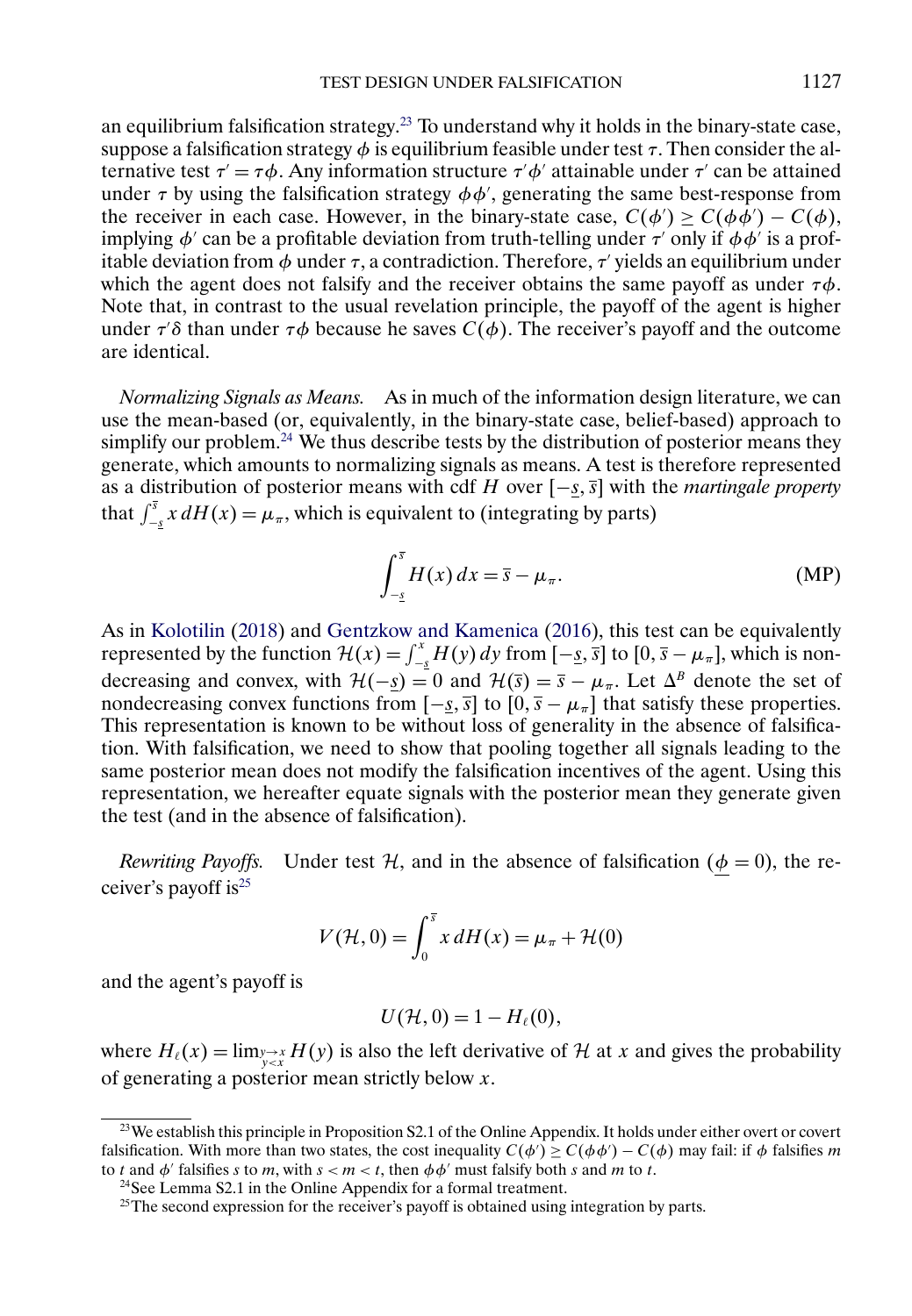<span id="page-19-0"></span>*Equilibrium Characterization.* Increasing  $\phi$  sends the noncompliant state toward any positive signal x at a higher rate, thus lowering the posterior mean formed by the receiver when observing x. If x is sufficiently close to 0, this devaluation leads the receiver to no longer approve x. In effect, falsification results in a new threshold signal  $\hat{x}(\phi)$  such that the receiver only approves for signals  $x \ge \hat{x}(\phi)$ . Interestingly, this threshold depends on falsification only: it is independent of the test.

LEMMA 2: If  $\underline{\phi} > \varphi_0$ , all signals lead to rejection. If  $\underline{\phi} \leq \varphi_0$ , a threshold  $\hat{x}(\underline{\phi}) = \frac{-\mu \pi \hat{s} \phi}{\pi (\bar{s} + \bar{s}) - \phi \hat{s}}$ *exists such that the receiver approves for signals*  $x \ge \hat{x}(\phi)$ *, and rejects otherwise.* 

Lemma 2 implies falsification levels outside of  $[0, \varphi_0]$  are dominated for the agent. Furthermore, because a one-to-one relationship exists between any falsification level  $\phi$  in this range and the threshold it generates on [0,  $\overline{s}$ ], we can reformulate the agent's falsification problem as the choice of an approval threshold<sup>26</sup>  $x \in [0, \overline{s}]$  for the receiver, induced by falsification level:

$$
\hat{\phi}(x) = \frac{(\underline{s} + \mu_{\pi})x}{(x - \mu_{\pi})\underline{s}}.
$$

PROPOSITION 4—Equilibrium characterization: *Given a test* H, *an equilibrium is characterized by an approval threshold*  $x \in [0, \overline{s}]$  *for the receiver, and a falsification level*  $\phi \in$  $[0, \varphi_0]$  *such that*  $\phi = \hat{\phi}(x)$ *, and x maximizes the agent's payoff,* 

$$
U(\mathcal{H},\hat{\phi}(x))=1-\bigg(1+\frac{x}{\underline{s}}\bigg)H_{\ell}(x)+\frac{x}{\underline{s}(x-\mu_{\pi})}\mathcal{H}(x)-\frac{(1-\pi)(\underline{s}+\mu_{\pi})x}{(x-\mu_{\pi})\underline{s}}\underline{c}.
$$

The only part of the proposition that needs an explanation is the calculation of the agent's payoff. Given the prior, falsification level, and threshold, we only need to know the distributions of signals generated by each of the two states  $\overline{s}$  and  $-\overline{s}$  to perform this computation. Their cdfs are, respectively,<sup>27</sup>

$$
\overline{H}(x) = \frac{1}{\mu_{\pi} + \underline{s}} \{ (x + \underline{s})H(x) - \mathcal{H}(x) \}
$$
 (CDF)

and

$$
\underline{H}(x) = \frac{1}{\overline{s} - \mu_{\pi}} \{ (\overline{s} - x)H(x) + \mathcal{H}(x) \}.
$$
 (CDF)

*The Designer's Program.* Using the falsification-proofness principle, we can formulate the designer's program as that of choosing a test function  $\mathcal{H} \in \Delta^B$  to maximize  $\mathcal{H}(0)$ ,

<sup>&</sup>lt;sup>26</sup>In a slight abuse of notation, we denote this threshold by x, because every nonnegative signal can be induced as a threshold by some falsification strategy.

<sup>&</sup>lt;sup>27</sup>To understand these expressions, note the joint probability that the state is compliant and the signal below x can be written both as  $\pi \overline{H}(x)$  and as  $\int_{-\frac{5}{2}}^{x} \beta(z) dH(z)$ , where  $\beta(z) = \frac{z+s}{\overline{s}+\frac{s}{2}}$  is the updated probability of the compliant state conditional on having received signal z, and must therefore satisfy  $\beta(z)\overline{s} - (1 - \beta(z))\underline{s} = z$ . Integration by parts leads to the final formula.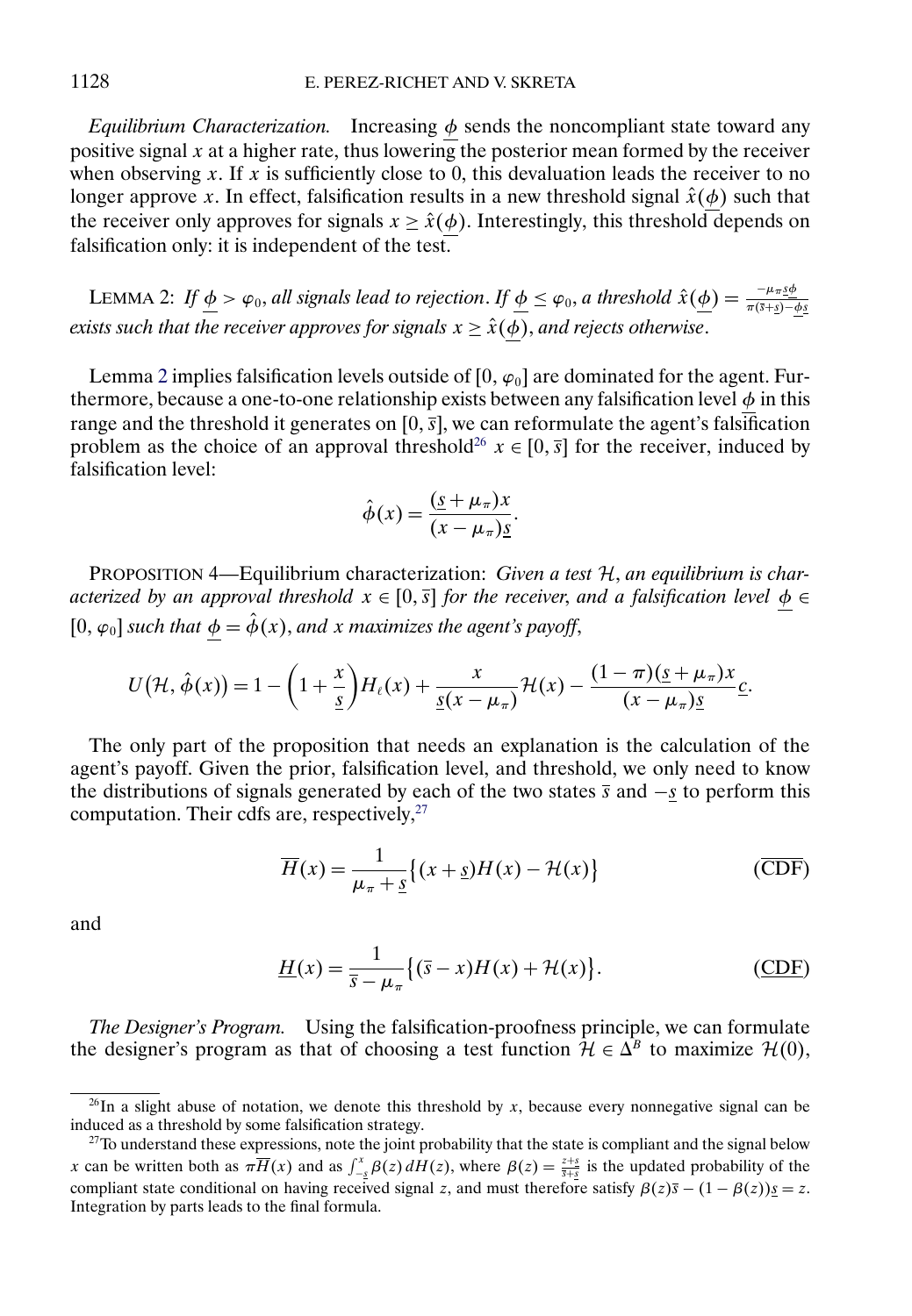<span id="page-20-0"></span>under the falsification-proofness constraint that the agent has no incentive to induce any falsification threshold other than 0:

$$
\max_{\mathcal{H}\in\Delta^B} \mathcal{H}(0)
$$
  
s.t.  $U(\mathcal{H}, 0) \ge U(\mathcal{H}, \hat{\phi}(x)), \quad \forall x \in [0, \overline{s}].$  (FPIC)

Using the expression of the agent's payoff in Proposition [4,](#page-19-0) the constraint becomes

$$
H_{\ell}(x) - \frac{x}{(\underline{s}+x)(x-\mu_{\pi})} \mathcal{H}(x) \ge \frac{\underline{s}}{\underline{s}+x} H_{\ell}(0) - \frac{\theta \underline{c}x}{(x-\mu_{\pi})(\underline{s}+x)}, \quad \forall x \in [0,\overline{s}], \text{ (FPIC')}
$$

where  $\theta = (\bar{s} - \mu_{\pi})(\bar{s} + \mu_{\pi})/(\bar{s} + \bar{s}).$ 

Next, we derive a solution to the designer's program in two steps. First, we show we can restrict attention to tests that generate a single negative signal, or equivalently to tests such that  $H$  is linear over negative signals. Second, we show distributing positive signals so as to make the agent indifferent across all undominated falsification levels is optimal, or equivalently, making the incentive constraint of the agent (FPIC') bind everywhere.

*Linearization for Negative Signals.* First, we can focus on test functions  $H$  that are linear on  $[-s, 0]$ . Indeed, for any test function  $\mathcal{H} \in \Delta^B$  that satisfies (FPIC'), the test function

$$
\tilde{\mathcal{H}}(x) = \begin{cases} \frac{\mathcal{H}(0)}{s} (x + \underline{s}) & \text{if } x \le 0, \\ \frac{\underline{s}}{\mathcal{H}(x)} & \text{if } x > 0 \end{cases}
$$

is in  $\Delta^{B}$ , delivers the same payoff to the receiver as H, a higher payoff to the agent because  $H_{\ell}(0) = H(0)/s < H_{\ell}(0)$  by convexity of H, satisfies (FPIC') by the same argument, and is linear below 0.

Going back to the interpretation of test functions, this linearization implies we can focus on tests that generate a single negative signal equal to  $-\underline{s}$ . This signal is generated only by the low state.

*Making the Agent Indifferent.* Next, we characterize the unique test function that is linear below 0 and makes the agent indifferent across all thresholds induced by undominated falsification levels. By linearity, we can denote its slope below 0 by  $\kappa \ge 0$ , which is also the size of the atom it places on the negative signal. Our test function must then solve the indifference differential equation<sup>28</sup>

$$
H(x) - \frac{x}{(\underline{s} + x)(x - \mu_{\pi})} \mathcal{H}(x) = \frac{\kappa \underline{s}}{\underline{s} + x} - \frac{\theta \underline{c} x}{(x - \mu_{\pi})(\underline{s} + x)}
$$
(IDE)

on [0,  $\overline{s}$ ], with initial condition  $\mathcal{H}(0) = \kappa s$ . This linear differential equation has a unique solution parameterized by  $\kappa$ . For this solution to be a test function, it must satisfy the martingale property  $\mathcal{H}(\bar{s}) = \bar{s} - \mu_{\pi}$ , which pins down  $\kappa$  to a value that we denote by  $\kappa_{\underline{\varepsilon}}^*$ ,

<sup>&</sup>lt;sup>28</sup>Note the subscript  $\ell$  is no longer needed, because writing that  $H_\ell$  satisfies this equality implies it is continuous and, therefore,  $H_{\ell} = H$ .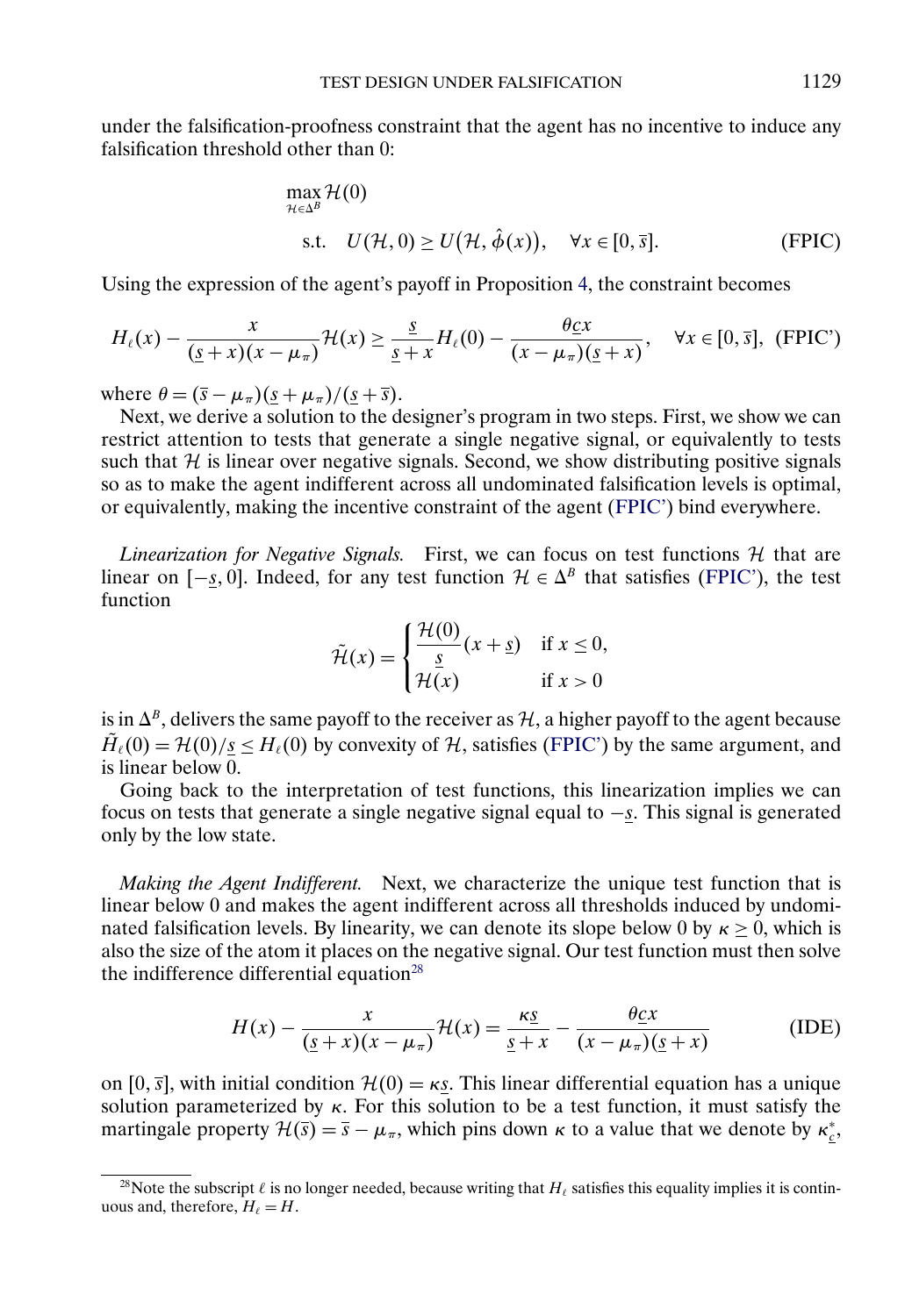yielding the unique test function

$$
\mathcal{H}_{\underline{c}}^*(x) = \kappa_{\underline{c}}^*(x+\underline{s}) + \left(\kappa_{\underline{c}}^*(\mu_{\pi}+\underline{s}) - \theta_{\underline{C}}\right) \left\{ \left(\frac{x-\mu_{\pi}}{-\mu_{\pi}}\right)^{\frac{\mu_{\pi}}{\mu_{\pi}+\underline{s}}} \left(\frac{x+\underline{s}}{\underline{s}}\right)^{\frac{\underline{s}}{\mu_{\pi}+\underline{s}}} - 1 \right\} \mathbb{1}_{x>0},
$$

where

$$
\kappa_{c}^{*} = \frac{\overline{s} - \mu_{\pi} + \theta_{C} \left\{ \left( \frac{\overline{s} - \mu_{\pi}}{-\mu_{\pi}} \right)^{\frac{\mu_{\pi}}{\mu_{\pi} + \underline{s}}} \left( \frac{\overline{s} + \underline{s}}{\underline{s}} \right)^{\frac{\underline{s}}{\mu_{\pi} + \underline{s}}} - 1 \right\}}{\overline{s} - \mu_{\pi} + (\underline{s} + \mu_{\pi}) \left( \frac{\overline{s} - \mu_{\pi}}{-\mu_{\pi}} \right)^{\frac{\mu_{\pi}}{\mu_{\pi} + \underline{s}}} \left( \frac{\overline{s} + \underline{s}}{\underline{s}} \right)^{\frac{\underline{s}}{\mu_{\pi} + \underline{s}}}.
$$

*An Optimal Test.* We show  $\mathcal{H}_{\underline{c}}^*$  is in fact optimal.

THEOREM 2:  $\mathcal{H}_{\underline{c}}^*$  *is the unique test function that solves* [\(IDE\)](#page-20-0) *on* [0,  $\overline{s}$ ], *and it solves the designer's problem under upward-only falsification*.

To understand why, note that in the class of partially linear tests we identified, the receiver's payoff depends on the size  $\kappa$  of the atom on the unique rejected signal  $-\underline{s}$ , which is only generated by the low state.  $\mathcal{H}_{c}^{*}$  puts an atom of size  $\kappa_{c}^{*}$  on this signal, and makes the agent indifferent across all approval thresholds he could induce through falsification. Increasing the size of this atom implies violating the falsification proofness condition for at least one falsification-induced threshold. For intuition, note that if  $H$  is a test that puts an atom of size  $\kappa > \kappa_c^*$  on the rejected signal, a signal x' between 0 and  $\overline{s}$  must exist such that H first crosses  $\mathcal{H}_{\underline{c}}^*$  from above at x' (if nowhere else, [\(MP\)](#page-18-0) implies the two curves cross at  $\bar{s}$ ). Furthermore, the left derivative  $H_{\ell}(x')$  must be lower than  $H_{\ell}^{*}(x')$ . However, combined with the fact that  $\mathcal{H}_{c}^{*}$  makes the agent indifferent across all thresholds, this inequality implies the agent prefers inducing falsification threshold  $x'$  to not falsifying under  $H$ .

*Properties of the Test*  $\mathcal{H}_c^*$ . The following proposition derives some key properties of our optimal test. We depict its conditional and unconditional cdfs and densities in Figure [6.](#page-22-0)

PROPOSITION 5—Properties of CDF and PDF:  $H_{\frac{c}{2}}^*$  *has support* {−<u>s</u>}∪[0, <del>s</del>], *with atoms at* −*s and*  $\bar{s}$ , *and a* positive, *continuously differentiable*, *and decreasing density on* [0,  $\bar{s}$ ).  $\overline{H}_{\text{c}}^{*}$  has support [0, <del>s</del>], with a positive, continuously differentiable, and decreasing density on  $[0, \overline{s})$ , and a single atom at  $\overline{s}$ .  $\underline{H}_{\underline{c}}^{*}$  has support  $\{-\underline{s}\} \cup [0, \overline{s}]$ , with a single atom at  $-\underline{s}$ , and a positive, continuously differentiable, and decreasing density on  $[0,\overline{s})$ . Furthermore,  $\overline{H}_c^*$  first*order stochastically dominates <u>H\*</u>..* 

In spite of the binary-state and binary-action environment, the optimal test has a continuum of positive signals, and a single negative signal. A clustering of signals occurs close to 0 as illustrated in Figure [6.](#page-22-0) Furthermore, the test makes the agent indifferent across all undominated falsification levels $^{29}$  as it satisfies [\(IDE\)](#page-20-0).

<span id="page-21-0"></span>

<sup>29</sup>Indifference of the "agent" at the optimal information structure also appears in [Roesler and Szentes](#page-33-0) [\(2017\)](#page-33-0) and [Ortner and Chassang](#page-33-0) [\(2018\)](#page-33-0).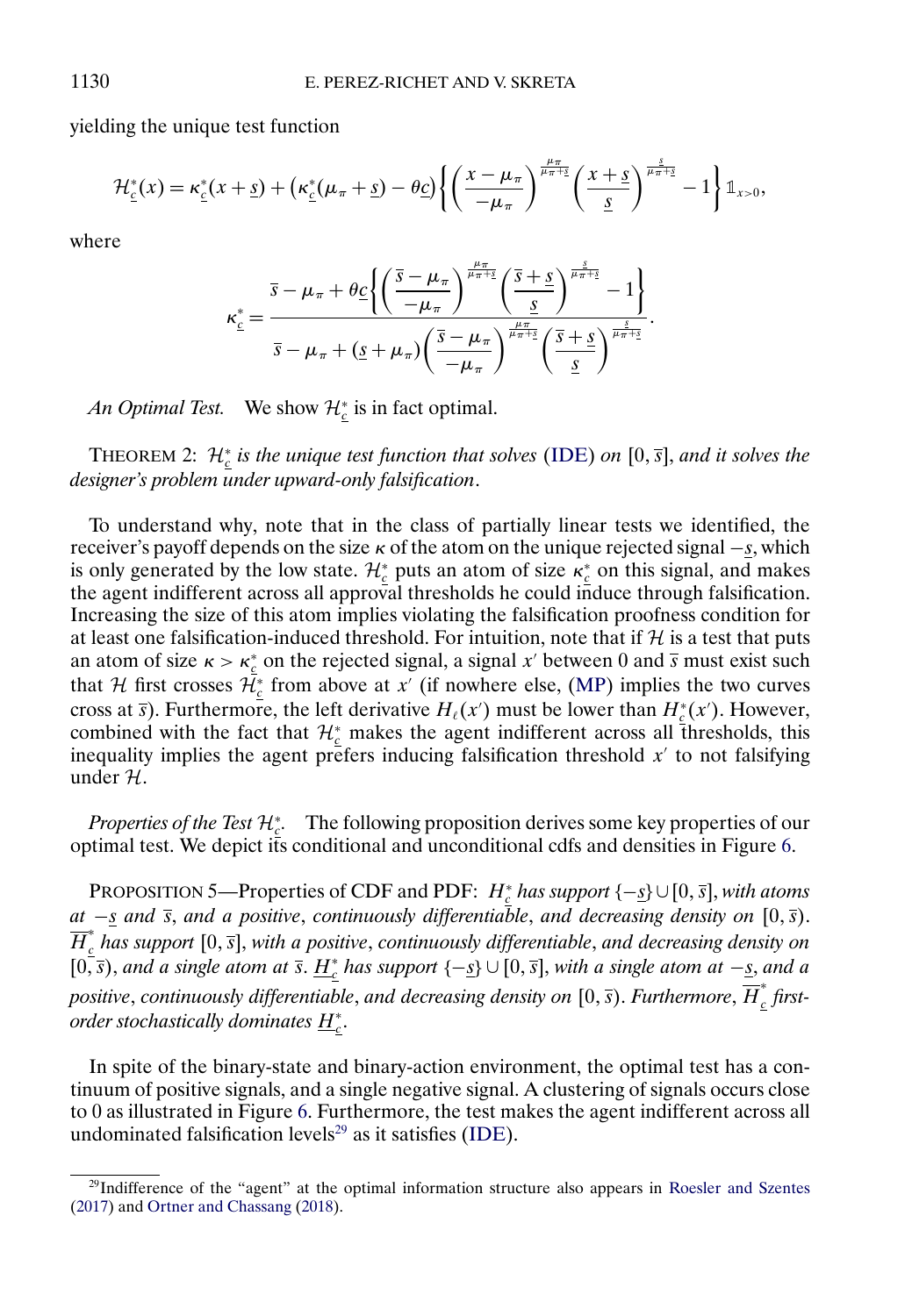<span id="page-22-0"></span>

FIGURE 6.—PDF and CDF of the optimal test under overt falsification.  $-\underline{s} = -2$ ,  $\overline{s} = 2$ ,  $\pi = 0.3$ .

Granularity of positive signals, as well as the shape of the test, which is dictated by indifference, contribute to maximizing the implicit falsification cost at every falsification level. Increasing  $\phi$  devalues positive signals up to a threshold that does not depend on the test. When a signal is missing, the falsification level that would make this signal the new approval threshold is strictly dominated. By putting weight on such a signal, the designer can increase the associated implicit falsification cost, and at the same time lower the probability that the noncompliant state generates positive signals, thus increasing the receiver's payoff.

Next, we examine the effect of falsification costs on payoffs. In contrast to the covert case, higher falsification costs are always detrimental to the agent and beneficial to the receiver.

PROPOSITION 6—Comparative statics: *The optimal test*  $\mathcal{H}_{\underline{c}}^*$  *is increasing in* <u>*c*</u> *in the Blackwell informativeness order, and converges to the fully informative test function as*  $c \rightarrow 1$ *. The receiver's payoff is also increasing in*  $\underline{c}.$  *The agent's payoff is decreasing in*  $\underline{c}.$  *<i>Furthermore,*  $\mathcal{H}^*_{\underline{c}}$ *is more Blackwell informative than any other optimal test function at c.* 

We proceed to discuss the welfare properties of the optimal test. In contrast to the covert case, the falsification friction does not induce any inefficiency. Indeed, falsificationproofness implies the absence of a direct loss, and there is no informational loss, because the compliant state is approved with certainty. Note that in the binary-state model, the direct loss is also absent in the covert case by the falsification-proofness principle, but informational inefficiencies persist when the falsification cost is low.30

PROPOSITION 7—Welfare: *The optimal test*  $\mathcal{H}^*_{\underline{c}}$  *is unconstrained efficient. It delivers at least half of the receiver's payoff under full information, and this bound is tight when*  $c = 0$ .

The optimal test restores at least half of the receiver's full information payoff, even if falsification is costless. This is again in stark contrast with the covert case, as the receiver

<sup>&</sup>lt;sup>30</sup>We provide a comparison of attainable payoffs under covert and overt falsification in the binary-state model in Online Appendix S3.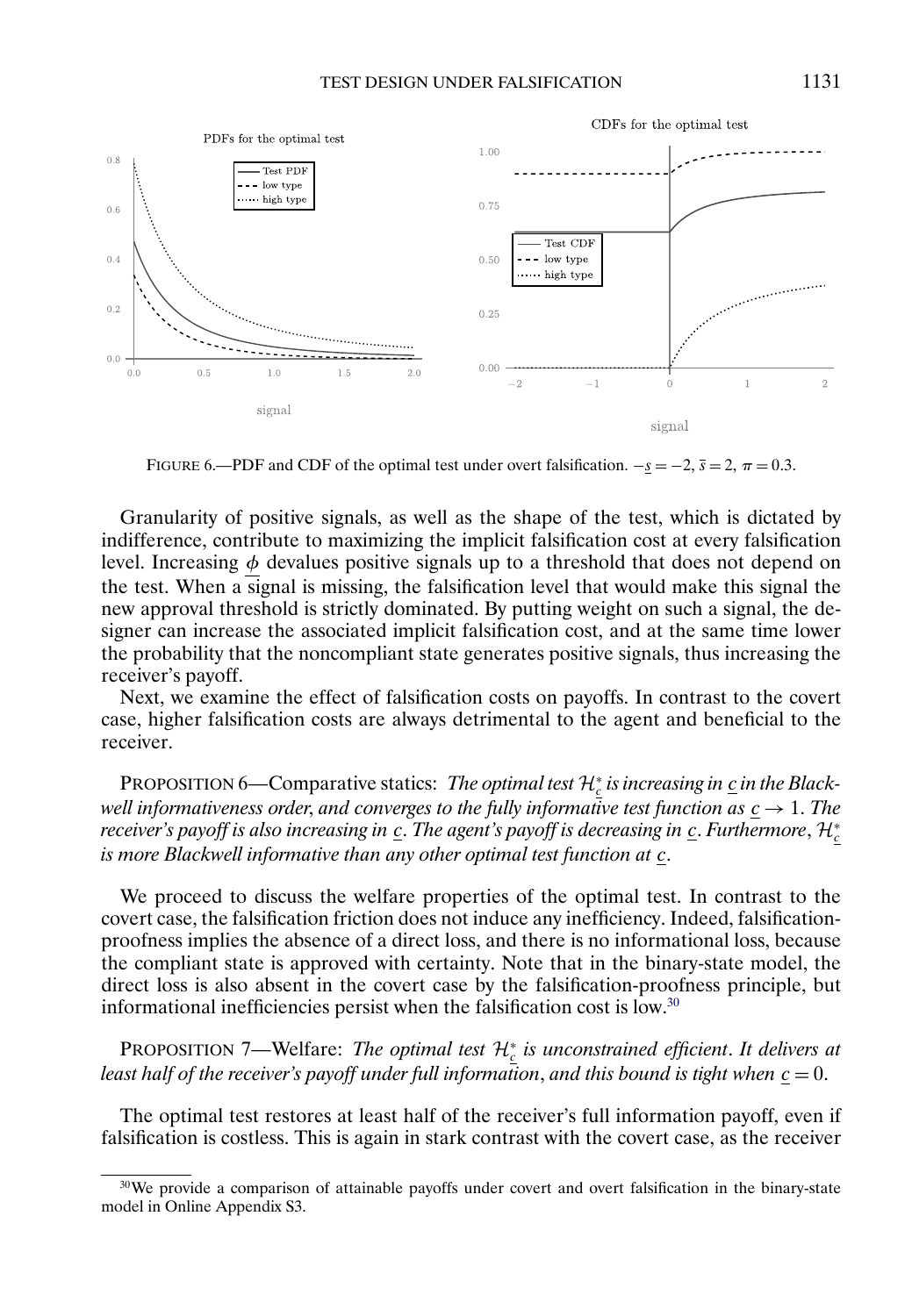<span id="page-23-0"></span>can then get no information at all under costless falsification. Next, we provide a necessary and sufficient condition on costs for  $\mathcal{H}_{\underline{c}}^*$  to remain optimal when both upward and downward falsification are allowed.

PROPOSITION 8—Robustness to upward falsification: *With both upward and downward* falsification, constants  $A > 0$  and  $B$  exist such that the test  $\mathcal{H}^*_c$  is optimal if and only if  $A\overline{c}$  +  $Bc \geq 1$ .

To understand this result, note first that deviating to a falsification strategy  $(\underline{\phi}, \overline{\phi})$  such that  $\underline{\phi} + \phi \le 1$  is dominated by the strategy  $(\underline{\phi}, 0)$ , because it leads the receiver to use a threshold  $\hat{x} \geq \hat{x}(\underline{\phi})$ , while lowering the probability that the compliant state generates passing signals. Since  $(\phi, 0)$  is, by construction, unprofitable,  $(\phi, \overline{\phi})$  is also unprofitable. Therefore, we only need to show that under the condition of the proposition, deviations such that  $\phi + \overline{\phi} > 1$  are also nonprofitable. The best of these deviations is such that  $\phi =$  $1-\varphi_0$  and  $\phi = 1$ . It gives the agent his best possible approval probability  $\pi + (1-\pi)\varphi_0$ , at cost  $\pi \overline{c} + (1 - \pi)(1 - \varphi_0)\underline{c}$ . By comparing this payoff with the truth-telling payoff  $1 - \kappa_{\underline{c}}^*$ , we obtain the condition of the proposition.

### 4.3. *Falsification Detection in the Continuous-State Model*

To illustrate how devaluations help the designer in the continuous-state model, we focus on the low-cost region where the optimal outcome in the covert case,  $\omega_{\gamma}^*$  from Theorem [1,](#page-10-0) mandates both rejecting compliant states and approving some noncompliant states with positive probability. We construct a sequence of three-signal tests that rely on devaluations, and mirror the three-signal test from Section [4.1.](#page-16-0) However, they are modified to accommodate the continuum of states and, more importantly, to leverage productive falsification as  $\tau^*_{\gamma}$ . We show outcomes from this sequence converge to an outcome under which compliant states are approved with certainty, and the receiver is better off than in the covert case. In contrast to the covert case, in which the optimal test is uninformative when falsification is costless, the tests we construct provide useful information to the receiver even under costless falsification.

We assume  $\mu_{\pi} < 0$  and  $\gamma c(\bar{s}|s_0) < 1$ , so that we are in the low-cost region. We work with the signal space  $X = \{x, \emptyset, \overline{x}\}$ . For each sufficiently small  $\varepsilon > 0$ , and each  $p < 1 - \gamma c(\overline{s}|0)$ , we define the test  $\hat{\tau}_{p,\varepsilon}$  as follows (see Figure [7\)](#page-24-0):

- $\hat{\tau}_{p,\varepsilon}(\emptyset|\overline{s}) = p$  and  $\hat{\tau}_{p,\varepsilon}(\overline{x}|\overline{s}) = 1 p$ ,
- For all  $s \in [0, \overline{s})$ ,  $\hat{\tau}_{p,\varepsilon}(\emptyset | s) = p$  and  $\hat{\tau}_{p,\varepsilon}(\underline{x} | s) = 1 p$ ,
- For all  $s \in [-\underline{s}, s_0 \varepsilon), \hat{\tau}_{p,\varepsilon}(\underline{x}|s) = 1$ ,
- For all  $s \in [s_0 \varepsilon, 0), \hat{\tau}_{p,\varepsilon}(\emptyset | s) = r_{\varepsilon}(p)$  and  $\hat{\tau}_{p,\varepsilon}(\underline{x} | s) = 1 r_{\varepsilon}(p)$ , and  $r_{\varepsilon}(p)$  satisfies

$$
r_{\varepsilon}(p)\bigg(-\int_{s_0-\varepsilon}^0 s dF_{\pi}(s)\bigg) = p \int_0^{\overline{s}} s dF_{\pi}(s). \tag{M0}
$$

In the absence of falsification,  $\bar{x}$  leads to a positive posterior mean, and x to a negative posterior mean, whereas (M0) ensures that Ø leads to mean 0 and implies  $r_{\epsilon}(p) < p$ . The receiver then rejects compliant states in [0,  $\bar{s}$ ) with probability 1 – p. But this inefficiency is overcome by productive falsification.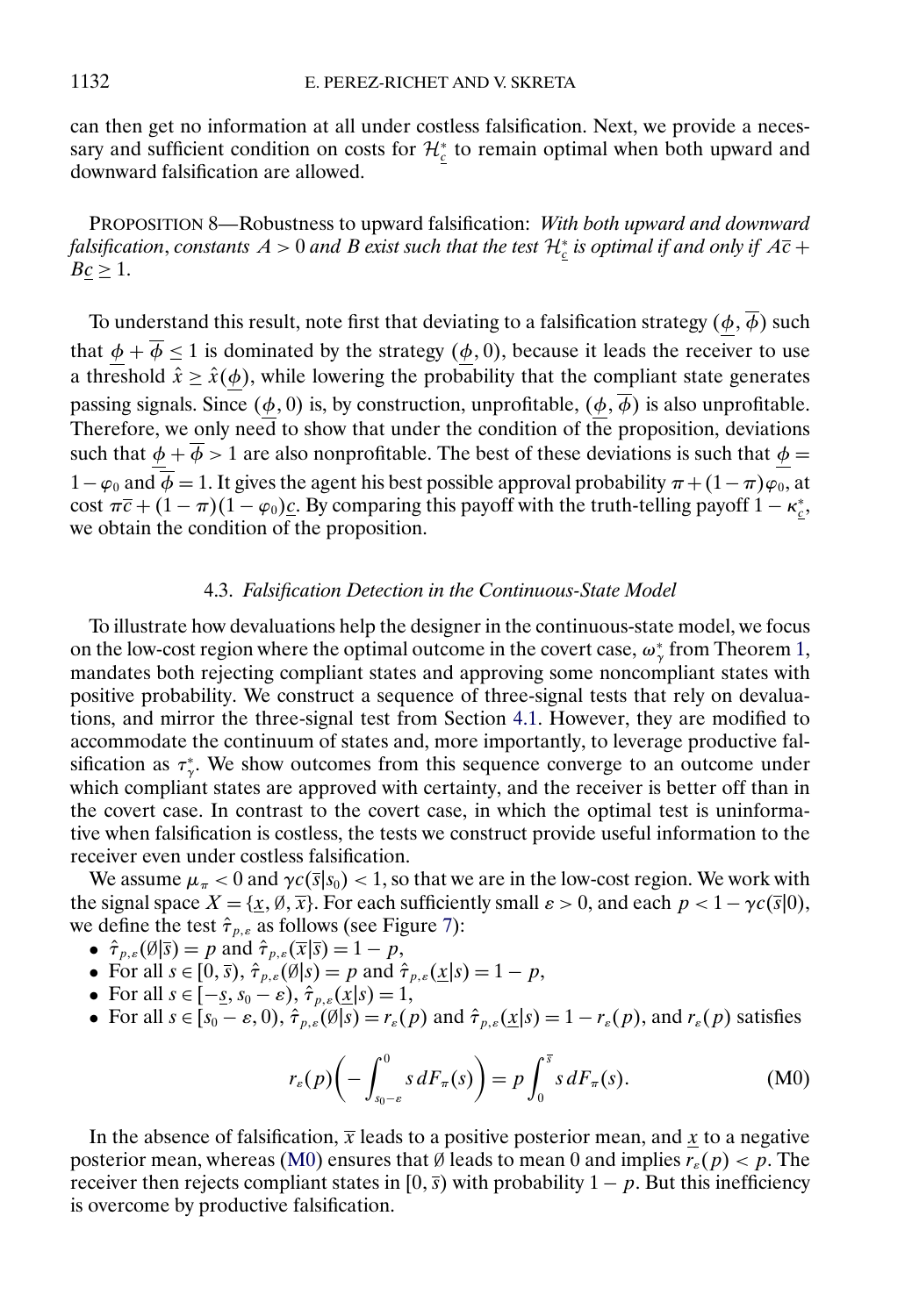<span id="page-24-0"></span>

FIGURE 7.—Incentives for productive falsification are built into part  $\vec{A}$  of the test, whereas the threat of devaluation is built into part B and ensures that  $\phi^*$  is optimal. Under  $\phi^*$ , all compliant states (productively) falsify as  $\bar{s}$ . Signal Ø is devalued when noncompliant states are falsified as  $\bar{s}$ , as with  $\phi_{z(p)}$ . This is illustrated in the last column, which shows posterior means under  $\phi_{z(p)}$ .

*Productive Falsification.* The test  $\hat{\tau}_{p,\varepsilon}$  (see part A of Figure 7) ensures the agent prefers falsifying all states  $s \in [0,\overline{s})$  as  $\overline{s}$ , because it increases their approval probability by  $1-p > \gamma c(\bar{s}|0) > \gamma c(\bar{s}|s)$ . Let  $\phi^*$  denote this falsification strategy. Under  $\phi^*, \bar{x}$  still leads to a positive posterior mean, whereas  $\emptyset$  still leads to a posterior mean of 0. Hence, all compliant states are approved with certainty, whereas noncompliant states above  $s_0 - \varepsilon$ are approved with probability  $r_{\varepsilon}(p)$ , and lower noncompliant states are rejected with certainty. Next, we find conditions such that the threat of devaluation ensure  $\phi^*$  is indeed the agent's best response.

*Devaluation.* For  $\phi^*$  to be a best response, devaluation must in particular dissuade the agent from falsifying noncompliant states as  $\overline{s}$ . If a mass of noncompliant states above  $s_0 - \varepsilon$  falsify as  $\bar{s}$ , it increases the rate at which they generate Ø as  $p > r_{\varepsilon}(p)$ , leading the receiver to form a negative posterior mean following ∅. Hence, falsifying noncompliant states as  $\bar{s}$  bears both the explicit falsification cost, and the implicit falsification cost of devaluating signal ∅. Because any amount of falsification by noncompliant states leads to this devaluation, the best strategy of the agent that falsifies noncompliant states is then to falsify noncompliant states as much as the explicit cost allows as long as the posterior mean associated with  $\bar{x}$  remains positive. The optimal deviation from  $\phi^*$  is therefore to falsify as  $\overline{s}$  all states (compliant and noncompliant) between  $z(p) = min\{s \ge s_0 : \gamma c(\overline{s}|s) \le$  $1 - p$ } and  $\bar{s}$  (strategy  $\phi_{z(p)}$  in Figure 7). It has the benefit of increasing the probability that noncompliant states generate  $\bar{x}$ , at the cost of devaluing signal  $\emptyset$ . Ensuring the agent is worse off under this strategy than under  $\phi^*$ , and that  $\phi^*$  is therefore a best response to  $\hat{\tau}_{p,\varepsilon}$ , puts a lower bound  $p_{\varepsilon}$  on p. Indeed, the gain over  $\phi^*$  from this strategy is

$$
\int_{s_0}^{0} \{1 - p - \gamma c(\overline{s}|s)\}^+ dF_\pi(s) - p[1 - F_\pi(0)] - r_{\varepsilon}(p)[F_\pi(0) - F_\pi(s_0 - \varepsilon)],
$$

where the first term captures the new payoff for noncompliant falsifying as  $\bar{s}$ , whereas the two remaining terms capture the loss from devaluation. This gain is decreasing in  $p$ , so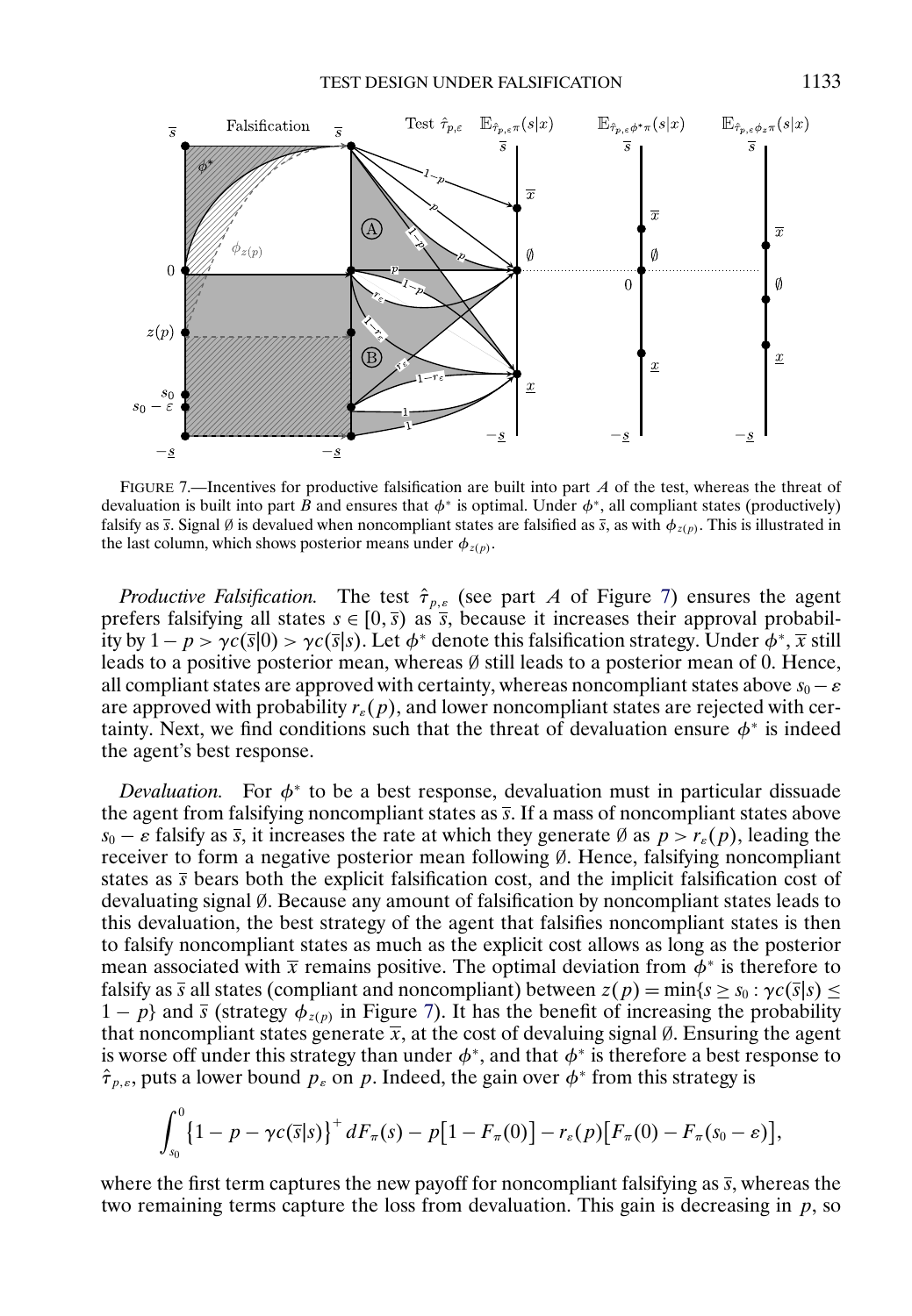<span id="page-25-0"></span>a minimal value  $p_{\varepsilon}$  of p exists ensuring a negative gain. The lower bound  $p_{\varepsilon}$  is then the value of  $p$  that makes the gain equate 0.

Because  $r_{\varepsilon}(p)$  is increasing in p, lower values of p ensure a higher payoff for the receiver. To maximize the receiver's payoff while ensuring  $\phi^*$  is an equilibrium response, we therefore choose p to be equal to the lower bound  $p_{\varepsilon}$ . This choice provides us with the family of tests  $\hat{\tau}_{p_{\varepsilon,\varepsilon}}$  and equilibrium outcomes  $\hat{\omega}_{p_{\varepsilon,\varepsilon}} = \hat{\tau}_{p_{\varepsilon,\varepsilon}} \phi^*$ . The next proposition formally establishes these claims and shows the receiver's payoff from these outcomes increases as  $\varepsilon$  decreases to 0. Furthermore, the limit payoff dominates the receiver's payoff from  $\omega^*_{\gamma}$ .

PROPOSITION 9: *For every sufficiently small*  $\varepsilon > 0$ ,  $\hat{\omega}_{p_{\varepsilon},\varepsilon}$  *is an equilibrium outcome. The receiver's payoff*  $V(\hat{\omega}_{p_{\varepsilon},\varepsilon})$  *is decreasing in*  $\varepsilon$ . *Furthermore*, *in the low-cost region*, *her limit* payoff is higher than under  $\omega_\gamma^*,$  that is,  $\lim_{\varepsilon\to 0}V(\hat\omega_{p_\varepsilon,\varepsilon})>V_\gamma^*.$ 

The test  $\hat{\tau}_{p_{\varepsilon},\varepsilon}$  improves performance by relying both on productive falsification and devaluations. Compared to  $\tau^*_{\gamma}$ , we add a middle signal fated for approval. This operation provides incentives for productive falsification by making every state above  $s_0 - \varepsilon$ , except the top state, randomly generate either the low or the middle signal with almost equal probabilities when  $\varepsilon \to 0$ . Compliant states then have a strict incentive to falsify to the top state to be approved with certainty. The middle signal is constructed to make the receiver indifferent between his two actions when only compliant states falsify, but to be devalued whenever some noncompliant states falsify to the top. This devaluation effect is achieved by giving noncompliant states above  $s_0 - \varepsilon$  a marginally lower probability of generating Ø than compliant states. Note the limit test with  $\varepsilon = 0$  mutes the devaluation effect because compliant and noncompliant states then generate ∅ with the same probability, so it is important that  $\varepsilon > 0$ . The limit outcome of these tests can be arbitrarily closely approximated, and it is that compliant states are approved with certainty and noncompliant states above  $s_0$  with uniform probability  $p_0 = \lim_{\varepsilon \to 0} p_{\varepsilon}$ , whereas lower states are rejected with certainty.

#### 5. CONCLUSION

In the emissions cheating scandal, falsification by car manufacturers was detrimental as it enabled vehicles with noncompliant emission levels to pass the environmental test. Our analysis suggests that tests designed without accounting for falsification perform poorly when falsification is possible. In our model, the receiver-optimal test without falsification recommends approval for all compliant states, and rejection for noncompliant ones. Under falsification, however, this test induces detrimental falsification by noncompliant states sufficiently close to the baseline standard.

Our results point to practical and simple features that can significantly improve the performance of emissions (and other) tests. Under covert falsification, the structure of the optimal test in Theorem [1](#page-10-0) suggests raising the operational standard above the baseline standard. A test with a high standard, on one hand deters detrimental falsification, whereas on the other hand it relies on productive falsification to generate approvals of compliant states. With high falsification costs simply raising the standard suffices to eliminate approvals of noncompliant states. With lower falsification costs, optimality additionally requires randomly approving a fringe of noncompliant states to deter detrimental falsification. When falsification costs are even lower, randomly rejecting compliant states becomes necessary to prevent extremely low states from falsifying to the standard.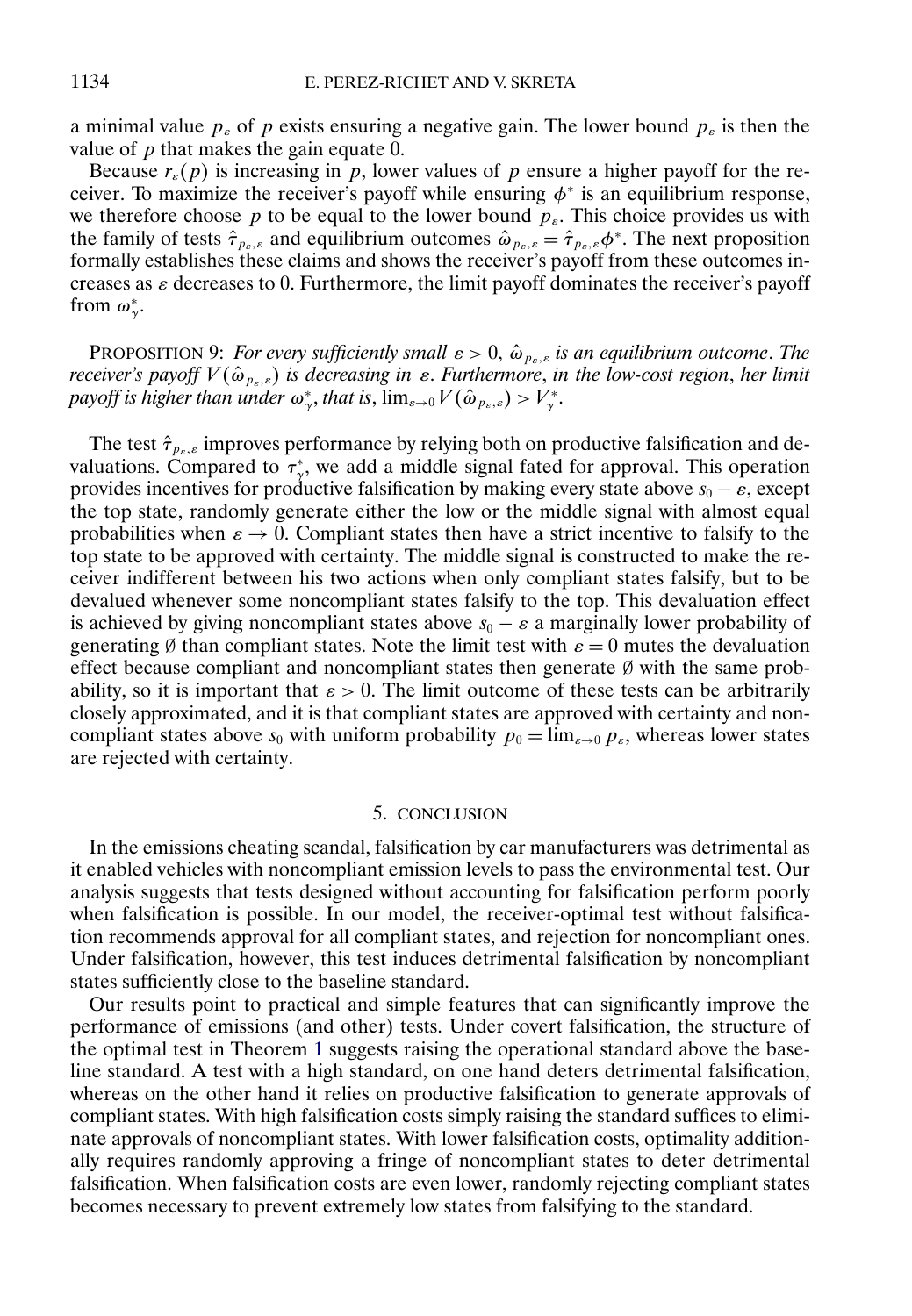<span id="page-26-0"></span>When a falsification-detection technology is available, Theorem [2](#page-21-0) and Proposition [9](#page-25-0) show the threat of devaluation provides a powerful channel to improve test performance, which is especially appealing when falsification costs are low. In practice, a testing agency could accompany test outputs with a report on detected amounts of falsification, or even perform the devaluation on the receiver's behalf by directly reporting the expectation she should form following each output. A rich set of test outputs is key to harnessing this tool. Adding only a few signals might already yield strong benefits in practice. Indeed, in the binary-state case, a numerical analysis shows the three-signal test of Section [4.1](#page-16-0) delivers at least 80% of the value of the optimal test to the receiver. Although we did not explicitly model the case of imperfect detection technologies, intuition suggests the devaluation lever should remain operational in this context.

#### APPENDIX

PROOF OF THEOREM [1:](#page-10-0) We prove a more general version of the theorem that also covers the case  $\mu_{\pi} \geq 0$ .

**THEOREM 3:** Suppose the cost function satisfies [\(UTI\)](#page-6-0) and [\(CTT\)](#page-6-0). Then  $(\tau^*, \phi^*_\gamma)$  =  $(\tau_{p_\gamma^*,\hat{s}_\gamma^*},\phi_{p_\gamma^*,\hat{s}_\gamma^*})$  solves ([P](#page-8-0)), where:

- (i)  $\hat{s}^*_{\gamma} = \max\{s \in S : \gamma c(s|0) \leq 1\}$  *and*  $p^*_{\gamma} = \min\{\gamma c(\bar{s}|s_0), 1\}$  *if*  $\mu_{\pi} < 0$ .
- (ii)  $\hat{s}^*_{\gamma} = \max\{s \in S : \gamma c(s|0) \leq 1\}$  *and*  $p^*_{\gamma} = 1$  *if*  $\mu_{\pi} \geq 0$ .

PROOF: We first show that for every pair  $(\tau, \phi)$  that satisfies [\(IEF\)](#page-8-0), an outcome  $\omega_{p,\hat{s}}$ exists that makes the receiver better off. Then we optimize the receiver's payoff within this class. The proof follows the outline given in the paper, but accounts for the possibility of  $\tau$  being discontinuous.

*Step 1: Optimality of Class.* Suppose  $\omega = \tau \phi$  is an equilibrium outcome. Let  $p =$  $\sup_{s\in S} \tau(s)$ , which exists because  $\tau(\cdot)$  is bounded. For every  $\varepsilon > 0$ , let  $S(\varepsilon) = \{s \in S : \tau(s) \geq 0\}$  $p - \varepsilon$ , and let  $S(\varepsilon)$  be the closure of  $S(\varepsilon)$ . By definition of p, each  $S(\varepsilon)$ , and hence, each  $S(\varepsilon)$ , is nonempty. Furthermore,  $S(\varepsilon)$  is clearly nonincreasing in  $\varepsilon$  for the inclusion order. Therefore, by Cantor's intersection theorem,  $S = \bigcap_{\varepsilon > 0} S(\varepsilon)$  is a nonempty compact subset of S.

If some  $s \in S^+$  exists such that  $\gamma c(s|0) \geq p$ , we can set  $\hat{s} \in S^+$  to be the unique state such that  $\gamma c(\hat{s} | 0) = p$ . Then, under the outcome  $\omega_{p,\hat{s}}$ , every compliant state is approved with probability  $p$ , whereas every noncompliant state is rejected with certainty, making the receiver as least as well off as under  $\omega$ . Otherwise, [\(CTT\)](#page-6-0) implies  $\gamma c(s|0) \leq p$  for every  $s \in S$ . Then we consider two cases.

First, suppose  $\bar{S} \cap S^+ \neq \emptyset$ . This set is then a nonempty compact set, and we let  $\hat{s}$  be its minimal element. Then, under  $\omega_{p,\hat{s}}$ , every compliant state is approved with probability p, which is at least as high as under  $\tau\phi$ . Next, we show noncompliant states pass with lower probability under  $\omega_{p,\hat{s}}$ . To see why, let  $\{t_n\}$  be a sequence of nonnegative states that converges to  $\hat{s}$  and such that the sequence  $p_n = \tau(t_n)$  converges to p. Such a sequence exists because  $\hat{s} \in S \cap S^+$ . Then, for every noncompliant state s, and every n, sup,  $\tau(t)$  –  $\gamma c(t|s) \ge p_n - \gamma c(t_n|s)$ , and going to the limit in *n* implies

$$
\omega(s) \geq \sup_t \tau(t) - \gamma c(t|s) \geq p - \gamma c(\hat{s}|s) = \omega_{p,\hat{s}}(s).
$$

Otherwise, we must have  $\bar{S} \subset S^-$ , and then we let  $\tilde{s} = \max \bar{S} < 0$  and let  $\hat{s} > 0$  be the unique compliant state such that  $c(\hat{s}|0) = c(\hat{s}|0)$ , which must exist by [\(CTT\)](#page-6-0). Then again,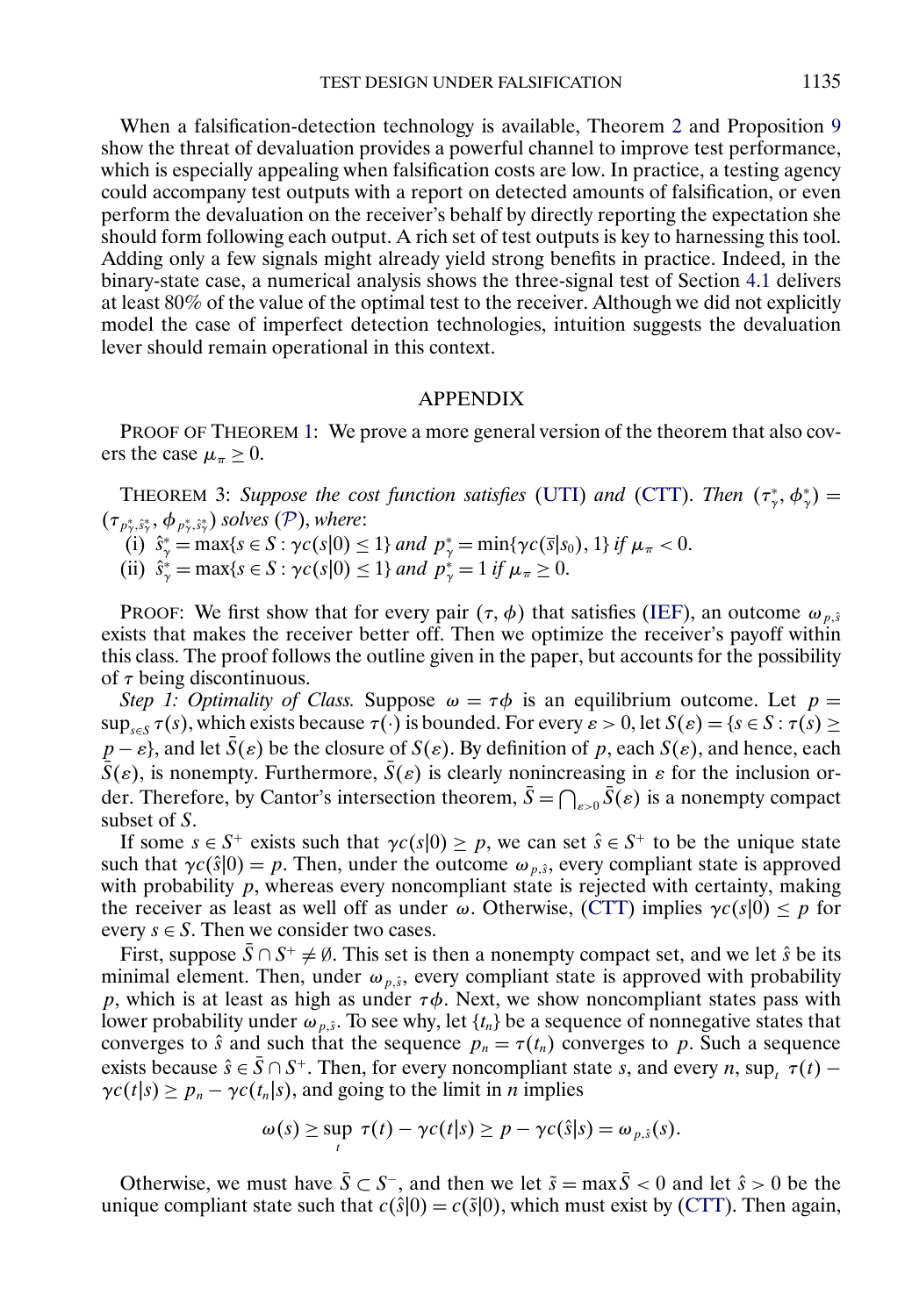under  $\omega_{p,\hat{s}}$ , every compliant state is approved with probability p, which is at least as high as under  $\omega$ . Next, we show noncompliant states pass with lower probability under  $\omega_{p,\hat{s}}$ . To see why, let  $\{t_n\}$  be a sequence of states that converges to  $\tilde{s}$  and such that the sequence  $p_n =$  $\tau(t_n)$  converges to p. Such a sequence exists because  $\tilde{s} \in \overline{S}$ . Then, for every noncompliant state s, and every n, sup<sub>t</sub>  $\tau(t) - \gamma c(t|s) \ge p_n - \gamma c(t_n|s)$ , and going to the limit in n implies

$$
\omega(s) \geq \sup_{t} \tau(t) - \gamma c(t|s) \geq p - \gamma c(\tilde{s}|s) \geq p - \gamma c(\hat{s}|s) = \omega_{p,\tilde{s}}(s).
$$

Because, in each case, noncompliant states are approved with lower probability, and compliant states with higher probability, the receiver is better off under  $\omega_{p,\hat{s}}$ .

*Step 2: Choosing parameters optimally.* Let  $V_{p,\hat{s}} = V(\omega_{p,\hat{s}})$  denote the receiver's payoff from an equilibrium outcome in our class. We distinguish four parameter regions and a change of  $\bar{p}$  or  $\hat{s}$  that increases the receiver's payoff in each of these regions. Together, these four operations imply the optimal values for  $\hat{s}$  and  $p$  given in the theorem.

First, suppose  $\mu_{\pi} < 0$  and  $\gamma c(\hat{s}|s_0) < p$ . Then setting  $p' = \gamma c(\hat{s}|s_0)$  is strictly better. Indeed,

$$
V_{p',\hat{s}}-V_{p,\hat{s}} = (p'-p)\underbrace{\int_{s_0}^{\bar{s}} s dF_{\pi}(s)}_{=0} - \underbrace{\int_{\tilde{s}(p,\hat{s})}^{s_0} s \omega_{p,\hat{s}}(s) dF_{\pi}(s)}_{<0} > 0.
$$

Second, suppose  $p < \min\{1, \gamma c(\hat{s} | s_0)\}\)$ . Then setting  $p' = \min\{1, \gamma c(\hat{s} | s_0)\}\)$  is strictly better. Indeed,

$$
V_{p',\hat{s}}-V_{p,\hat{s}}=\left(p'-p\right)\underbrace{\int_{\check{s}(p',\hat{s})}^{\bar{s}}s\,dF_{\pi}(s)}_{\geq 0}+\underbrace{\int_{\check{s}(p',\hat{s})}^{\check{s}(p,\hat{s})}\underbrace{\left(p-\gamma c(\hat{s}|s)\right)}_{\lt 0}s\,dF_{\pi}(s)}>0.
$$

Third, suppose  $\mu_{\pi} \ge 0$  and  $\gamma c(\hat{s} - s) \le p < 1$ . Then setting  $p' = 1$  (strictly if  $\mu_{\pi} > 0$ ) is strictly better. Indeed,

$$
V_{p',\hat{s}}-V_{p,\hat{s}}=(p'-p)\int_{-\underline{s}}^{\overline{s}} s\,dF_{\pi}(s)=(p'-p)\mu_{\pi}.
$$

Finally, suppose  $\gamma c(\hat{s} | 0) < p$ . Then setting  $\hat{s}' = \max\{s \leq \bar{s} : \gamma c(s|0) \leq p\}$  is strictly better. Indeed, this strictly lowers the approval probability of noncompliant states above  $\check{s}(p, \hat{s})$  while keeping the approval probability of compliant states constant at p. *Q.E.D.* 

PROOF OF THEOREM [2:](#page-21-0) *Step 1:*  $\mathcal{H}^*_{\underline{c}}$  *solves [\(IDE\)](#page-20-0)*. (IDE) is a linear differential equation with a well-known unique solution:

$$
\mathcal{H}(x) = \left\{ \kappa \underline{s} \left( 1 + \underbrace{\int_0^x \frac{1}{(\underline{s} + \underline{y}) \zeta(\underline{y})} \, d\underline{y}}_{\chi(x)} \right) - \theta \underline{c} \underbrace{\int_0^x \frac{\underline{y}}{(\underline{y} - \mu_\pi)(\underline{y} + \underline{s}) \zeta(\underline{y})} \, d\underline{y}}_{\xi(x)} \right\} \zeta(x),
$$

where

$$
\zeta(x) = \exp\biggl(\int_0^x \frac{y}{(y - \mu_\pi)(y + \underline{s})} \, dy\biggr).
$$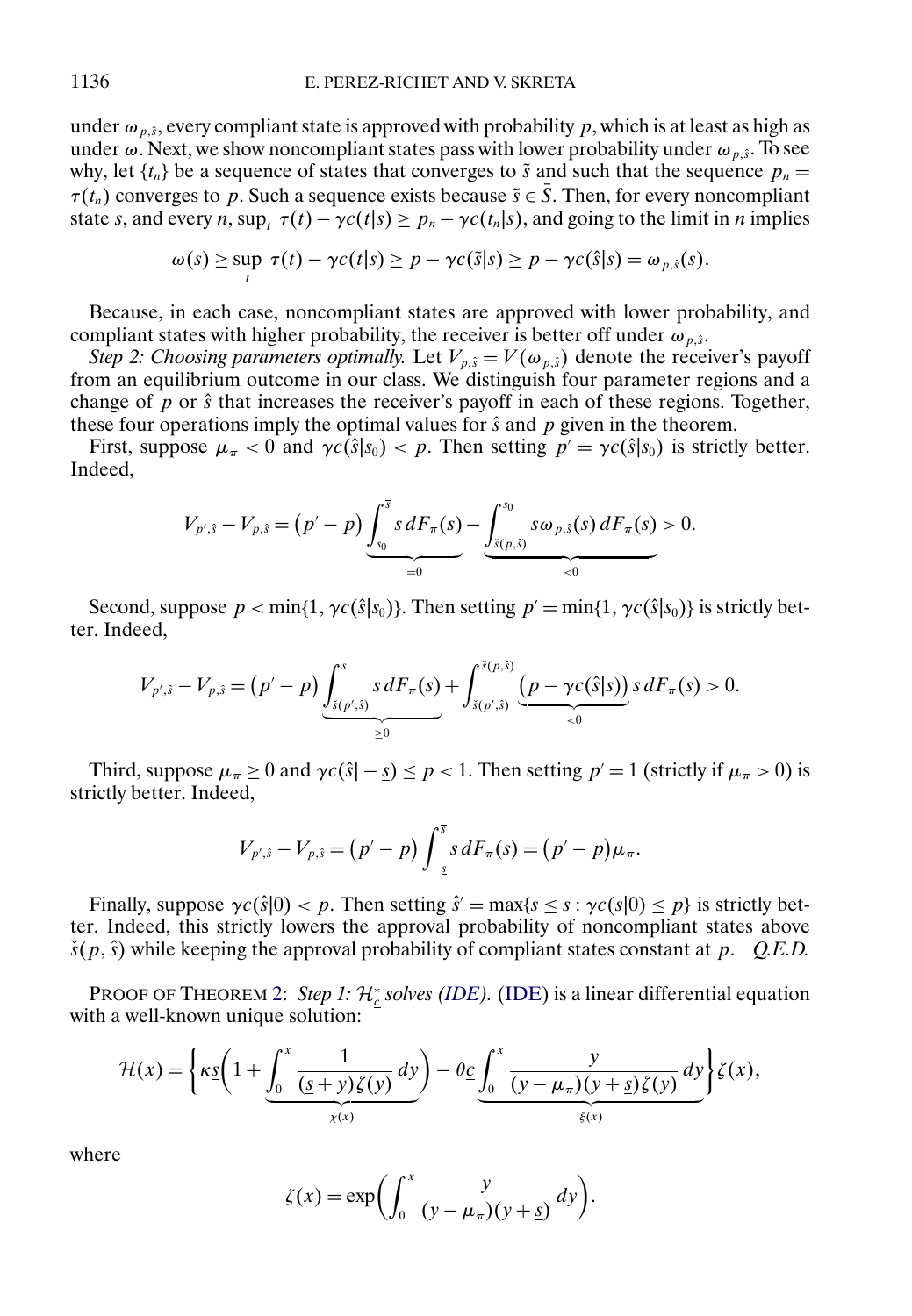A bit of algebra yields our closed-form expression for  $\mathcal{H}_{\underline{c}}^*$ . First,

$$
\log \zeta(x) = \int_0^x \frac{y}{(y - \mu_\pi)(y + \underline{s})} dy = \left[ \frac{\mu_\pi}{\mu_\pi + \underline{s}} \log(y - \mu_\pi) + \frac{\underline{s}}{\underline{s} + \mu_\pi} \log(y + \underline{s}) \right]_0^x,
$$

leading to  $\zeta(x) = \left(\frac{x-\mu\pi}{-\mu\pi}\right)^{\frac{\mu\pi}{\mu\pi+\underline{s}}} \left(\frac{x+\underline{s}}{\underline{s}}\right)^{\frac{\underline{s}}{\mu\pi+\underline{s}}}$ . Next,

$$
\xi(x) = \left[ -\exp\left(-\int_0^y \frac{z}{(z-\mu_\pi)(z+\underline{s})} dz\right) \right]_0^x = 1 - \frac{1}{\zeta(x)}.
$$

Finally, using the closed form for  $\zeta$ ,

$$
\chi(x) = (-\mu_{\pi})^{\frac{\mu_{\pi}}{\mu_{\pi}+\underline{s}}} \frac{\sigma^{\frac{s}{\mu_{\pi}+\underline{s}}}}{\sigma^{\frac{s}{\mu_{\pi}+\underline{s}}}} \int_0^x (y - \mu_{\pi})^{-\frac{\mu_{\pi}}{\mu_{\pi}+\underline{s}}} (y + \underline{s})^{-\frac{s}{\mu_{\pi}+\underline{s}}-1} dy
$$
  

$$
= (-\mu_{\pi})^{\frac{\mu_{\pi}}{\mu_{\pi}+\underline{s}}} \frac{\sigma^{\frac{s}{\mu_{\pi}+\underline{s}}}}{\sigma^{\frac{s}{\mu_{\pi}+\underline{s}}}} \left[ \frac{1}{s} \left( \frac{y - \mu_{\pi}}{y + \underline{s}} \right)^{\frac{s}{\mu_{\pi}+\underline{s}}} \right]_0^x
$$
  

$$
= \left( \frac{-\mu_{\pi}}{\underline{s}} \right)^{\frac{\mu_{\pi}}{\mu_{\pi}+\underline{s}}} \left( \frac{x - \mu_{\pi}}{x + \underline{s}} \right)^{\frac{s}{\mu_{\pi}+\underline{s}}} + \frac{\mu_{\pi}}{\underline{s}}.
$$

Plugging these expressions back into our expression for  $\mathcal{H}(x)$  yields our closed-form expression, and we get  $\mathcal{H}_{c}^{*}$  by choosing  $\kappa$  as indicated, yielding the expression.  $\kappa_{c}^{*}$  can be written in closed form  $a\bar{s}$  in the body of the paper, or in the following form, which will be useful in proofs:

$$
\kappa_{\underline{\varepsilon}}^{*} = \frac{\overline{s} - \mu_{\pi}}{\underline{s}(1 + \chi(\overline{s}))\zeta(\overline{s})} + \theta_{\underline{C}} \frac{\zeta(\overline{s}) - 1}{\underline{s}\zeta(\overline{s})(1 + \chi(\overline{s}))} = \kappa_{0}^{*} + \theta_{\underline{C}} \frac{\zeta(\overline{s}) - 1}{\underline{s}\zeta(\overline{s})(1 + \chi(\overline{s}))}.
$$
(1)

*Step 2:*  $\mathcal{H}_{\underline{c}}^*$  *is a test function.* By construction,  $\mathcal{H}_{\underline{c}}^*(\underline{s}) = 0$  and  $\mathcal{H}_{\underline{c}}^*(\overline{s}) = \overline{s} - \mu_{\pi}$ . Furthermore, we see from its closed-form expression that  $\bar{\mathcal{H}}_{\underline{c}}^*$  is twice continuously differentiable, with

$$
H_{\underline{c}}^*(x) = \kappa_{\underline{c}}^* + \left(\kappa_{\underline{c}}^*(\mu_{\pi} + \underline{s}) - \theta \underline{c}\right) \frac{x}{(x + \underline{s})(x - \mu_{\pi})} \left(\frac{x - \mu_{\pi}}{-\mu_{\pi}}\right)^{\frac{\mu_{\pi}}{\mu_{\pi} + \underline{s}}} \left(\frac{x + \underline{s}}{\underline{s}}\right)^{\frac{\underline{s}}{\mu_{\pi} + \underline{s}}}\mathbb{1}_{x > 0},
$$

and, differentiating once more,

$$
h_{\underline{\varepsilon}}^*(x) = \left(\kappa_{\underline{\varepsilon}}^*(\mu_{\pi} + \underline{s}) - \theta \underline{c}\right) \frac{1}{(x + \underline{s})(x - \mu_{\pi})} \left(\frac{x - \mu_{\pi}}{-\mu_{\pi}}\right)^{-\frac{s}{\mu_{\pi} + \underline{s}}} \left(\frac{x + \underline{s}}{\underline{s}}\right)^{-\frac{\mu_{\pi}}{\mu_{\pi} + \underline{s}}}\mathbb{1}_{x > 0}.
$$
 (2)

This density has the same sign as  $(\kappa_{\frac{c}{2}}(\mu_{\pi} + s) - \theta_{\frac{c}{2}})$  for  $x > 0$ , implying it is strictly positive because

$$
\kappa_{\underline{c}}^*(\mu_{\pi} + \underline{s}) > \theta_{\underline{C}} \quad \Leftrightarrow \quad \overline{s} - \mu_{\pi} > \theta_{\underline{C}} \bigg( 1 + \frac{\overline{s} - \mu_{\pi}}{\underline{s} + \mu_{\pi}} \bigg) = \underline{c}(\overline{s} - \mu_{\pi})
$$

$$
\Leftrightarrow \quad \underline{c} < 1.
$$

Hence,  $\mathcal{H}_c^*$  is convex and increasing. Therefore, it must lie below the fully informative test function  $\bar{\mathcal{H}}_{FI}$ . It remains to show that  $\mathcal{H}_{\underline{c}}^*$  also lies above the uninformative test function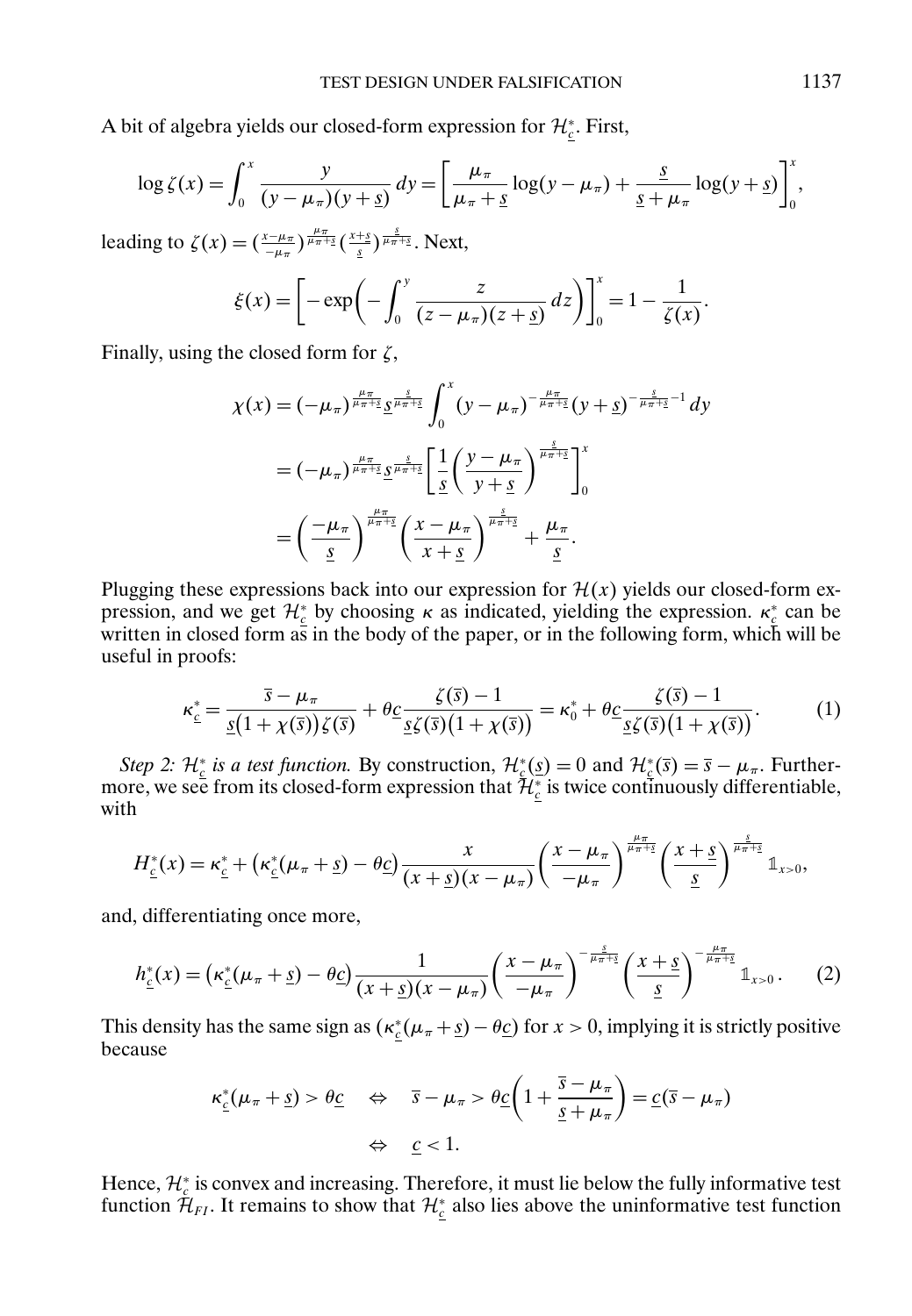$\mathcal{H}_{NI}$ . Here, we only show this is true when  $\underline{c} = 0$ . We show in step 3 that, for every  $\underline{c} \in \mathcal{H}_{II}$  $(0, 1)$ ,  $\mathcal{H}_{FI} \geq \mathcal{H}_{c}^{*} \geq \mathcal{H}_{0}^{*}$ , which will expand the conclusion to any <u>c</u>.

For  $\underline{c} = 0$ , it is sufficient to show that  $H_0^*(\overline{s}) \le 1$  (note that in our notation, it can be strictly below 1, denoting the presence of an atom at  $\bar{s}$ ). To see why, first note that, by  $(IDE)$ ,  $H_0^*(\overline{s}) = \frac{\overline{s}}{\overline{s} + \overline{s}} + \kappa_0^* \frac{\overline{s}}{\underline{s} + \overline{s}}$ . Hence, to show  $H_0^*(\overline{s}) \le 1$ , it is sufficient to show that  $\kappa_0^* \le 1$ . We can use our closed-form solution to write

$$
\overline{s} - \mu_{\pi} = \mathcal{H}_{0}^{*}(\overline{s}) = \kappa_{0}^{*}(\overline{s} + \underline{s}) - \kappa_{0}^{*}(\mu_{\pi} + \underline{s}) + \kappa_{0}^{*}(\mu_{\pi} + \underline{s}) \left(\frac{\overline{s} - \mu_{\pi}}{-\mu_{\pi}}\right)^{\frac{\mu_{\pi}}{\mu_{\pi} + \underline{s}}} \left(\frac{\overline{s} + \underline{s}}{\underline{s}}\right)^{\frac{\underline{s}}{\mu_{\pi} + \underline{s}}}
$$
\n
$$
= \kappa_{0}^{*}(\overline{s} - \mu_{\pi}) + \kappa_{0}^{*}(\overline{s} - \mu_{\pi}) \left(\frac{\underline{s} + \mu_{\pi}}{-\mu_{\pi}}\right) \left(\frac{\overline{s} - \mu_{\pi}}{-\mu_{\pi}}\right)^{\frac{-\underline{s}}{\mu_{\pi} + \underline{s}}} \left(\frac{\overline{s} + \underline{s}}{\underline{s}}\right)^{\frac{\underline{s}}{\mu_{\pi} + \underline{s}}}
$$
\n
$$
= \kappa_{0}^{*}(\overline{s} - \mu_{\pi}) \left\{ 1 + \underbrace{\left(\frac{\underline{s} + \mu_{\pi}}{-\mu_{\pi}}\right) \left(\frac{\overline{s} - \mu_{\pi}}{-\mu_{\pi}}\right)^{\frac{-\underline{s}}{\mu_{\pi} + \underline{s}}} \left(\frac{\overline{s} + \underline{s}}{\underline{s}}\right)^{\frac{\underline{s}}{\mu_{\pi} + \underline{s}}} \right\}
$$

implying the result.

*Step 3: Optimality for the receiver.* To see why  $\mathcal{H}_{\underline{c}}^*$  is optimal, suppose  $\mathcal H$  is another test function such that  $\mathcal{H}(0) > \mathcal{H}_{c}^{*}(0)$ . Without loss of generality, we can take this function to be linear below 0, and let  $\kappa$  be its slope below 0. Then  $\kappa > \kappa_{c}^{*}$  as  $\kappa_{S} = \mathcal{H}(0) > \mathcal{H}_{c}^{*}(0) = \kappa_{c}^{*}S$ . Let  $x' = \min\{x \in [0, \overline{s}] : \mathcal{H}(x) = \mathcal{H}_{\underline{c}}^*(x)\}\$  be the smallest crossing point between  $\mathcal{H}$  and  $\mathcal{H}_{\underline{c}}^*$ . It exists as the minimum of a nonempty  $(H(\overline{s}) = H_{\underline{c}}^*(\overline{s}))$  and compact (by continuity of  $\mathcal{H}-\mathcal{H}_{\underline{c}}^*$ ) real subset. Then we must have

$$
H_{\ell}(x') = \lim_{\substack{x \to x' \\ x < x'}} \frac{\mathcal{H}(x') - \mathcal{H}(x)}{x' - x} \leq \lim_{\substack{x \to x' \\ x < x'}} \frac{\mathcal{H}_{\underline{c}}^*(x') - \mathcal{H}_{\underline{c}}^*(x)}{x' - x} = H_{\underline{c}}^*(x').
$$

Then

$$
H_{\ell}(x') - \frac{x}{(\underline{s}+x)(x-\mu_{\pi})} \mathcal{H}(x') \leq H_{\underline{\varepsilon}}^{*}(x') - \frac{x}{(\underline{s}+x)(x-\mu_{\pi})} \mathcal{H}_{\underline{\varepsilon}}^{*}(x')
$$
  

$$
= \frac{\kappa_{\underline{\varepsilon}}^{*} s}{\underline{s}+x} - \frac{\theta_{\underline{C}} x}{(x-\mu_{\pi})(\underline{s}+x)}
$$
  

$$
< \frac{\kappa_{\underline{S}}}{\underline{s}+x} - \frac{\theta_{\underline{C}} x}{(x-\mu_{\pi})(\underline{s}+x)},
$$

where the equality is due to the fact that  $\mathcal{H}_{c}^{*}$  satisfies [\(IDE\)](#page-20-0). However, this inequality implies H does not satisfy [\(FPIC'\)](#page-20-0). *Q.E.D.*

PROOF OF PROPOSITION [9:](#page-25-0) *Step 1: We show that for each*  $\varepsilon > 0$ ,  $(\hat{\tau}_{p_{\varepsilon},\varepsilon},\phi^*)$  *is equilibrium feasible.*

Note first that any upward falsification strategy of noncompliant states leads to devaluating signal ∅, regardless of how compliant states are falsifying. Therefore, the only falsification strategies of noncompliant states that are possibly beneficial for the agent must target  $\bar{s}$ . To be beneficial, such a strategy must ensure the posterior mean associated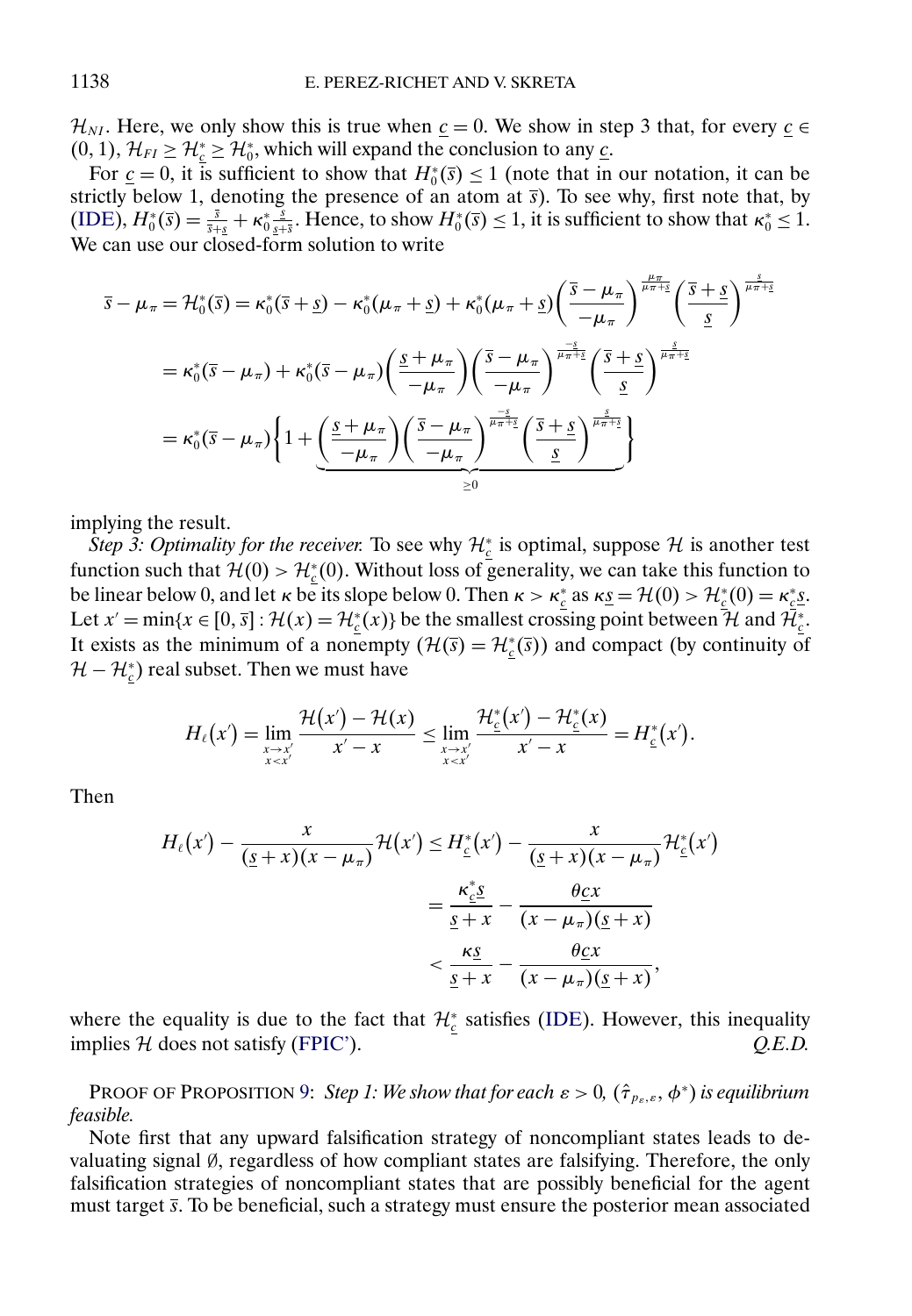with  $\bar{x}$  remains positive. Consider a falsification strategy such that a mass m of noncompliant states falsify as  $\bar{s}$ , and assume it keeps the posterior mean associated with  $\bar{x}$  above 0. Then consider the alternative falsification strategy that concentrates this mass on the higher noncompliant states, that is, where only states in [z, 0) with  $m = F_\pi(0) - F_\pi(z)$ falsify as  $\overline{s}$ . The falsification cost of this alternative strategy must be lower by cost monotonicity. Furthermore, the posterior mean following  $\bar{x}$  must increase, because falsification originates from higher noncompliant states, so both strategies lead to the same ex ante approval probability. Hence, the alternative falsification strategy dominates the former, implying we can restrict attention to falsification strategies such that the mass of falsifying noncompliant states is concentrated on an interval  $[z, 0)$ .

Suppose no noncompliant state falsifies as  $\bar{s}$ . Then falsifying any mass of states in [0,  $\bar{s}$ ) as  $\overline{s}$  leads to a gain equal to  $1 - p - \gamma c(\overline{s}|s)$  for each state, which is positive given our assumption that  $p < 1 - \gamma c(\bar{s}|0)$ . Indeed, the posterior mean following Ø is 0, whereas the posterior mean associated with  $\bar{x}$  remains positive. Therefore, falsifying all states in [0,  $\bar{s}$ ) as  $\overline{s}$  is optimal.

If an interval [z, 0) of noncompliant states falsifying as  $\bar{s}$  exists, signal Ø is devaluated, so states in  $[0, \bar{s})$  are rejected unless they also falsify as  $\bar{s}$ . Because the latter can only increase the posterior mean associated with  $\bar{x}$ , the gain for each compliant state falsified to  $\overline{s}$  is  $1 - p - \gamma c(\overline{s}|s) > 0$ . Therefore, falsifying all states in  $[0, \overline{s})$  as  $\overline{s}$  is optimal.

Overall, these arguments imply we can restrict attention to the family of falsification strategies

$$
\phi_z(s) = \begin{cases} \delta_{\overline{s}} & \text{if } s \geq z, \\ \delta_s & \text{otherwise,} \end{cases}
$$

with  $z \le 0$ . Note  $\phi^* = \phi_0$ . Whenever  $z < 0$ , signal Ø is devaluated. If  $z < s_0$ , signal  $\overline{x}$  is also devaluated and rejection is certain, so we can restrict attention to  $z \geq s_0$ . The agent's payoff is then

$$
\int_{z}^{\overline{s}}\left\{1-p-c(\overline{s}|s)\right\}dF_{\pi}(s)-r_{\varepsilon}(p)\big[F_{\pi}(0)-F_{\pi}(s_0-\varepsilon)\big],
$$

which is maximized by choosing z equal to  $z(p) = min\{s \ge s_0 : \gamma c(\overline{s}|s) \le 1 - p\}$ . Overall, we have shown the best deviation from  $\phi^*$  is  $\phi_{z(p)}$ . The net gain of the agent if she deviates to  $\phi_{z(p)}$  is

$$
\Gamma(p, \varepsilon) = \int_{s_0}^0 \{1 - p - \gamma c(\overline{s}|s)\}^+ dF_\pi(s) - p[1 - F_\pi(0)] - r_\varepsilon(p)[F_\pi(0) - F_\pi(s_0 - \varepsilon)]
$$
  
= 
$$
\int_{s_0}^0 \{1 - p - \gamma c(\overline{s}|s)\}^+ dF_\pi(s) - p[1 - F_\pi(0)] + p \frac{\int_0^{\overline{s}} s dF_\pi(s)}{\mathbb{E}_\pi(s(0) \ge s \ge s_0 - \varepsilon)}.
$$

This function is decreasing and continuous in p and  $-\varepsilon$ . Furthermore,  $\Gamma(0, \varepsilon) > 0$  $\Gamma(1 - \gamma c(\bar{s}|0), \varepsilon)$ , so a unique value  $p_{\varepsilon} \in (0, 1 - \gamma c(\bar{s}|0))$  exists such that  $\Gamma(p_{\varepsilon}, \varepsilon) = 0$ , and to ensure  $\phi_{z(p)}$  is not a profitable deviation, we must therefore choose  $p \geq p_{\varepsilon}$ . Hence,  $\hat{\omega}_{p,\varepsilon}$  is equilibrium feasible for every  $p \geq p_{\varepsilon}$ .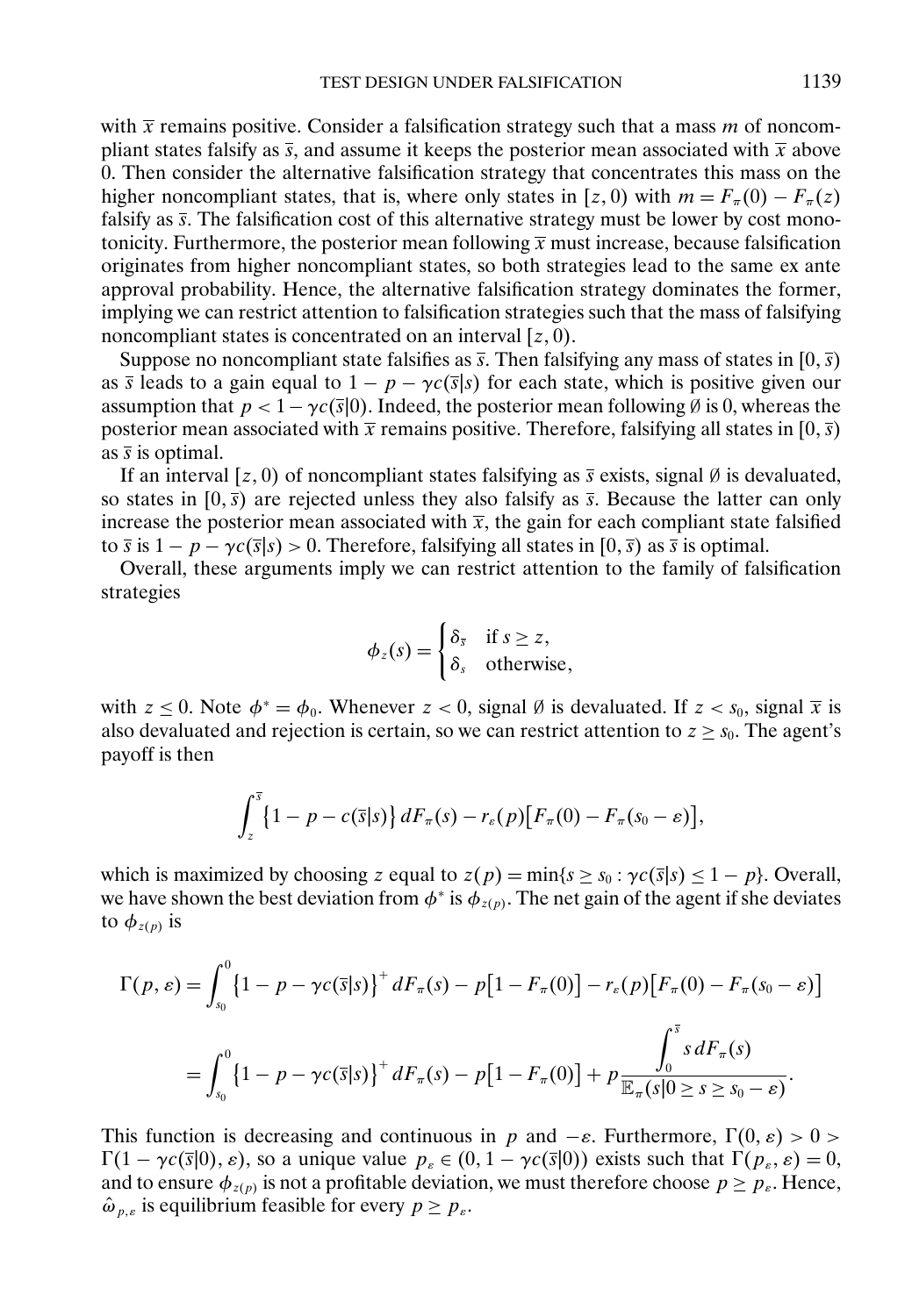*Step 2: The receiver's payoff is decreasing in* ε*.*

The receiver's payoff from the equilibrium outcome  $\hat{\omega}_{p,\varepsilon}$  is

$$
\int_0^{\overline{s}} s dF_\pi(s) + r_\varepsilon(p) \int_{s_0-\varepsilon}^0 s dF_\pi(s) = (1-p) \int_0^{\overline{s}} s dF_\pi(s),
$$

which is decreasing in p. Hence for any  $\varepsilon > 0$ , the best equilibrium outcome is  $\hat{\omega}_{p_{\varepsilon},\varepsilon}$ . Furthermore,  $p_{\varepsilon}$  is increasing in  $\varepsilon$ , so the receiver's payoff at the equilibrium outcome  $\hat{\omega}_{p_{\varepsilon},\varepsilon}$ is also decreasing in  $\varepsilon$ . As  $\varepsilon \to 0$ ,  $p_{\varepsilon}$  converges to  $p_0 \leq p_{\varepsilon}$ , where  $p_0$  is the unique value of p such that  $\Gamma(p, 0) = 0$ , and the receiver's payoff converges to  $\hat{V} = (1 - p_0) \int_0^5 s dF_\pi(s)$ .

Step 3: The limit payoff of the receiver is strictly higher than  $V_\gamma^*$  in the low-cost region.

The value of  $p_0$  is characterized by the formula

$$
\Gamma(p_0, 0) = \int_{z(p_0)}^0 \left\{1 - p_0 - \gamma c(\overline{s}|s)\right\} dF_\pi(s) - p_0\big[1 - F_\pi(s_0)\big] = 0,
$$

implying

$$
p_0 = \frac{\int_{z(p_0)}^0 \left\{1 - \gamma c(\overline{s}|s)\right\} dF_\pi(s)}{1 - F_\pi(s_0) + F_\pi(0) - F_\pi(z(p_0))} < \frac{\int_{s_0}^0 \left\{1 - \gamma c(\overline{s}|s)\right\} dF_\pi(s)}{F_\pi(0) - F_\pi(s_0)},\tag{3}
$$

because, in the low-cost region, we have  $\gamma c(\bar{s}|s) \leq \gamma c(\bar{s}|s_0) \leq 1$ , for all  $s \in [s_0, 0]$ . The difference between the limit receiver payoff V and  $V_{\gamma}^*$  in the low-cost region is

$$
\hat{V} - V_{\gamma}^{*} = (1 - p_{0}) \int_{0}^{\overline{s}} s dF_{\pi}(s) - \left( \gamma c(\overline{s}|s_{0}) \int_{s_{0}}^{\overline{s}} s dF_{\pi}(s) - \int_{s_{0}}^{0} \gamma c(\overline{s}|s) s dF_{\pi}(s) \right)
$$
\n
$$
= (1 - p_{0}) \int_{s_{0}}^{0} (-s) dF_{\pi}(s) - \int_{s_{0}}^{0} \gamma c(\overline{s}|s) (-s) dF_{\pi}(s)
$$
\n
$$
= \int_{s_{0}}^{0} \left\{ 1 - \gamma c(\overline{s}|s) \right\} (-s) dF_{\pi}(s) - p_{0} \int_{s_{0}}^{0} (-s) dF_{\pi}(s)
$$
\n
$$
> \int_{s_{0}}^{0} \left\{ 1 - \gamma c(\overline{s}|s) \right\} (-s) dF_{\pi}(s) - \frac{\int_{s_{0}}^{0} \left\{ 1 - \gamma c(\overline{s}|s) \right\} dF_{\pi}(s)}{F_{\pi}(0) - F_{\pi}(s_{0})} \int_{s_{0}}^{0} (-s) dF_{\pi}(s)
$$
\n
$$
\geq 0,
$$

where the first inequality is from (3), and we repeatedly use that  $\int_{s_0}^{\overline{s}} s dF_\pi(s) =$  $\int_{s_0}^0 s dF_\pi(s) + \int_0^s s dF_\pi(s) = 0$ . For the last inequality, consider the two probability distributions on  $[s_0, 0]$  defined by

$$
dG(s) = \frac{dF_{\pi}(s)}{F_{\pi}(0) - F_{\pi}(s_0)}, \text{ and } dH(s) = \frac{(1 - \gamma c(\bar{s}|s)) dF_{\pi}(s)}{\int_{s_0}^{0} \{1 - \gamma c(\bar{s}|s)\} dF_{\pi}(s)}.
$$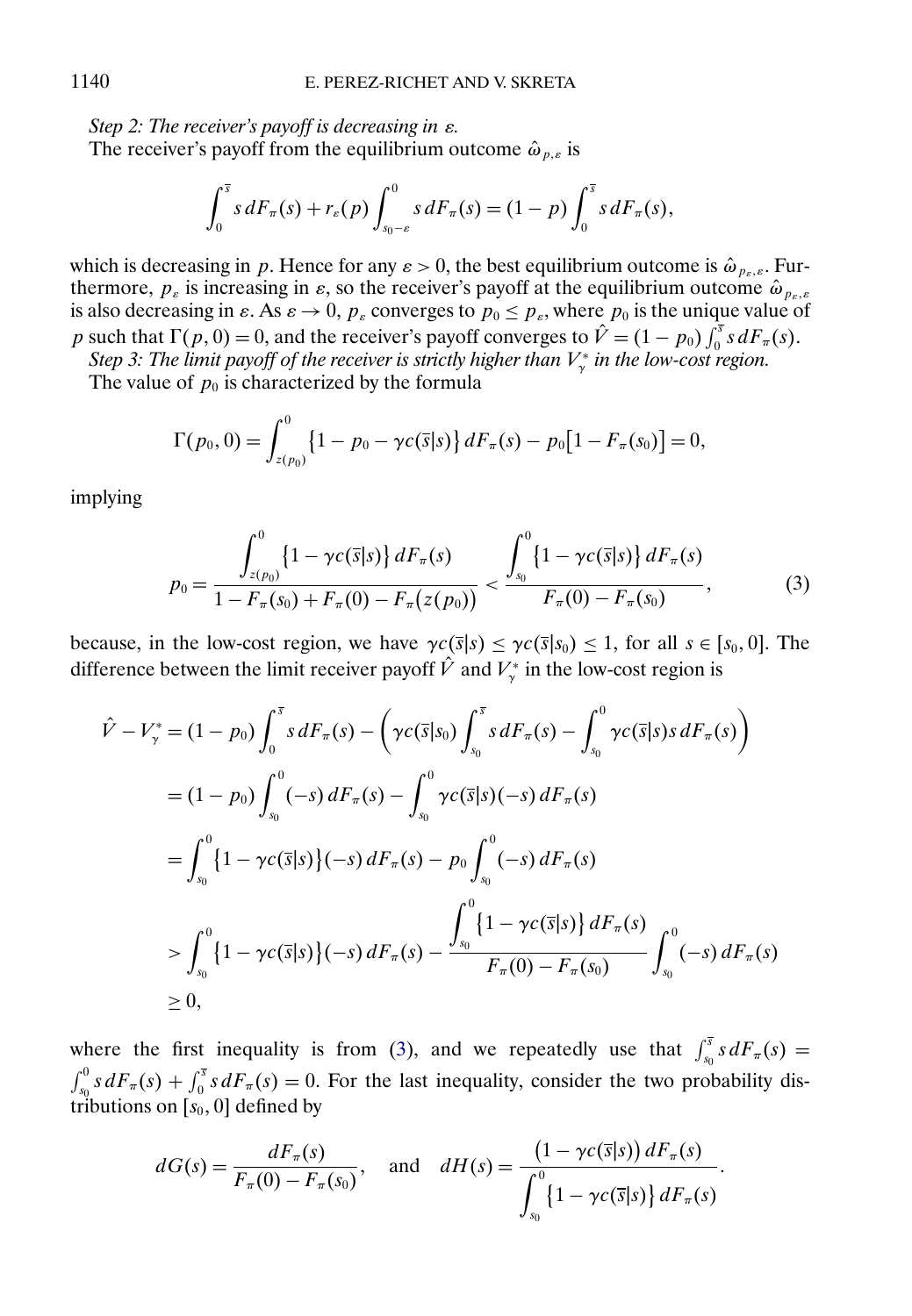<span id="page-32-0"></span>The ratio  $\frac{dG(s)}{dH(s)}$  is proportional to  $1/(1 - \gamma c(\bar{s}|s))$ , which is increasing in s, implying G dominates H in the likelihood ratio order, so  $\mathbb{E}_G(s) \geq \mathbb{E}_H(s)$ , which yields the desired inequality. *Q.E.D.* inequality.

#### **[REFERENCES](http://www.e-publications.org/srv/ecta/linkserver/setprefs?rfe_id=urn:sici%2F0012-9682%282022%2990%3A3%3C1109%3ATDUF%3E2.0.CO%3B2-F)**

- ABELER, JOHANNES, DANIELE NOSENZO, AND COLLIN RAYMOND [\(2019\): "Preferences for Truth-Telling,"](http://www.e-publications.org/srv/ecta/linkserver/openurl?rft_dat=bib:1/abeler2019preferences&rfe_id=urn:sici%2F0012-9682%282022%2990%3A3%3C1109%3ATDUF%3E2.0.CO%3B2-F) *Econometrica*[, 87, 1115–1153.](http://www.e-publications.org/srv/ecta/linkserver/openurl?rft_dat=bib:1/abeler2019preferences&rfe_id=urn:sici%2F0012-9682%282022%2990%3A3%3C1109%3ATDUF%3E2.0.CO%3B2-F) [\[1110\]](#page-1-0)
- AUMANN, ROBERT [J. \(1974\): "Subjectivity and Correlation in Randomized Strategies,"](http://www.e-publications.org/srv/ecta/linkserver/openurl?rft_dat=bib:2/aum74&rfe_id=urn:sici%2F0012-9682%282022%2990%3A3%3C1109%3ATDUF%3E2.0.CO%3B2-F) *Journal of Mathemati[cal Economics](http://www.e-publications.org/srv/ecta/linkserver/openurl?rft_dat=bib:2/aum74&rfe_id=urn:sici%2F0012-9682%282022%2990%3A3%3C1109%3ATDUF%3E2.0.CO%3B2-F)*, 1, 67–96. [\[1112\]](#page-3-0)

BALL, IAN (2021): "Scoring Strategic Agents," Working Paper. [\[1112\]](#page-3-0)

- BEN-PORATH, ELCHANAN, EDDIE DEKEL, AND BARTON L. LIPMAN [\(2014\): "Optimal Allocation With Costly](http://www.e-publications.org/srv/ecta/linkserver/openurl?rft_dat=bib:4/ben2014optimal&rfe_id=urn:sici%2F0012-9682%282022%2990%3A3%3C1109%3ATDUF%3E2.0.CO%3B2-F) Verification," *[American Economic Review](http://www.e-publications.org/srv/ecta/linkserver/openurl?rft_dat=bib:4/ben2014optimal&rfe_id=urn:sici%2F0012-9682%282022%2990%3A3%3C1109%3ATDUF%3E2.0.CO%3B2-F)*, 104, 3779–3813. [\[1118\]](#page-9-0)
- BERGEMANN, DIRK, AND STEPHEN MORRIS [\(2016\): "Bayes Correlated Equilibrium and the Comparison of](http://www.e-publications.org/srv/ecta/linkserver/openurl?rft_dat=bib:5/BergMor2016&rfe_id=urn:sici%2F0012-9682%282022%2990%3A3%3C1109%3ATDUF%3E2.0.CO%3B2-F) [Information Structures in Games,"](http://www.e-publications.org/srv/ecta/linkserver/openurl?rft_dat=bib:5/BergMor2016&rfe_id=urn:sici%2F0012-9682%282022%2990%3A3%3C1109%3ATDUF%3E2.0.CO%3B2-F) *Theoretical Economics*, 11, 487–522. [\[1112\]](#page-3-0)

[\(2019\): "Information Design: A Unified Perspective,"](http://www.e-publications.org/srv/ecta/linkserver/openurl?rft_dat=bib:6/BergMor2019&rfe_id=urn:sici%2F0012-9682%282022%2990%3A3%3C1109%3ATDUF%3E2.0.CO%3B2-F) *Journal of Economic Literature*, 57, 44–95. [\[1112\]](#page-3-0)

- BIZZOTTO, JACOPO, JESPER RÜDIGER, AND ADRIEN VIGIER [\(2020\): "Testing, Disclosure and Approval,"](http://www.e-publications.org/srv/ecta/linkserver/openurl?rft_dat=bib:7/bizzotto2020testing&rfe_id=urn:sici%2F0012-9682%282022%2990%3A3%3C1109%3ATDUF%3E2.0.CO%3B2-F) *Jour[nal of Economic Theory](http://www.e-publications.org/srv/ecta/linkserver/openurl?rft_dat=bib:7/bizzotto2020testing&rfe_id=urn:sici%2F0012-9682%282022%2990%3A3%3C1109%3ATDUF%3E2.0.CO%3B2-F)*, 187, 105002. [\[1112\]](#page-3-0)
- BLACKWELL, DAVID (1951): "The Comparison of Experiments," in *Proceedings of the Second Berkeley Symposium on Mathematical Statistics and Probability*, ed. by J. Neyman. Berkeley: University of California Press, 93–102. [\[1113\]](#page-4-0)
- [\(1953\): "Equivalent Comparisons of Experiments,"](http://www.e-publications.org/srv/ecta/linkserver/openurl?rft_dat=bib:9/Black1953&rfe_id=urn:sici%2F0012-9682%282022%2990%3A3%3C1109%3ATDUF%3E2.0.CO%3B2-F) *Annals of Mathematical Statistics*, 24, 265–272. [\[1113\]](#page-4-0)
- CUNNINGHAM, TOM, AND INES MORENO DE BARREDA (2015): "Equilibrium Persuasion," Working Paper. [\[1113\]](#page-4-0)
- DENECKERE, RAYMOND, AND SERGEI SEVERINOV (Forthcoming): "Screening, Signalling and Costly Misrepresentation," Canadian Journal of Economics. [\[1112\]](#page-3-0)
- FORGES, FRANÇOISE [\(1986\): "An Approach to Communication Equilibria,"](http://www.e-publications.org/srv/ecta/linkserver/openurl?rft_dat=bib:12/For86&rfe_id=urn:sici%2F0012-9682%282022%2990%3A3%3C1109%3ATDUF%3E2.0.CO%3B2-F) *Econometrica*, 54, 1375–1385. [\[1112\]](#page-3-0)
- FRANKEL, ALEX, AND NAVIN KARTIK [\(2019\): "Muddled Information,"](http://www.e-publications.org/srv/ecta/linkserver/openurl?rft_dat=bib:13/frankel2019muddled&rfe_id=urn:sici%2F0012-9682%282022%2990%3A3%3C1109%3ATDUF%3E2.0.CO%3B2-F) *Journal of Political Economy*, 127, 1739– [1776.](http://www.e-publications.org/srv/ecta/linkserver/openurl?rft_dat=bib:13/frankel2019muddled&rfe_id=urn:sici%2F0012-9682%282022%2990%3A3%3C1109%3ATDUF%3E2.0.CO%3B2-F) [\[1112\]](#page-3-0)
- (2021): "Improving Information From Manipulable Data," Journal of the European Economic Association, jvab017. [\[1112\]](#page-3-0)
- GENTZKOW, MATTHEW, AND EMIR KAMENICA [\(2016\): "A Rothschild-Stiglitz Approach to Bayesian Persua](http://www.e-publications.org/srv/ecta/linkserver/openurl?rft_dat=bib:15/genkam16c&rfe_id=urn:sici%2F0012-9682%282022%2990%3A3%3C1109%3ATDUF%3E2.0.CO%3B2-F)sion," *[American Economic Review: Papers and Proceedings](http://www.e-publications.org/srv/ecta/linkserver/openurl?rft_dat=bib:15/genkam16c&rfe_id=urn:sici%2F0012-9682%282022%2990%3A3%3C1109%3ATDUF%3E2.0.CO%3B2-F)*, 106, 597–601. [\[1127\]](#page-18-0)
- HU, LILY, NICOLE IMMORLICA, AND JENNIFER WORTMAN VAUGHAN (2019): "The Disparate Effects of Strategic Manipulation," in *Proceedings of the Conference on Fairness, Accountability, and Transparency*, 259–268. [\[1112,](#page-3-0)[1113\]](#page-4-0)
- KAMENICA, EMIR, AND MATTHEW GENTZKOW [\(2011\): "Bayesian Persuasion,"](http://www.e-publications.org/srv/ecta/linkserver/openurl?rft_dat=bib:17/kamgen11&rfe_id=urn:sici%2F0012-9682%282022%2990%3A3%3C1109%3ATDUF%3E2.0.CO%3B2-F) *American Economic Review*, [101, 2590–2615.](http://www.e-publications.org/srv/ecta/linkserver/openurl?rft_dat=bib:17/kamgen11&rfe_id=urn:sici%2F0012-9682%282022%2990%3A3%3C1109%3ATDUF%3E2.0.CO%3B2-F) [\[1112](#page-3-0)[,1116](#page-7-0)[,1125\]](#page-16-0)
- KAMENICA, EMIR [\(2019\): "Bayesian Persuasion and Information Design,"](http://www.e-publications.org/srv/ecta/linkserver/openurl?rft_dat=bib:18/Kam2019&rfe_id=urn:sici%2F0012-9682%282022%2990%3A3%3C1109%3ATDUF%3E2.0.CO%3B2-F) *Annual Review of Economics*, 11, [249–272.](http://www.e-publications.org/srv/ecta/linkserver/openurl?rft_dat=bib:18/Kam2019&rfe_id=urn:sici%2F0012-9682%282022%2990%3A3%3C1109%3ATDUF%3E2.0.CO%3B2-F) [\[1112\]](#page-3-0)
- KARTIK, NAVIN [\(2009\): "Strategic Communication With Lying Costs,"](http://www.e-publications.org/srv/ecta/linkserver/openurl?rft_dat=bib:19/kar09&rfe_id=urn:sici%2F0012-9682%282022%2990%3A3%3C1109%3ATDUF%3E2.0.CO%3B2-F) *Review of Economic Studies*, 76, 1359– [1395.](http://www.e-publications.org/srv/ecta/linkserver/openurl?rft_dat=bib:19/kar09&rfe_id=urn:sici%2F0012-9682%282022%2990%3A3%3C1109%3ATDUF%3E2.0.CO%3B2-F) [\[1113\]](#page-4-0)
- KARTIK, NAVIN, MARCO OTTAVIANI, AND FRANCESCO SQUINTANI [\(2007\): "Credulity, Lies, and Costly Talk,"](http://www.e-publications.org/srv/ecta/linkserver/openurl?rft_dat=bib:20/karal07&rfe_id=urn:sici%2F0012-9682%282022%2990%3A3%3C1109%3ATDUF%3E2.0.CO%3B2-F) *[Journal of Economic Theory](http://www.e-publications.org/srv/ecta/linkserver/openurl?rft_dat=bib:20/karal07&rfe_id=urn:sici%2F0012-9682%282022%2990%3A3%3C1109%3ATDUF%3E2.0.CO%3B2-F)*, 134, 93–116. [\[1113\]](#page-4-0)
- KATTWINKEL, DENIZ (2019): "Allocation With Correlated Information: Too Good to Be True," Working Paper. [\[1118\]](#page-9-0)
- KEPHART, ANDREW, AND VINCENT CONITZER (2016): "The Revelation Principle for Mechanism Design With Reporting Costs," in *Proceedings of the 2016 ACM Conference on Economics and Computation*, 85–102. [\[1112\]](#page-3-0)
- KOLOTILIN, ANTON [\(2018\): "Optimal Information Disclosure: A Linear Programming Approach,"](http://www.e-publications.org/srv/ecta/linkserver/openurl?rft_dat=bib:23/kol14&rfe_id=urn:sici%2F0012-9682%282022%2990%3A3%3C1109%3ATDUF%3E2.0.CO%3B2-F) *Theoretical Economics*[, 13, 607–635.](http://www.e-publications.org/srv/ecta/linkserver/openurl?rft_dat=bib:23/kol14&rfe_id=urn:sici%2F0012-9682%282022%2990%3A3%3C1109%3ATDUF%3E2.0.CO%3B2-F) [\[1127\]](#page-18-0)
- LACKER, JEFFREY M., AND JOHN A. WEINBERG [\(1989\): "Optimal Contracts With Costly State Falsification,"](http://www.e-publications.org/srv/ecta/linkserver/openurl?rft_dat=bib:24/lacwei89&rfe_id=urn:sici%2F0012-9682%282022%2990%3A3%3C1109%3ATDUF%3E2.0.CO%3B2-F) *[Journal of Political Economy](http://www.e-publications.org/srv/ecta/linkserver/openurl?rft_dat=bib:24/lacwei89&rfe_id=urn:sici%2F0012-9682%282022%2990%3A3%3C1109%3ATDUF%3E2.0.CO%3B2-F)*, 97, 1345–1363. [\[1112\]](#page-3-0)
- LIPNOWSKI, ELLIOT, DORON RAVID, AND DENIS SHISHKIN (2021): "Persuasion via Weak Institutions," Working Paper. [\[1112\]](#page-3-0)